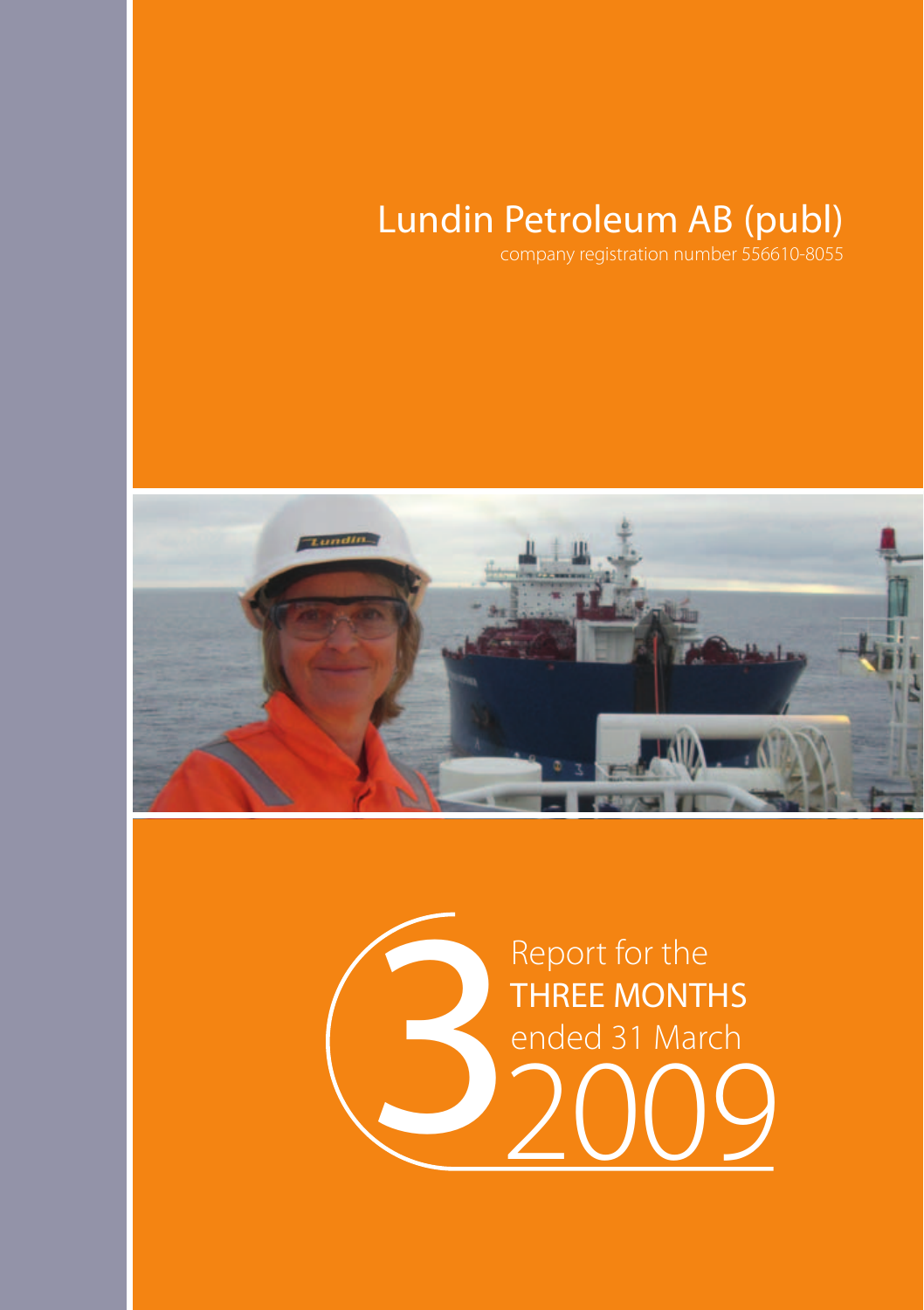## **HIGHLIGHTS**

|                                                                          | 1 Jan 2009-<br>31 Mar 2009<br>3 months | 1 Jan 2008-<br>31 Mar 2008<br>3 months | 1 Jan 2008-<br>31 Dec 2008<br>12 months |
|--------------------------------------------------------------------------|----------------------------------------|----------------------------------------|-----------------------------------------|
|                                                                          |                                        |                                        |                                         |
| <b>Production in Mboepd, gross</b>                                       | 39.3                                   | 27.8                                   | 32.4                                    |
| <b>Production in Mboepd, after minority</b>                              | 38.8                                   | 27.1                                   | 31.7                                    |
| <b>Operating income in MSEK</b>                                          | 1,260.5                                | 1,223.3                                | 6,393.7                                 |
| <b>Net profit in MSEK</b>                                                | 96.0                                   | 395.5                                  | 310.3                                   |
| Net profit attributable to shareholders<br>of the parent company in MSEK | 141.6                                  | 388.6                                  | 560.0                                   |
| Earnings/share in SEK <sup>1</sup>                                       | 0.45                                   | 1.23                                   | 1.77                                    |
| Diluted earnings/share in SEK <sup>1</sup>                               | 0.45                                   | 1.23                                   | 1.77                                    |
| <b>EBITDA in MSEK</b>                                                    | 763.9                                  | 726.4                                  | 3,878.4                                 |
| <b>Operating cash flow in MSEK</b>                                       | 865.0                                  | 678.1                                  | 4,092.1                                 |

<sup>1</sup> Based on net result attributable to shareholders of the parent company.

### **Definitions**

An extensive list of definitions can be found on the Lundin Petroleum website www.lundin-petroleum.com under the heading "Definitions".

| <b>Abbreviations</b> |                                |             | Oil related terms and measurements          |
|----------------------|--------------------------------|-------------|---------------------------------------------|
| <b>EBITDA</b>        | Earnings Before Interest, Tax, | boe         | Barrels of oil equivalents                  |
|                      | Depreciation and Amortisation  | boepd       | Barrels of oil equivalents per day          |
| <b>CHF</b>           | Swiss franc                    | bopd        | Barrels of oil per day                      |
| <b>EUR</b>           | Euro                           | Mbbl        | Thousand barrels (in Latin mille)           |
| <b>GBP</b>           | British pound                  | <b>Mboe</b> | Thousand barrels of oil equivalents         |
| <b>NOK</b>           | Norwegian krona                | Mboepd      | Thousand barrels of oil equivalents per day |
| <b>RUR</b>           | Russian rouble                 | Mbopd       | Thousand barrels of oil per day             |
| <b>SEK</b>           | Swedish krona                  |             |                                             |
| <b>USD</b>           | US dollar                      |             |                                             |
| <b>TSEK</b>          | <b>Thousand SEK</b>            |             |                                             |
| TUSD                 | Thousand USD                   |             |                                             |
| <b>MSEK</b>          | <b>Million SEK</b>             |             |                                             |
| <b>MUSD</b>          | Million USD                    |             |                                             |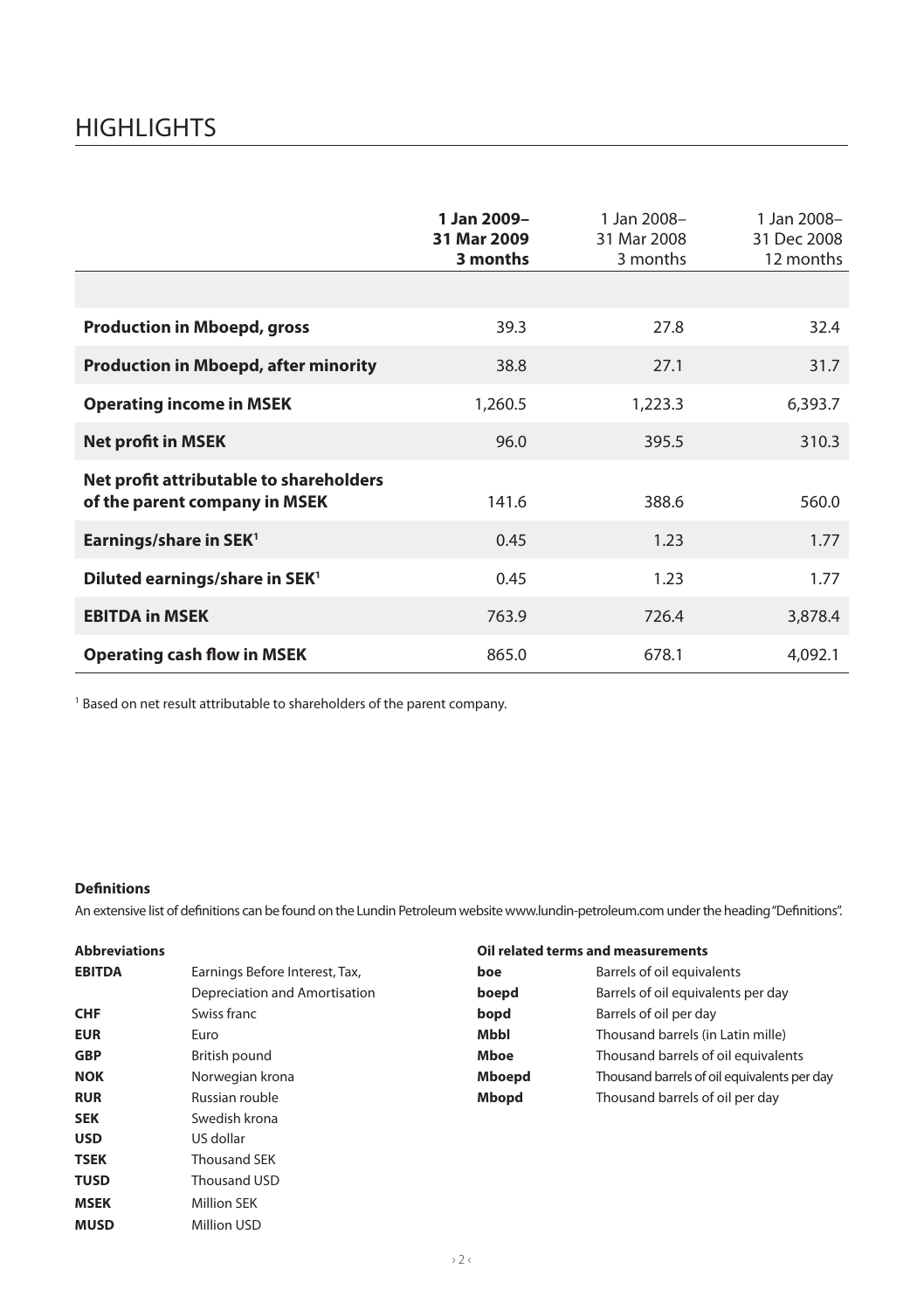#### **Dear fellow Shareholders,**

Following the major turbulence in the financial markets in 2008 and early 2009, resulting in unprecedented falls in world equity and commodity markets, we have seen over the past few weeks at least some degree of stabilisation in the markets. Whilst there are some early signs of positive news, particularly from the Far Eastern economies, it is in my opinion too early to conclude that this is yet the beginning of an economic recovery. My biggest concern remains the lack of availability of credit because of the continued uncertainty surrounding the banking system.

Commodity prices have recovered over the past weeks from their lows with apparent improving Chinese demand and in the case of oil, strong OPEC quota compliance. Despite continued inventory build and reducing demand, oil prices have stabilised around USD 50 per barrel with forward oil prices still in excess of USD 70 per barrel.

We have seen a number of independent oil and gas companies in Europe facing severe liquidity issues as a result of the falling oil price and more importantly overleverage. This has resulted in the failure of companies such as Oilexco which was one of the most active independents in the United Kingdom sector of the North Sea as well as other companies being forced to sell assets to generate liquidity. The financial problems facing a number of the banks who have historically supported the oil and gas industry have further exacerbated these problems.

We continue to believe in strong long term oil prices. When the economy does start to recover, increased demand for hydrocarbons will be needed to fuel this growth. Whilst there will quite rightly be an increasing focus on renewable energy as a result of global warming concerns, the reality is that fossil fuels will remain the predominant source of the world's energy for the foreseeable future. With production from many of the worlds largest oil fields starting to decline, our industry will simply be unable to supply this increasing demand for oil. The situation will be further exacerbated by the current reduction in investment caused by lower oil prices and the financial crisis. The industry needs much higher oil prices to stimulate the investment required to meet increased demand. In addition, the major government financial

stimulus packages will feed into the system and generate inflationary pressure on our economies. In my opinion, it is inevitable that oil prices will have to increase- it is not if, but when.

I am optimistic regarding the prospects for Lundin Petroleum. We continue to believe that our ongoing ability to increase our reserves and production will increase shareholder value. In this respect we are continuing to invest in the development of fields such as Volund in Norway as well as a significant exploration programme. However we maintain a close focus upon cash flow and liquidity and our investment programme is tailored to ensure that we do not require third party equity or additional debt in today's uncertain markets. We continue to generate strong operating cash flow particularly in Norway.

#### **Financial Performance**

Lundin Petroleum generated a net profit after taxes for the three months ended 31 March 2009 of MSEK 96.0 (MUSD 11.5). Despite higher production for the quarter compared to the comparative quarter of 2008 being offset by a lower oil price achieved the operating cash flow for the period was MSEK 865.0 (MUSD 103.0), a 28 percent increase over the comparative period. Earnings before interest, tax, depreciation and amortisation (EBITDA) for the period was MSEK 763.9 (MUSD 90.9) representing an increase of 5 percent over the comparative period.

#### **Reserves**

During the first quarter of 2009, we announced record reserve increases of 26 percent to 217.5 million barrels of oil equivalent (MMboe) as at 1 January 2009. We have consistently been successful in organically growing our reserve base over the past few years but 2008 was exceptional with a 394 percent reserve replacement ratio - almost four barrels of new reserves for every one produced. The reserves do not include any contribution associated with the Luno discovery which was successfully appraised earlier this year. We expect that Luno reserves will be booked during the second quarter following the incorporation of the recent well results.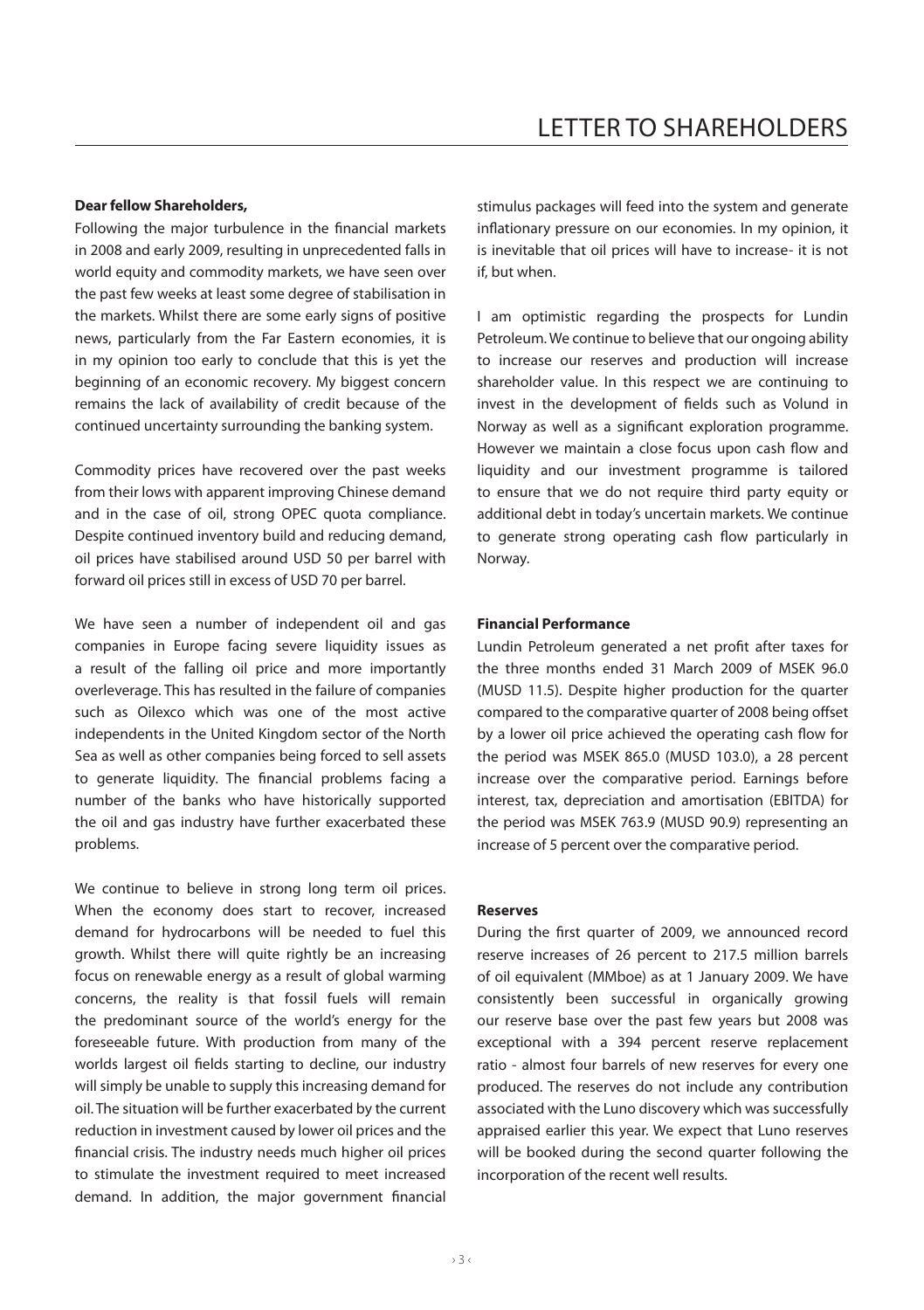#### **Production**

The net production for the first quarter of 2009 was 38,800 barrels of oil equivalent per day (boepd) and was at the high end of our guidance range for the quarter. The Alvheim field offshore Norway produced strongly during the period but I was particularly pleased with the performance from our United Kingdom fields. We have struggled with production performance in the United Kingdom over recent years due to weak facilities uptime performance. I believe that our first quarter production is a reflection upon the investments we have made in these late life fields and that performance will continue to outperform.

We maintain our production guidance of 35,000 to 42,000 boepd for 2009. However the previously anticipated reduction in Alvheim production during the third quarter will now be replaced by a planned Alvheim shutdown in the second quarter for 10 days which will negatively impact second quarter production.

#### **Exploration**

Following our exploration successes in Norway and Russia in 2008, we have a significant exploration programme in 2009.

I am particularly excited about our programme in Norway where we will be commencing an intensive three year exploration programme utilising the Songa Dee and Transocean Winner semi-sub rigs which we have secured on long term charter with Marathon and Talisman. We will be drilling seven exploration wells this year targeting 340 MMboe of net unrisked resource potential. Over the last five years we have organically built a major licence position on the Norwegian Continental Shelf. Over this period we have worked up numerous drillable prospects which I hope will add to the Luno discovery which we made with our first operated well in Norway. There is a particular focus on the Greater Luno and Greater Alvheim areas where we feel we have a particular understanding of the subsurface. We are very pleased to have welcomed StatoilHydro into some of our Greater Luno licences which I think is a strong indication of the potential of this area. This deal with StatoilHydro also gives us access to rig capacity to drill our Barents Sea acreage in the future.

We also look forward to drilling the Petrovskaya prospect in our Lagansky Block, offshore Russia. This is a challenging operating environment but the resource potential is very significant and I am confident we will add further resource to the Morskaya discovery made last year.

In South East Asia we commence our drilling campaign in 2009 in Vietnam. We are encouraged by the growth of our South East Asian portfolio in Malaysia and Indonesia. As in Norway we believe that with the correct technical tools particularly 3D seismic, a strong exploration team and a corporate philosophy willing to invest exploration dollars we can replicate our Norwegian organic growth model in South East Asia.

Following our unsuccessful drilling campaign in Sudan, we have exited the country. In addition we have divested the balance of our East African portfolio in Kenya and Ethiopia. With our Tunisian production close to its economic cut-off, we are reducing our focus on Africa as our operations in Europe, Russia and South East Asia grow.

Whilst we are not being complacent I can report that our business is in good shape both technically and financially. It is important that in such economic downturns we get the balance right between maintaining investment programmes and a prudent balance sheet. I believe we are on the right track and will emerge from this downturn a stronger and more valuable company.

Best Regards,

C. Ashley Heppenstall President and CEO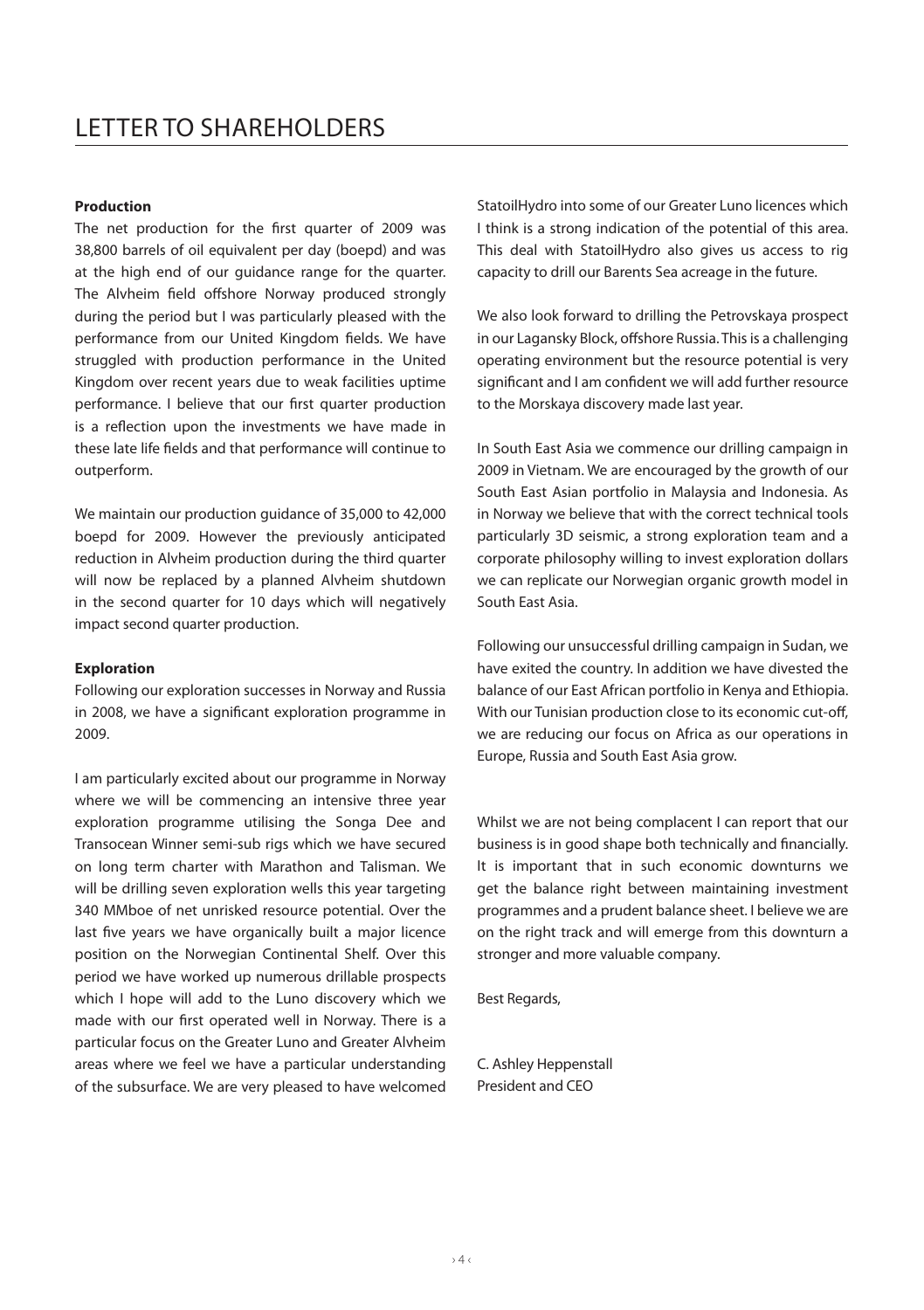#### **OPERATIONS**

### **EUROPE**

### **Norway**

The net production to Lundin Petroleum for the three month period ended 31 March 2009 from the Alvheim field (Lundin Petroleum working interest (WI) 15%), offshore Norway, was 13,800 boepd. The Alvheim field which came onstream in June 2008 has performed ahead of expectation during the period. Development drilling for Phase 1 of the Alvheim project has been successfully completed and Phase 2 which involves the drilling of a further 3 multi-lateral wells will start in 2010 and will be completed in 2011. The average cost of operations for the Alvheim field is currently below USD 5 per barrel.

The first production from the Volund field (WI 35%) is expected in late 2009 with a plateau rate of 8,700 boepd net to Lundin Petroleum. Volund is a sub-sea tie back to the Alvheim FPSO and the installation of the sub-sea facilities is substantially complete. The development drilling on Volund is ongoing using the Deep Sea Bergen rig.

In March 2009, Lundin Petroleum acquired, subject to government approval, a 40 percent interest in PL301, offshore Norway from Talisman Energy. The licence contains the undeveloped Krabbe oil discovery. We have an active focus in the area with the ongoing field development work on the nearby Nemo oil field in PL148 (WI 50%) and will now be reviewing a coordinated approach to the development of the two fields with Lundin Petroleum being operator of both licences.

In April 2009, the exploration well 2/5–14S in PL006c (WI 75%) targeting the Hyme prospect was plugged and abandoned as a dry hole. The planned subsequent sidetrack of this well to appraise the South East Tor field was postponed pending further technical and economic analysis.

The Luno oil discovery in PL338 (WI 50%) was drilled in 2007. In January 2009 the first Luno appraisal well was successfully completed confirming the extension of the Luno field to the north east. The well was tested at a flow rate of approximately 4,000 bopd. The results of the appraisal well will be incorporated into a revised reserve

estimate which is expected to be released in the second quarter of 2009.

A further exploration well will be drilled in PL338 midyear 2009 to test further resource potential to the south of the Luno field. This well will be targeting the Luno extension prospect which contains gross potential recoverable resource of 240 MMboe.

Lundin Petroleum has a major acreage position in the Greater Luno Area covering licences PL359 (WI 70%), PL409 (WI 100%), PL410 (WI 100%) and PL501 (WI 40%). In April 2009 a farmout agreement was signed with StatoilHydro covering licences PL359, PL409 and PL410 whereby they will acquire a 30 percent interest in Production Licences 359 and 410 and a 10 percent interest in Production Licence 409. StatoilHydro will pay a disproportionate share of the costs of the 3D seismic programme and exploration drilling to be carried out for PL359 and PL410. Exploration wells will be drilled on all three licences in 2009/2010.

#### **United Kingdom**

The net production to Lundin Petroleum averaged 10,400 barrels of oil equivalent per day (boepd) during the period.

Net production from the Broom field (WI 55%) averaged 5,400 boepd during the period. As a result of the performance of the Broom infill development well completed in 2008, Broom net proven and probable reserves increased as at 1 January 2009 by 3.8 million barrels. Further Broom infill development is being considered for 2010 subject to the final results of new seismic interpretation and a revised reservoir model over the Broom field.

Production from the Heather field (WI 100%) averaged 1,400 boepd during the period. The Heather production was positively impacted by gas compressor uptime which improved during March with a sustained period of two compressor operations. As a result of the completion of redevelopment studies for the Heather field based upon new 3D seismic acquired by Lundin Petroleum, recoverable net proven and probable reserves have increased by 13.5 million barrels as at 1 January 2009.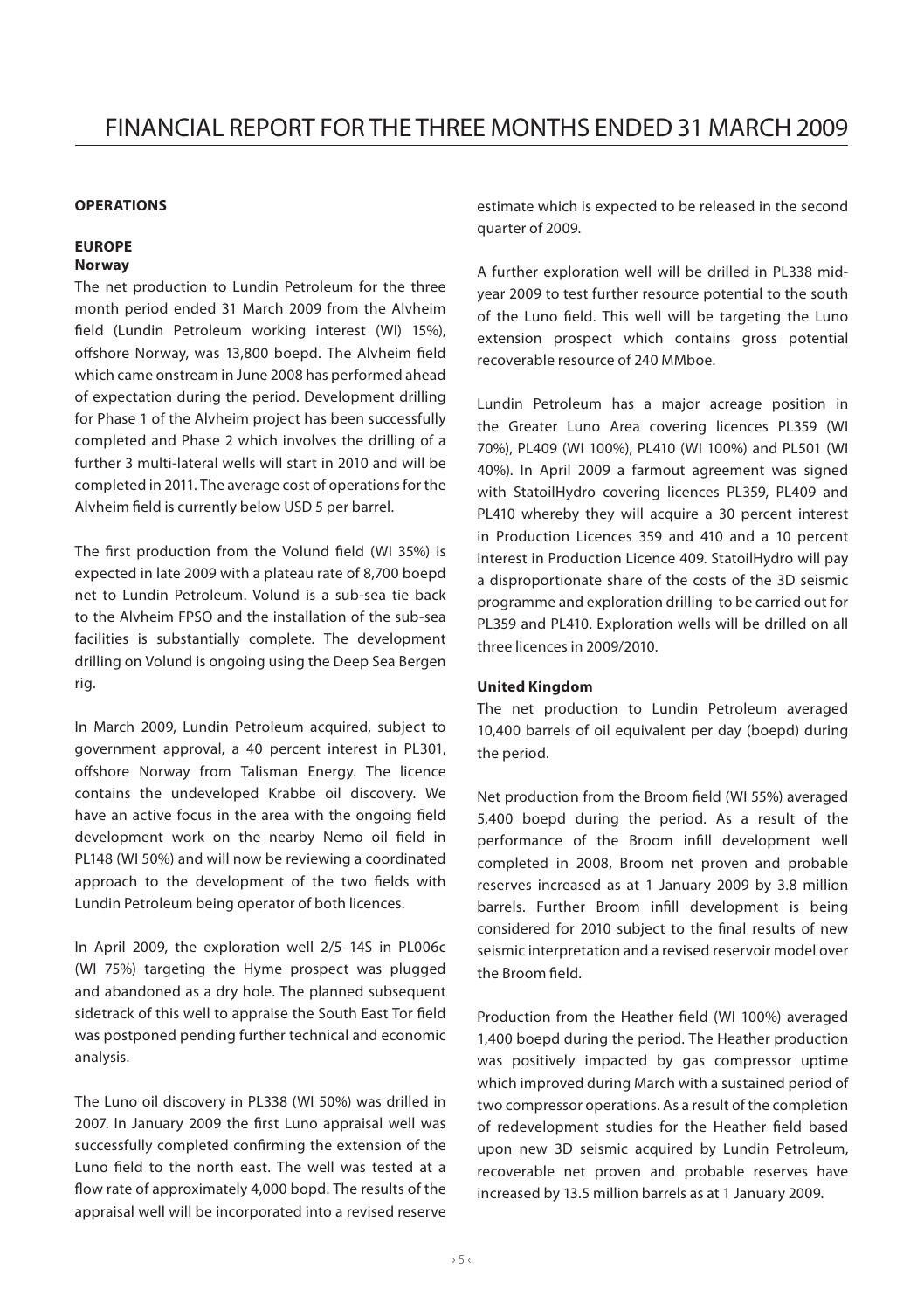Net production from the Thistle field (WI 99%) averaged 3,600 boepd during the period. Production during the period was ahead of expectations due to good water injection performance. The reinstatement of damaged power generation facilities is expected to be completed at mid-year 2009 and will have a further positive impact upon facilities uptime. The redevelopment of the Thistle field is ongoing with the rebuild of the Thistle drilling rig substantially complete. Following the completion of new 3D seismic acquisition on the Thistle field, a subsurface review has identified multiple new drilling and workover opportunities resulting in an increase to net proven and probable reserves of 13.1 million barrels as at 1 January 2009.

Lundin Petroleum owns approximately 40 percent of the undeveloped Peik gas/condensate field which straddles the United Kingdom/Norway boundary and is the operator. In view of the current oil and gas price environment and capital cost structure, the Peik development decision has been deferred.

#### **France**

The net production in the Paris Basin averaged 2,800 boepd and in the Aquitaine Basin (WI 50%) averaged 700 boepd for the period.

The technical evaluation has been completed on the results of the Dordives 1-D exploration well on the Ferrières licence (WI 65%) following the completion of the well in 2008. It is likely that the oil encountered was residual in nature and that the reservoir is water bearing.

The exploration well Vaxy-1 on the Pays du Saulnois licence (WI 50%) was completed in 2008. The preliminary well data interpretation is not conclusive and further technical studies are still ongoing to determine whether to proceed with a testing programme.

### **The Netherlands**

The net gas production from the Netherlands averaged 2,400 boepd for the period.

### **SOUTH EAST ASIA**

#### **Indonesia**

*Salawati Island and Basin (Papua)*

The net production from Salawati (Salawati Island WI 14.5%, Salawati Basin WI 25.9%) was 2,500 boepd for the period.

The successful South East Walio-1 exploration well in Salawati Basin was put on production during the first quarter of 2009 at a gross production rate in excess of 1,000 bopd. Two further appraisal wells will be drilled on South East Walio during 2009. The initial estimates of the South East Walio discovery were 10-15 MMboe. This estimate is likely to be conservative and a revised estimate will be calculated over the forthcoming months.

### *Lematang (South Sumatra)*

The development of the Singa gas field (WI 25.9%) is ongoing with first gas production in 2009. A gas sales agreement is in place with PT PLN (PERSORO) an Indonesian electricity generating company to supply a gross contracted volume of 133 Bscf.

#### **Vietnam**

The drilling of the first exploration well on Block 06/94 (WI 33.33%) targeting the Tuong Vi prospect with unrisked gross potential resources of 159 MMboe will begin in the second quarter of 2009.

#### **Malaysia**

A 2,150 km<sup>2</sup> 3D seismic acquisition programme on blocks PM308A (WI 35%), PM308B (WI 75%) and SB303 (WI 75%) will take place in 2009.

#### **Cambodia**

The 270 km<sup>2</sup> of 3D seismic acquired in Block E (WI 34%), offshore Cambodia is now being interpreted. The preliminary interpretation indicates limited prospectivity.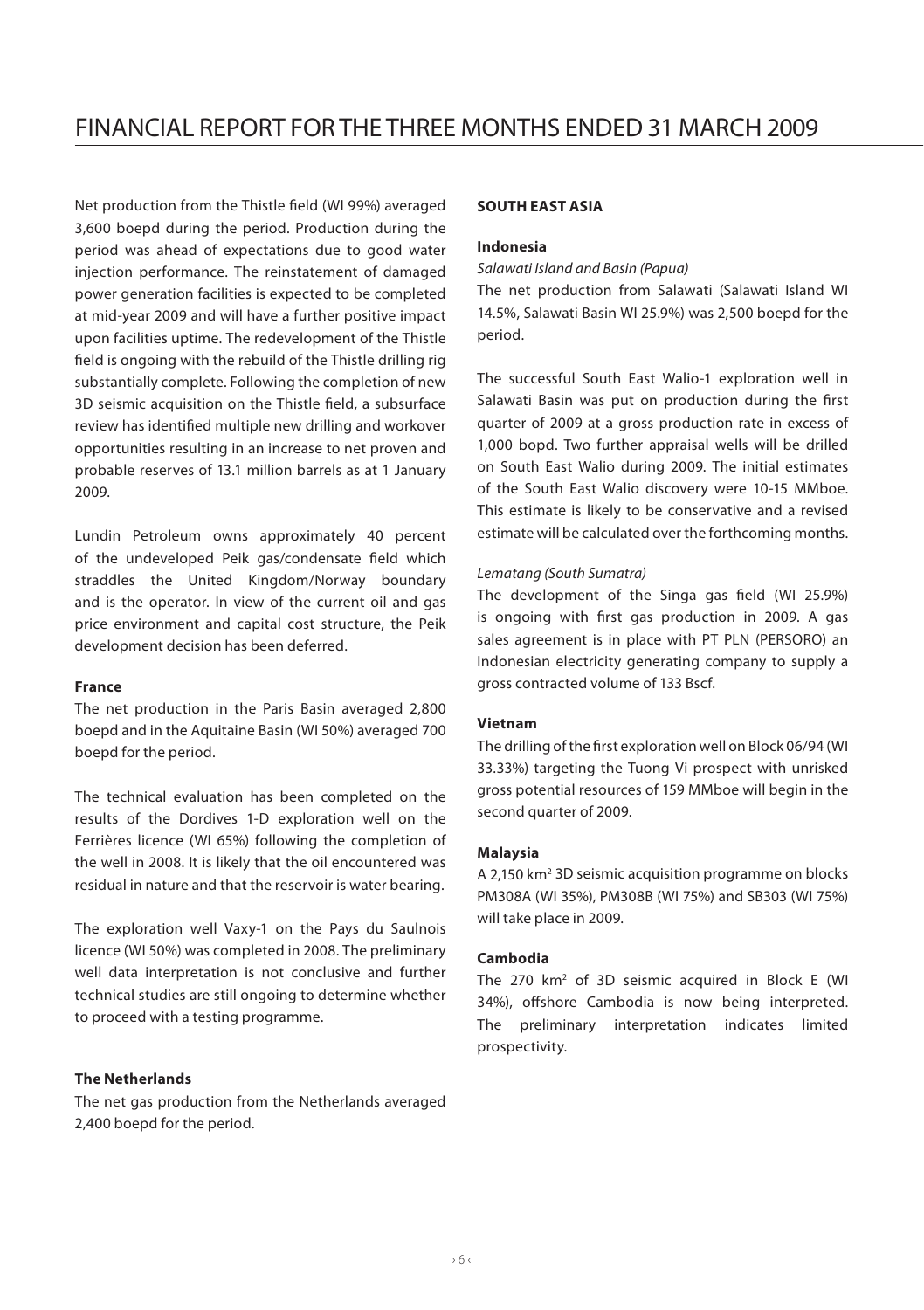#### **RUSSIA**

The net oil production from Russia for the period was 4,700 boepd. Production was negatively impacted in the period by the reduction of production due to the uneconomic level of production taxes in the reducing oil price environment.

In 2008 the first exploration well, Morskaya-1 drilled in the Lagansky Block (WI 70%) in the northern Caspian resulted in a major oil discovery. It is estimated the Morskaya discovery contains between 110 and 450 MMboe of recoverable resources from the part of the structure contained within the Lagansky Block. The Morskaya structure is a large four-way dip closure with an areal extent of approximately 130 km² for the full structure. An exploration/appraisal well will be drilled on the Morskaya discovery in 2010/2011. The Petrovskaya prospect is another four way dip closure structure updip of the Morskaya discovery containing an estimated 300 MMboe of gross potential resource. The Petrovskaya exploration well will be spudded in the third quarter of 2009 from an island location close to the Volga shipping channel.

During the first quarter an extension to the Lagansky Block licence until 2014 was agreed with the Russian Licensing agency Rosnedra.

An option agreement in relation to the Lagansky Block was signed in 2007 with JSC Gazprom ("Gazprom") whereby Gazprom acquired an option exercisable for a 50 percent plus one share in the Lagansky Block. In addition Lundin Petroleum has signed an option agreement with its minority partner Mintley Kalmykia to purchase its 30 percent interest. Lundin Petroleum has under the terms of its option agreement with Mintley Kalmykia exercised the option, with closing subject to various approvals. The net effect of the option deals would be a Gazprom ownership of 50 percent plus one share and a Lundin Petroleum ownership of 50 percent less one share in the Lagansky Block.

### **AFRICA**

### **Tunisia**

The net oil production from the Oudna field (WI 40%) averaged 1,500 boepd for the period. Production continues to outperform expectations with high facilities uptime.

#### **Sudan**

In 2008 three unsuccessful exploration wells were drilled in Block 5B. The results of the exploration drilling indicate the poor source rock quality is the likely reason for the negative drilling results. This is negative for the exploration potential in the southern Muglad Basin covering Block 5B and as a result the decision has been taken not to enter the second exploration phase for Block 5B. As a result Lundin Petroleum has exited operations in Sudan.

#### **Congo (Brazzaville)**

Drilling will commence on Block Marine XI (WI 18.75%) in 2009 when two wells will be drilled. The first well will be an exploration well targeting the post-salt Sendji prospect with gross unrisked potential of 73 MMboe followed by an appraisal of the Viodo discovery.

In Block Marine XIV (WI 21.55%) a 3D seismic survey has been completed and exploration drilling will commence in 2010.

#### **Ethiopia/Kenya**

In April 2009 Lundin Petroleum completed the sale of its Kenyan and Ethiopian assets to Africa Oil Corporation for a consideration of USD 23.7 million.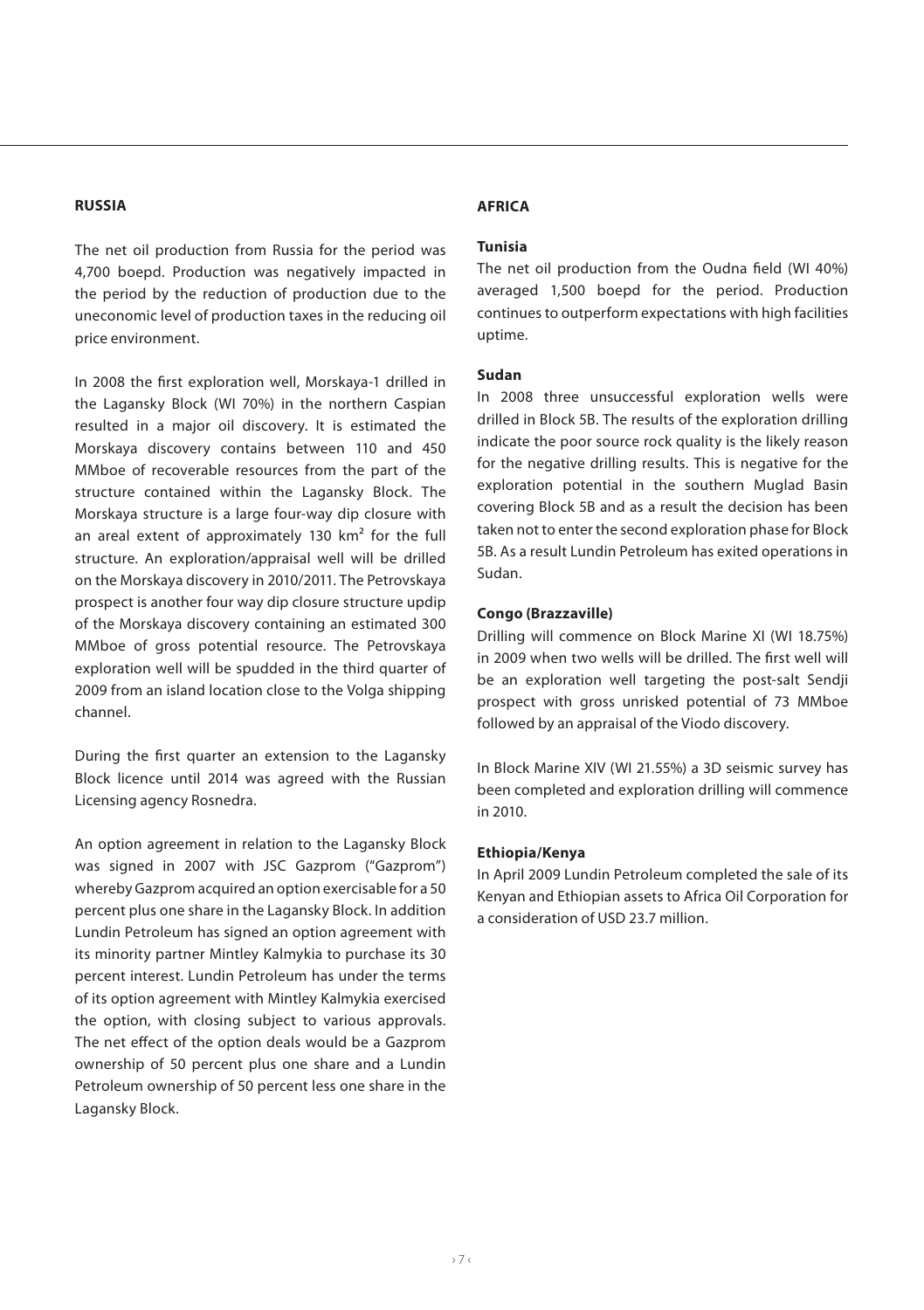#### **THE GROUP**

#### **Result**

Lundin Petroleum reports a net profit for the three month period ended 31 March 2009 of MSEK 96.0 (MSEK 395.5). Net profit attributable to shareholders of the Parent Company amounted to MSEK 141.6 (MSEK 388.6) representing earnings per share on a fully diluted basis of SEK 0.45 (SEK 1.23) for the three month period ended 31 March 2009.

Operating cash flow for the three month period ended 31 March 2009 amounted to MSEK 865.0 (MSEK 678.1) representing operating cash flow per share on a fully diluted basis of SEK 2.76 (SEK 2.15) for the three month period ended 31 March 2009.

Earnings before interest, tax, depletion and amortisation (EBITDA) for the three month period ended 31 March 2009 amounted to MSEK 763.9 (MSEK 726.4) representing EBITDA per share on a fully diluted basis of SEK 2.44 (SEK 2.30) for the three month period ended 31 March 2009.

#### **Changes in the Group**

On 1 February 2008, Lundin Petroleum completed the sale of its wholly owned subsidiary Lundin Latina de Petróleos S.A. to PetroFalcon and the acquisition of shares and warrants in PetroFalcon through a private placement. As a result of these transactions, Lundin Petroleum became the largest shareholder in PetroFalcon with a shareholding of approximately 64 million shares of PetroFalcon. In April 2008, PetroFalcon entered into an agreement to acquire further Venezuelan assets. Lundin Petroleum agreed to guarantee certain of PetroFalcon's obligations under that agreement and in part consideration, received approximately 7.1 million shares of PetroFalcon. Lundin Petroleum holds approximately 45 percent of the issued and outstanding common shares of PetroFalcon. PetroFalcon is a natural resource company with oil and gas operations in Venezuela. PetroFalcon is listed on the Toronto Stock Exchange (ticker symbol "PFC") and has existing proven and probable reserves before royalties of 30.6 million barrels of oil equivalent (MMboe) as of 1 January 2009. The shareholding in PetroFalcon has been accounted for under the equity method whereby only the change in equity is accounted for in the income statement of the Group under the heading Result from share in associated company.

#### **Revenue**

Net sales of oil and gas for the three month period ended 31 March 2009 amounted to MSEK 1,229.6 (MSEK 1,199.0) and are detailed in Note 1. Production for the three month period ended 31 March 2009 amounted to 3,537.0 (2,528.0) thousand barrels of oil equivalent (Mboe) representing 39.3 Mboe per day (Mboepd) (27.8 Mboepd) for the three month period ended 31 March 2009. The average price achieved for a barrel of oil equivalent for the three month period ended 31 March 2009 amounted to USD 43.47 (USD 83.95). The average Dated Brent price for the three month period ended 31 March 2009 amounted to USD 44.46 (USD 96.71) per barrel.

Other operating income for the three month period ended 31 March 2009 amounted to MSEK 30.8 (MSEK 24.3). This amount includes tariff income from Norway, the United Kingdom, France and the Netherlands and income for maintaining strategic inventory levels in France. The Alvheim field in Norway receives a tariff for operating services from the Vilje field which is produced through the Alvheim FPSO. Compared to the comparative period, this income has offset the reduced tariff income from the Broom field in the United Kingdom.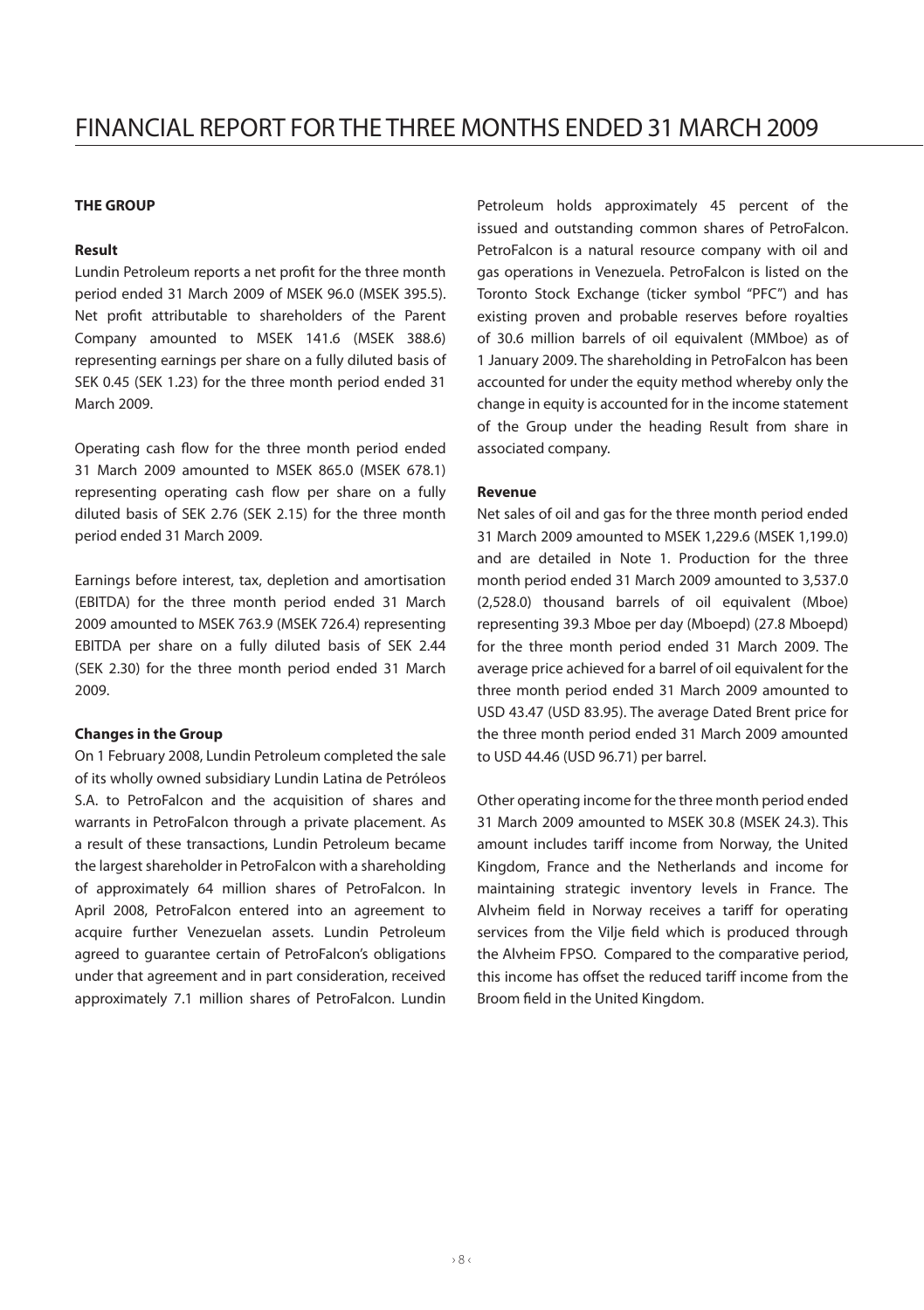Sales for the three month period ended 31 March 2009 were comprised as follows:

| <b>Sales</b><br>Average price per boe expressed in USD | 1 Jan 2009-<br>31 Mar 2009<br>3 months | 1 Jan 2008-<br>31 Mar 2008<br>3 months | 1 Jan 2008-<br>31 Dec 2008<br>12 months |
|--------------------------------------------------------|----------------------------------------|----------------------------------------|-----------------------------------------|
| <b>United Kingdom</b>                                  |                                        |                                        |                                         |
| - Quantity in Mboe                                     | 705.7                                  | 903.6                                  | 3,523.3                                 |
| - Average price per boe                                | 44.46                                  | 96.88                                  | 96.41                                   |
| <b>France</b>                                          |                                        |                                        |                                         |
| - Quantity in Mboe                                     | 341.4                                  | 346.3                                  | 1,325.8                                 |
| - Average price per boe                                | 45.96                                  | 96.94                                  | 92.63                                   |
| <b>Norway</b>                                          |                                        |                                        |                                         |
| - Quantity in Mboe                                     | 1,169.8                                | 52.6                                   | 2,385.0                                 |
| - Average price per boe                                | 47.05                                  | 86.77                                  | 90.45                                   |
| <b>Netherlands</b>                                     |                                        |                                        |                                         |
| - Quantity in Mboe                                     | 220.1                                  | 220.0                                  | 839.1                                   |
| - Average price per boe                                | 63.25                                  | 61.51                                  | 70.90                                   |
| Indonesia                                              |                                        |                                        |                                         |
| - Quantity in Mboe                                     | 100.4                                  | 120.3                                  | 483.4                                   |
| - Average price per boe                                | 41.41                                  | 92.07                                  | 92.92                                   |
| <b>Russia</b>                                          |                                        |                                        |                                         |
| - Quantity in Mboe                                     | 569.7                                  | 543.7                                  | 1,985.4                                 |
| - Average price per boe                                | 24.74                                  | 61.05                                  | 62.85                                   |
| <b>Tunisia</b>                                         |                                        |                                        |                                         |
| - Quantity in Mboe                                     | 261.4                                  | 92.6                                   | 441.0                                   |
| - Average price per boe                                | 46.52                                  | 84.75                                  | 116.22                                  |
| <b>Total</b>                                           |                                        |                                        |                                         |
| - Quantity in Mboe                                     | 3,368.5                                | 2,279.1                                | 10,983.0                                |
| - Average price per boe                                | 43.47                                  | 83.95                                  | 87.29                                   |

The oil produced in Russia is sold on either the Russian domestic market or exported into the international market. 32% of Russian sales for the three month period ended 31 March 2009 were on the export market at an average price of USD 41.04 per barrel with the remaining 68% of Russian sales being sold on the domestic market at an average price of USD 17.13 per barrel.

The gas price for which the Netherlands gas is sold is based on a calculation which includes market pricing data for the previous six months. This pricing lag explains the high price achieved during the period compared to average Brent oil price.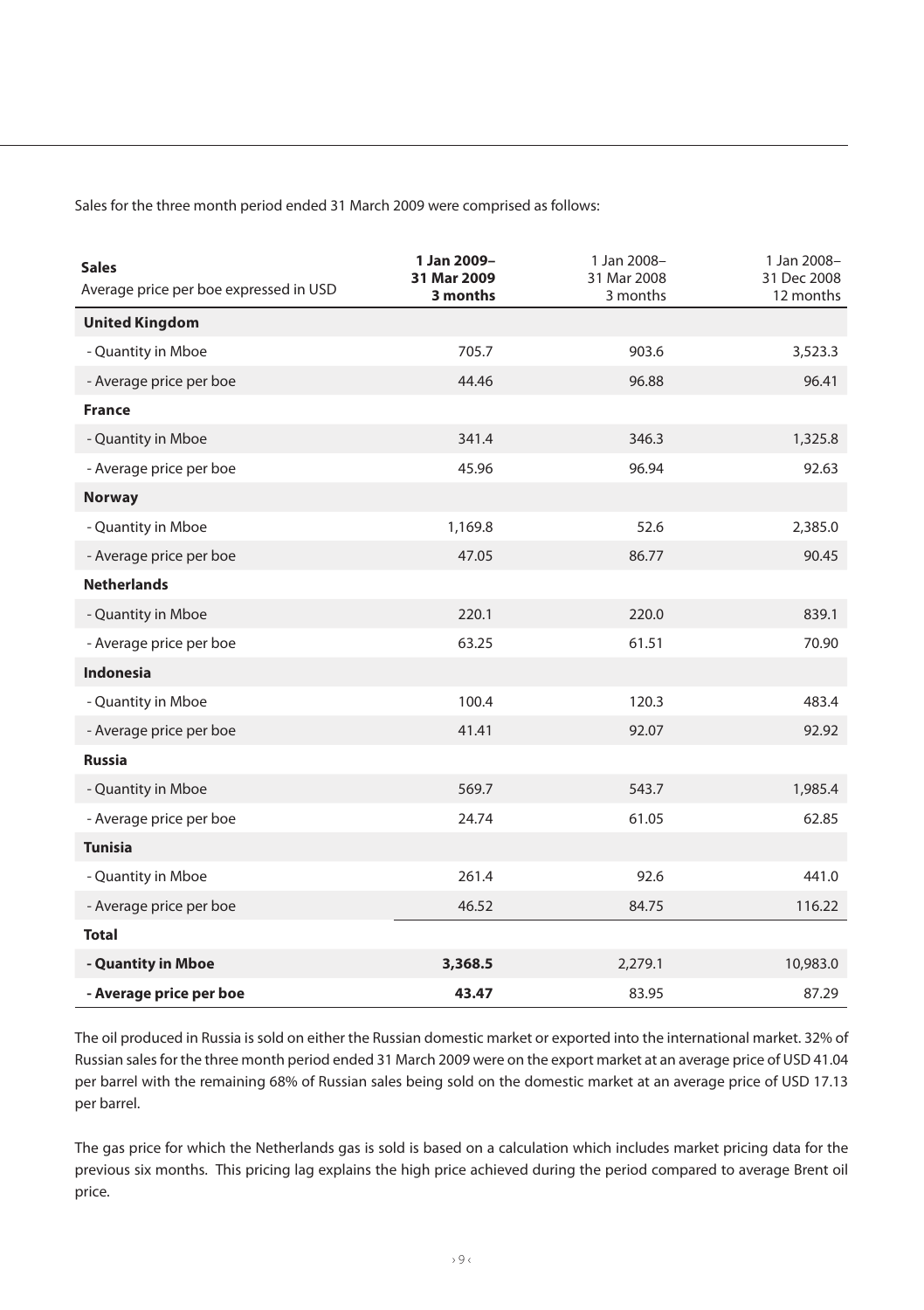## Financial report for the THREE months ended 31 MARCH 2009

|                                          | 1 Jan 2009-<br>31 Mar 2009 | 1 Jan 2008-<br>31 Mar 2008 | 1 Jan 2008-<br>31 Dec 2008 |
|------------------------------------------|----------------------------|----------------------------|----------------------------|
| Production                               | 3 months                   | 3 months                   | 12 months                  |
| <b>United Kingdom</b>                    |                            |                            |                            |
| - Quantity in Mboe                       | 931.9                      | 1,006.6                    | 3,706.0                    |
| - Quantity in Mboepd                     | 10.4                       | 11.2                       | 10.2                       |
| France                                   |                            |                            |                            |
| - Quantity in Mboe                       | 318.0                      | 357.7                      | 1,394.1                    |
| - Quantity in Mboepd                     | 3.5                        | 3.9                        | 3.8                        |
| <b>Norway</b>                            |                            |                            |                            |
| - Quantity in Mboe                       | 1,233.1                    | 49.4                       | 2,372.1                    |
| - Quantity in Mboepd                     | 13.8                       | 0.5                        | 6.5                        |
| <b>Netherlands</b>                       |                            |                            |                            |
| - Quantity in Mboe                       | 220.1                      | 220.0                      | 839.1                      |
| - Quantity in Mboepd                     | 2.4                        | 2.4                        | 2.3                        |
| <b>Indonesia</b>                         |                            |                            |                            |
| - Quantity in Mboe                       | 225.8                      | 221.0                      | 853.3                      |
| - Quantity in Mboepd                     | 2.5                        | 2.4                        | 2.3                        |
| <b>Russia</b>                            |                            |                            |                            |
| - Quantity in Mboe                       | 471.8                      | 525.5                      | 2,091.2                    |
| - Quantity in Mboepd                     | 5.2                        | 5.8                        | 5.7                        |
| <b>Tunisia</b>                           |                            |                            |                            |
| - Quantity in Mboe                       | 136.3                      | 147.8                      | 586.4                      |
| - Quantity in Mboepd                     | 1.5                        | 1.6                        | 1.6                        |
| <b>Total</b>                             |                            |                            |                            |
| - Quantity in Mboe                       | 3,537.0                    | 2,528.0                    | 11,842.2                   |
| - Quantity in Mboepd                     | 39.3                       | 27.8                       | 32.4                       |
| <b>Minority interest in Russia</b>       |                            |                            |                            |
| - Quantity in Mboe                       | 44.5                       | 62.3                       | 239.9                      |
| - Quantity in Mboepd                     | 0.5                        | 0.7                        | 0.7                        |
| <b>Total excluding minority interest</b> |                            |                            |                            |
| - Quantity in Mboe                       | 3,492.5                    | 2,465.7                    | 11,602.3                   |
| - Quantity in Mboepd                     | 38.8                       | 27.1                       | 31.7                       |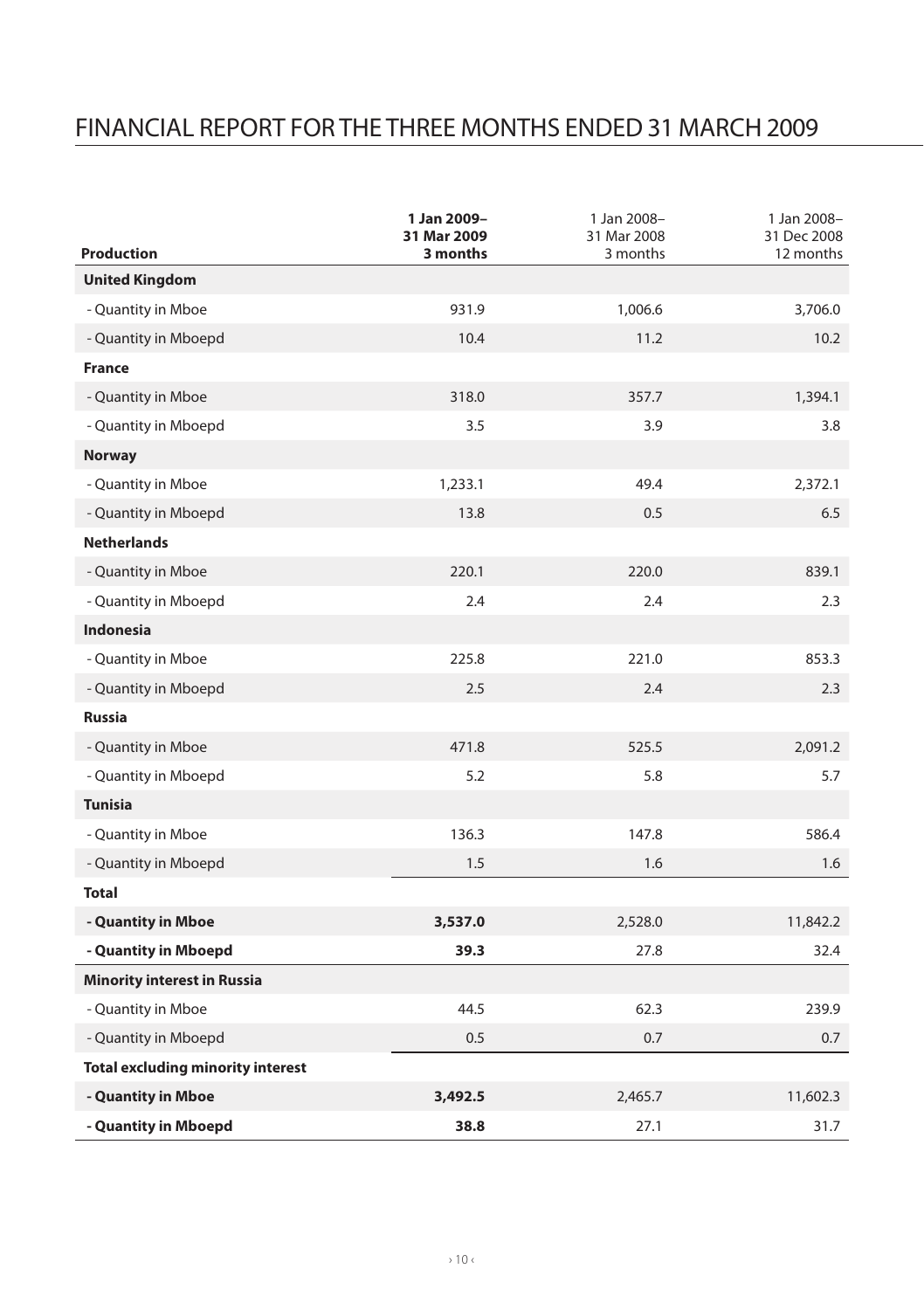Lundin Petroleum has fully consolidated the subsidiaries in Russia over which it has control, with the portion not owned by Lundin Petroleum shown as a minority interest. The average production for Russia for the three month period ended 31 March 2009 adjusted for Lundin Petroleum's share of ownership is 4.7 Mboepd (5.1 Mboepd).

The number of barrels produced differs from the number of barrels sold for a number of reasons. There are timing differences between sales and production in field areas such as Tunisia and Norway where production is into a Floating Production Storage Offloading vessel (FPSO). Sales are recorded when a lifting takes place and these can be at varying intervals and will not always be equal to the production at the end of a financial period. Sales in the United Kingdom are based upon production nominated in advance and may not represent the actual production for that month. A difference between nominated and actual production will result in a timing difference in an accounting period for which the accounting effect is reflected in the movements in the hydrocarbons inventory and the under/overlift position. Over time, the total sales will equal the production. There are permanent differences between production and sales in some of the field areas. The production reported for the United Kingdom is the platform production. This is the amount of crude oil that is produced from the field into the pipeline system that takes the crude to the onshore terminal. Once the field's crude oil enters the pipeline system it is commingled with the crude oil produced from other fields in the pipeline system that produce the blend of crude oil that is sold. The crude oil that is pumped into the pipeline system is tested against the blend of crude oil that arrives at the terminal and an adjustment is made to the number of barrels allocated to each field to reflect the relative quality of the crude oil input into the system. There is a quality adjustment of approximately minus five percent applied to the Heather/Broom field, offshore United Kingdom, crude oil produced. In Tunisia, a portion of the production is allocated to the Tunisian state as a royalty payment. In Indonesia, production is allocated under a Production Sharing Contract (PSC) where, as part of the commercial terms of the agreement, a part of the working interest production is allocated to the host country as a type of royalty payment.

#### **Production cost**

Production costs for the three month period ended 31 March 2009 amounted to MSEK 466.8 (MSEK 460.4) and are detailed in Note 2. The reported cost of operations amounted to USD 14.48 per barrel (USD 23.41 per barrel) for the three month period ended 31 March 2009.

| <b>Production cost and depletion</b><br>in TUSD | 1 Jan 2009-<br>31 Mar 2009<br>3 months | 1 Jan 2008-<br>31 Mar 2008<br>3 months | 1 Jan 2008-<br>31 Dec 2008<br>12 months |
|-------------------------------------------------|----------------------------------------|----------------------------------------|-----------------------------------------|
| Cost of operations                              | 51,222                                 | 59,172                                 | 253,933                                 |
| Tariff and transportation expenses              | 8.161                                  | 7.001                                  | 32,590                                  |
| Royalty and direct taxes                        | 7,366                                  | 18,837                                 | 80,738                                  |
| Changes in inventory/overlift                   | $-11.158$                              | $-11.542$                              | $-3,511$                                |
| <b>Total production costs</b>                   | 55,591                                 | 73,468                                 | 363,750                                 |
|                                                 |                                        |                                        |                                         |
| Depletion                                       | 41,958                                 | 31.692                                 | 157,823                                 |
| <b>Total</b>                                    | 97,549                                 | 105,160                                | 521.573                                 |

Production costs for the three month period ended 31 March 2009 expressed in US dollars were comprised as follows: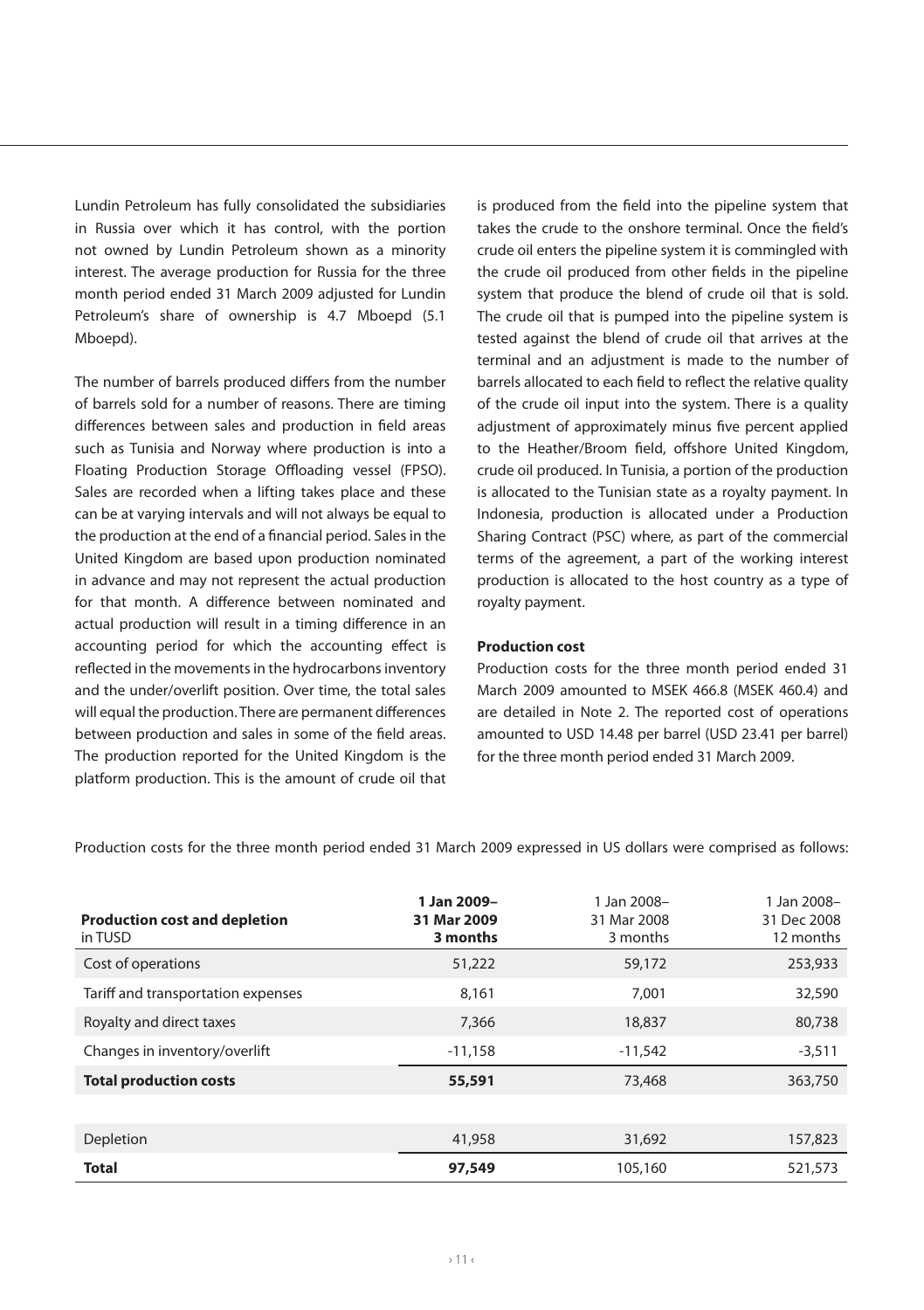## Financial report for the THREE months ended 31 MARCH 2009

| <b>Production cost and depletion</b><br>in USD per boe | 1 Jan 2009-<br>31 Mar 2009<br>3 months | 1 Jan 2008-<br>31 Mar 2008<br>3 months | 1 Jan 2008-<br>31 Dec 2008<br>12 months |
|--------------------------------------------------------|----------------------------------------|----------------------------------------|-----------------------------------------|
| Cost of operations                                     | 14.48                                  | 23.41                                  | 21.44                                   |
| Tariff and transportation expenses                     | 2.31                                   | 2.77                                   | 2.75                                    |
| Royalty and direct taxes                               | 2.08                                   | 7.45                                   | 6.82                                    |
| Changes in inventory/overlift                          | $-3.15$                                | $-4.57$                                | $-0.30$                                 |
| <b>Total production costs</b>                          | 15.72                                  | 29.06                                  | 30.71                                   |
|                                                        |                                        |                                        |                                         |
| Depletion                                              | 11.86                                  | 12.54                                  | 13.33                                   |
| <b>Total cost per boe</b>                              | 27.58                                  | 41.60                                  | 44.04                                   |

Actual cost of operations for the three month period ended 31 March 2009 was 17% under forecast in US Dollar terms. This variance in USD terms was mainly attributable to favourable currency rates compared to the forecast. This had the largest impact on the United Kingdom operations where cost of operations was in line with forecast in GBP terms but was 18% lower than forecast in USD terms.

The cost of operations per barrel for the three month period ended 31 March 2009 was significantly lower than the first quarter of 2008 as a result of the contribution of the Alvheim field at a cost of operations of less than USD 5 per barrel.

Tariff and transportation expenses have increased compared to the comparative period due to costs associated with the Alvheim field now onstream.

Royalty and direct taxes includes Russian Mineral Resource Extraction Tax ("MRET") and Russian Export Duties. The rate of MRET varies in relation to world oil prices and is levied on the volume of Russian production. MRET averaged USD 6.87 (USD 17.98) per barrel for the three month period ended 31 March 2009. The rate of export duty on Russian oil is revised by the Russian Federation once every two months and is dependant on the price obtained for Russian oil on the export market. The export duty is levied on the volume of oil exported from Russia and averaged USD 15.42 (USD 41.51) per barrel for the three month period ended 31 March 2009. The tariff and transportation expenses have decreased compared to the comparative

period following the fall in crude prices impacting the cost of Russian MRET and export duty which makes up the majority of the overall expense.

As mentioned in the production section, there are both permanent and timing differences that result in sales volumes not being equal to production volumes during a period. Changes to the hydrocarbon inventory and under or overlift positions result from timing differences.

#### **Depletion**

Depletion of oil and gas properties for the three month period ended 31 March 2009 amounted to MSEK 352.3 (MSEK 198.6) and is detailed in Note 3. The depletion charge is higher than the comparative period due to the higher production volumes produced in the quarter.

The depletion rate per barrel in the first quarter of 2009 is in line with forecast and the comparative period.

#### **Exploration costs**

Exploration costs for the three month period ended 31 March 2009 amounted to MSEK 34.0 (MSEK 95.4) and are detailed in note 4. Exploration and appraisal costs are capitalised as they are incurred. When exploration drilling is unsuccessful the costs are immediately charged to the income statement as exploration costs. All capitalised costs are reviewed on a regular basis and where there is uncertainty regarding the future of a project such capitalised costs are expensed.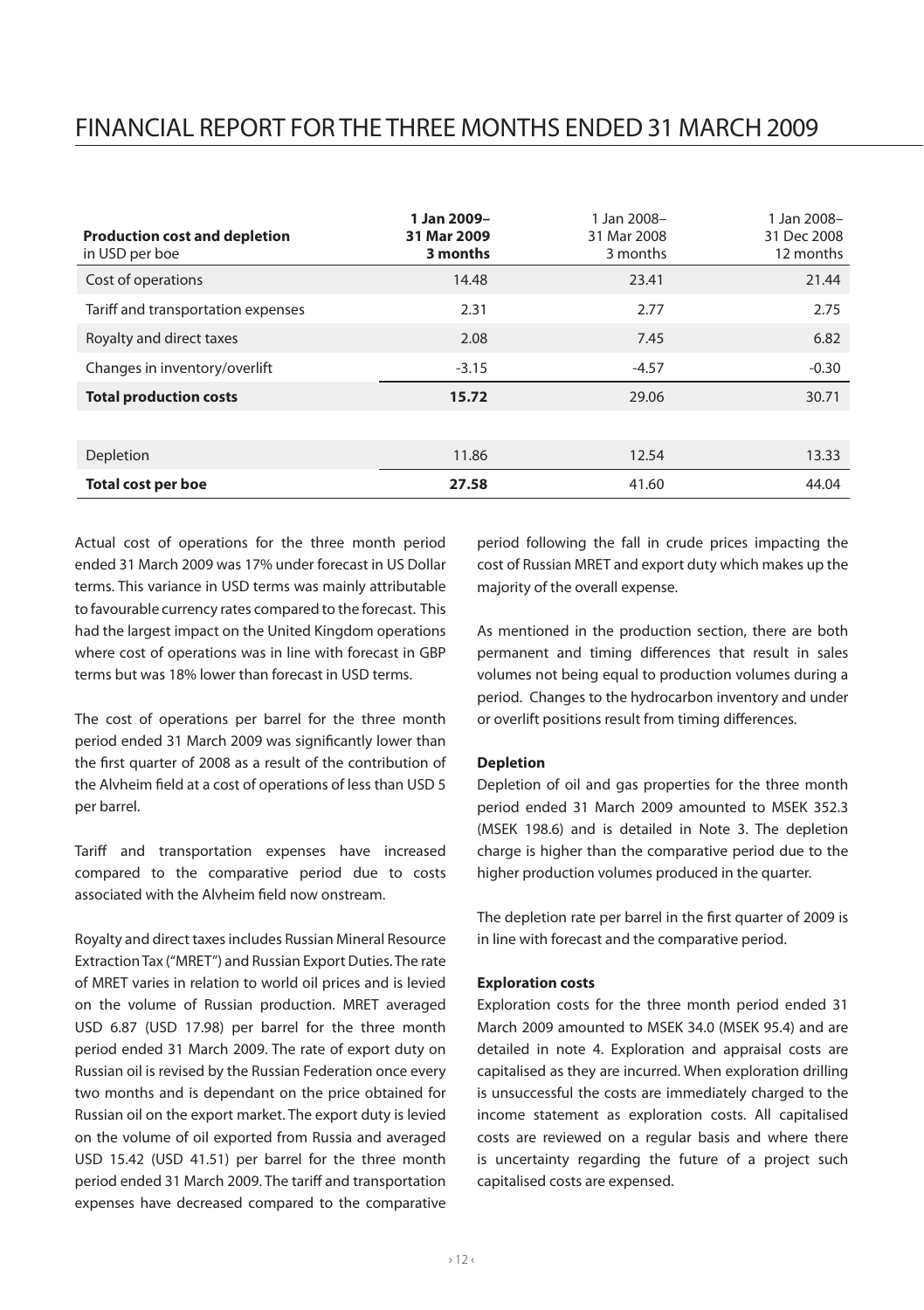During the first quarter of 2009, the costs associated with drilling the Paris Basin exploration wells Dordives 1-D and Vaxy-1 were expensed amounting to MSEK 21.7.

#### **Sale of asset**

Sale of assets for the three month period ended 31 March 2009 amounted to MSEK - (MSEK 115.1). The comparative period included the sale of the wholly owned subsidiary Lundin Latina de Petróleos S.A. to PetroFalcon in exchange for shares in PetroFalcon.

#### **Other income**

Other income for the three month period ended 31 March 2009 amounted to MSEK 0.9 (MSEK 0.4) and represents fees and costs recovered by Lundin Petroleum from third parties.

#### **General, administrative and depreciation expenses**

General, administrative and depreciation expenses for the three month period ended 31 March 2009 amounted to MSEK 30.6 (MSEK 36.9). Depreciation charges amounted to MSEK 6.2 (MSEK 5.3) for the three month period ended 31 March 2009.

#### **Financial income**

Financial income for the three month period ended 31 March 2009 amounted to MSEK 9.2 (MSEK 172.1) and is detailed in Note 6. Interest income for the three month period ended 31 March 2009 amounted to MSEK 6.0 (MSEK 10.9) and includes interest received on bank accounts of MSEK 5.0 (MSEK 9.7) and interest received on a loan to an associated company of MSEK 1.0 (MSEK 1.2).

Dividend income received for the three month period ended 31 March 2009 amounted to MSEK 3.0 (MSEK 3.6) and relates to distributions received from an unconsolidated investment in a company owning an interest in the Dutch gas processing and transportation infrastructure (NOGAT).

#### **Financial expense**

Financial expenses for the three month period ended 31 March 2009 amounted to MSEK 64.3 (MSEK 38.8) and are detailed in Note 7. Interest expense for the three month period ended 31 March 2009 amounted to MSEK 23.3 (MSEK 23.6) and mainly relates to the bank loan facility.

Net exchange losses for the three month period ended 31 March 2009 amounted to MSEK 12.4 (MSEK -155.2). This amount includes an 86.3 MSEK loss (MSEK -) relating to the currency hedge contracts entered into in September 2008.

Exchange rate variations result primarily from fluctuations in the value of the USD currency against a pool of currencies which includes, amongst others, NOK, EUR and the Russian Rouble (RUR). Lundin Petroleum has USD denominated debt recorded in subsidiaries using a functional currency other than USD.

The amortisation of financing fees for the three month period ended 31 March 2009 amounted to MSEK 4.5 (MSEK 2.1). During the fourth quarter of 2007, Lundin Petroleum signed new credit facilities totalling USD one billion. The fees capitalised in relation to the new credit facilities will be amortised over the anticipated usage of the facility.

#### **Result from share in associated company**

The result from share in associated company for the three month period ended 31 March 2009 amounted to MSEK -7.7 (MSEK -2.8) and consists of the 44.81% equity share of the result of PetroFalcon owned by Lundin Petroleum.

#### **Tax**

The tax charge for the three month period ended 31 March 2009 amounted to MSEK 218.8 (MSEK 282.5) and is detailed in Note 8.

The current tax credit of MSEK 71.4 (MSEK -84.8) for the three month period ended 31 March 2009 comprises a current tax credit in Norway of MSEK 130.9 in relation to the exploration expenditures partially offset by current tax charges in primarily France, Tunisia, the Netherlands and Indonesia.

The deferred tax charge for the three month period ended 31 March 2009 amounted to MSEK 290.2 (MSEK 197.8) and consists of corporation tax charge amounting to MSEK 317.9 (MSEK 188.9) and petroleum tax credit amounting to MSEK 27.7 (MSEK -8.9). The deferred tax charge is higher for the first quarter of 2009 as compared to the comparative period due to the increased Norway deferred tax charge on Alvheim revenues. In addition,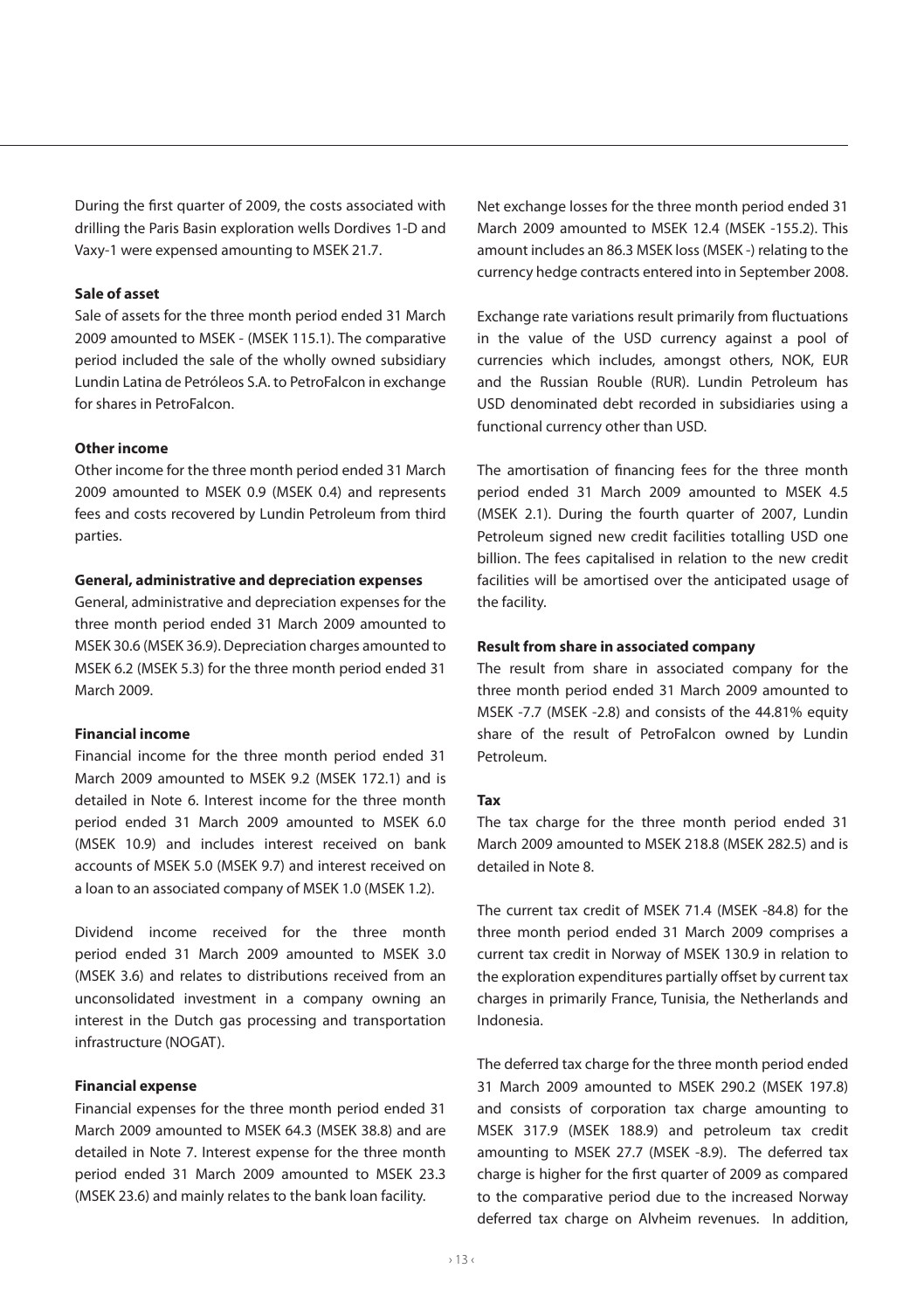## Financial report for the THREE months ended 31 MARCH 2009

as a result of the lower oil prices in 2009, there is more certainty in obtaining the Norway exploration tax refund and therefore this item has been accounted for in current tax with a corresponding increased charge in deferred tax.

The deferred petroleum tax charge relates to Petroleum Revenue Tax (PRT) in the United Kingdom.

The Group operates in various countries and fiscal regimes where corporate income tax rates are different from the regulations in Sweden. Corporate income tax rates for the Group vary between 20% and 78%. Due to the low oil price achieved during the first quarter of 2009 certain areas of operation have incurred a pre-tax loss. The mixture of pre-tax profits and losses along with the difference in tax rates applied, has resulted in a disproportionately high effective tax rate. The effective tax rate for the Group for

the three month period ended 31 March 2009 amounts to approximately 70%.

#### **Minority interest**

The net result attributable to minority interest for the three month period ended 31 March 2009 amounted to MSEK -45.7 (MSEK 6.9) and relates primarily to the minority portion of the Russian subsidiaries which are fully consolidated.

### **BALANCE SHEET**

#### **Non-current assets**

Oil and gas properties as at 31 March 2009 amounted to MSEK 22,826.9 (MSEK 20,996.2) and are detailed in Note 9.

| <b>Development expenditure</b><br>in MSEK | 1 Jan 2009-<br>31 Mar 2009<br>3 months | 1 Jan 2008-<br>31 Mar 2008<br>3 months | 1 Jan 2008-<br>31 Dec 2008<br>12 months |
|-------------------------------------------|----------------------------------------|----------------------------------------|-----------------------------------------|
| United Kingdom                            | 132.2                                  | 361.7                                  | 1,027.0                                 |
| France                                    | 6.3                                    | 4.7                                    | 123.3                                   |
| Norway                                    | 181.4                                  | 221.3                                  | 853.5                                   |
| Netherlands                               | 18.0                                   | 23.0                                   | 63.0                                    |
| Indonesia                                 | 69.4                                   | 21.2                                   | 96.0                                    |
| Russia                                    | 21.7                                   | 39.4                                   | 158.0                                   |
| Tunisia                                   |                                        | 3.3                                    | 6.3                                     |
| <b>Development expenditures</b>           | 429.0                                  | 674.6                                  | 2.327.1                                 |

Development and exploration expenditure incurred for the three month period ended 31 March 2009 is as follows: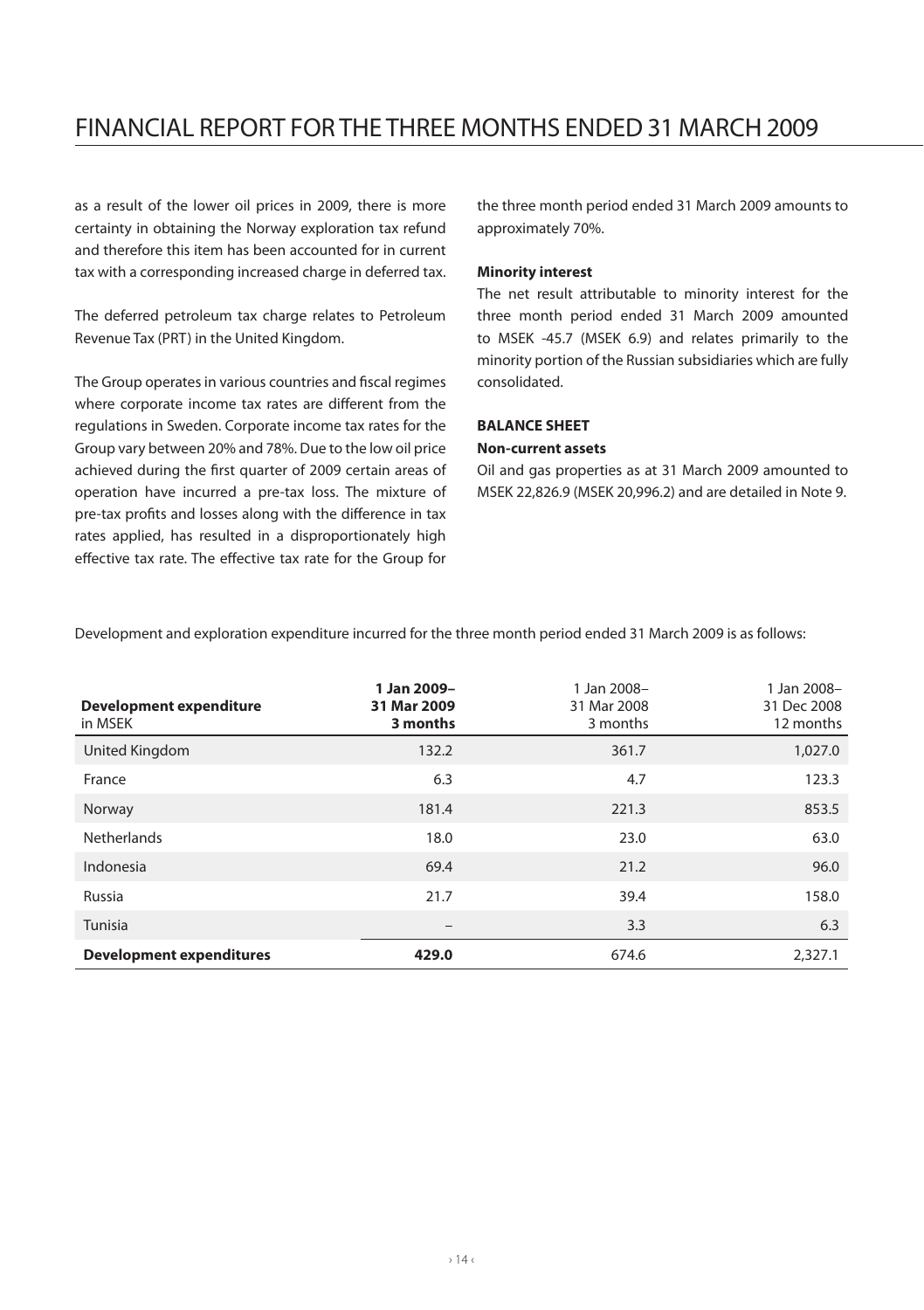| <b>Exploration expenditure</b><br>in MSEK | 1 Jan 2009-<br>31 Mar 2009<br>3 months | 1 Jan 2008-<br>31 Mar 2008<br>3 months | 1 Jan 2008-<br>31 Dec 2008<br>12 months |
|-------------------------------------------|----------------------------------------|----------------------------------------|-----------------------------------------|
| United Kingdom                            | 4.8                                    | 30.7                                   | 175.2                                   |
| France                                    | 16.9                                   | 2.0                                    | 45.7                                    |
| Norway                                    | 489.6                                  | 255.8                                  | 932.5                                   |
| Indonesia                                 | 25.9                                   | 5.0                                    | 58.6                                    |
| Russia                                    | 50.7                                   | 65.5                                   | 541.7                                   |
| Sudan                                     | 7.3                                    | 64.2                                   | 219.3                                   |
| Ethiopia                                  | 4.3                                    | 9.0                                    | 16.8                                    |
| Vietnam                                   | 3.9                                    | 3.3                                    | 47.3                                    |
| Cambodia                                  | 3.6                                    | 13.6                                   | 63.2                                    |
| Congo (Brazzaville)                       | 20.8                                   | 3.6                                    | 22.5                                    |
| Kenya                                     | 7.0                                    | 4.0                                    | 55.9                                    |
| Malaysia                                  | 11.9                                   | 0.2                                    | 49.8                                    |
| Other                                     | 8.4                                    | 9.1                                    | 36.1                                    |
| <b>Exploration expenditures</b>           | 655.1                                  | 466.0                                  | 2,264.6                                 |

Other tangible assets as at 31 March 2009 amounted to MSEK 134.1 (MSEK 128.0) and represents office fixed assets and real estate.

The book value for goodwill in relation to the acquisition of the Russian business in 2006 amounted to MSEK 978.6 (MSEK 929.8) as at 31 March 2009. The movement in book value results from a change in exchange rate used for the consolidation of the financial statements.

Financial assets as at 31 March 2009 amounted to MSEK 864.7 (MSEK 895.3) and are detailed in Note 10. Share in associated company amounted to MSEK 501.3 (MSEK 505.7) and relates to the 44.81% share in PetroFalcon. The movement in the three month period ended 31 March 2009 mainly relates to Lundin Petroleum's equity share of the result of PetroFalcon. Other shares and participations amounted to MSEK 120.5 (MSEK 121.6) as at 31 March 2009. Capitalised financing fees as at 31 March 2009 amounted to MSEK 72.0 (MSEK 75.7) and relate to the costs incurred in establishing the bank credit facility and are being amortised over the period of estimated usage of the facility. Long-term receivables amounted to MSEK 8.3 (MSEK 22.3) and relate to an amount paid to BNP Paribas to fund a bank loan held in a Russian jointly controlled entity. Other financial assets amounted to MSEK 162.6 (MSEK 169.9) and mainly represent VAT paid on costs in Russia that is expected to be recovered from VAT received on future project revenues.

The deferred tax asset as at 31 March 2009 amounted to MSEK 221.7 (MSEK 201.8).

#### **Current assets**

Receivables and inventories amounted to MSEK 2,126.5 (MSEK 1,680.6) as at 31 March 2009 and are detailed in Note 11. Inventories include hydrocarbons and consumable well supplies. The short-term receivable relates to the short term portion of the BNP Paribas funding described in financial assets above. Corporation tax receivables as at 31 March 2009 amounted to MSEK 620.6 (MSEK 461.3) and relate primarily to a tax refund due in Norway for exploration expenditure incurred during 2008 and 2009.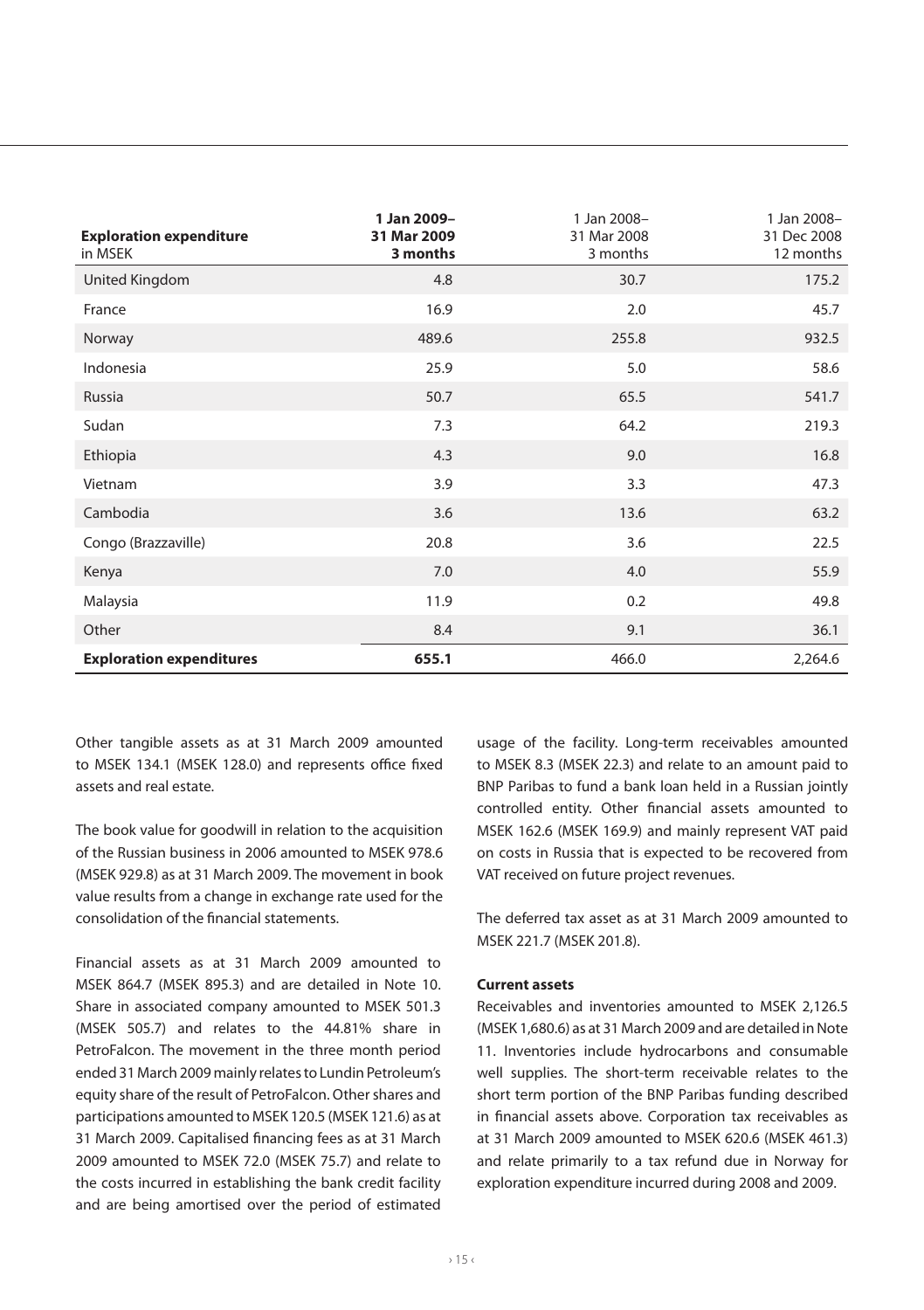Cash and cash equivalents as at 31 March 2009 amounted to MSEK 488.8 (MSEK 448.9). Cash balances were held at 31 March 2009 to meet operational requirements.

#### **Non-current liabilities**

Provisions as at 31 March 2009 amounted to MSEK 6,785.2 (MSEK 6,087.3) and are detailed in Note 12. This amount includes a provision for site restoration of MSEK 735.0 (MSEK 700.2).

The provision for deferred tax as at 31 March 2009 amounted to MSEK 5,926.3 (MSEK 5,266.6) and is mainly arising on the excess of book value over the tax value of oil and gas properties and the deferred tax gross up of the excess purchase price allocated to the Russian assets acquired in 2006. In accordance with IFRS the amounts for deferred tax asset have been offset against the deferred tax liability where offsetable. The net deferred tax liability includes tax losses carry forward relating primarily to Norway and United Kingdom of MSEK 1,012.8 and MSEK 503.3 respectively.

The provision for derivative instruments amounted to MSEK 53.7 (MSEK 54.9) as at 31 March 2009 and relates to the long term portion of the fair value of the interest rate swap entered into on 8 January 2008.

Long term interest bearing debt amounted to MSEK 5,262.2 (MSEK 4,339.8) as at 31 March 2009. On 26 October 2007 a facility was entered into to repay the existing facility, to provide liquidity for the Company's operations and to enable the funding of potential new projects and acquisition opportunities. The financing facilities consist of a USD 850 million revolving borrowing base and letter of credit facility with a seven year term expiring 2014 and a USD 150 million unsecured corporate facility with a three year term expiring 2010. Under the USD 850 million facility, USD 35 million of Letters of Credit in support of future site restoration costs payable to former owners of the Heather field, offshore United Kingdom, have been issued. The cash drawings outstanding under the credit facility amounted to MUSD 639 as at 31 March 2009. The long term interest bearing debt also includes the long-term portion of a bank loan drawn by a jointly controlled entity in Russia.

Lundin Petroleum has, through its subsidiary Lundin Malaysia BV, entered into three Production Sharing

Contracts (PSC) with Petroliam Nasional Berhad, the oil and gas company of the Government of Malaysia ("Petronas"), in respect of the licences PM308A, PM308B and SB303 in Malaysia. BNP Paribas, on behalf of Lundin Malaysia BV has issued bank guarantees in support of the work commitments in relation to these PSCs amounting to MUSD 108.3. In addition, BNP Paribas have issued additional bank guarantees to cover work commitments in Indonesia, Kenya and Ethiopia amounting to MUSD 20.9.

#### **Current liabilities**

Current liabilities as at 31 March 2009 amounted to MSEK 2,143.7 (MSEK 2,026.5) and are detailed in Note 13. The overlift position as at 31 March 2009 amounted to MSEK 70.3 (MSEK 106.8). Joint venture creditors as at 31 March 2009 amounted to MSEK 1,194.2 (MSEK 954.5) and mainly relate to the amounts payable for the development activities in progress in Norway and ongoing operational costs. Short-term interest bearing debt as at 31 March 2009 amounted to MSEK 56.7 (MSEK 53.9) and relates to the current portion of a bank loan drawn by a jointly controlled entity in Russia. Tax payables as at 31 March 2009 amounted to MSEK 93.9 (MSEK 123.4). The short term portion of the fair value of the interest rate swap entered into on 8 January 2008 and the currency hedging contracts entered into in September 2008 included in current liabilities as at 31 March 2009 amounted to MSEK 268.5 (MSEK 304.5).

#### **LIQUIDITY**

Lundin Petroleum has credit facilities of USD 850 million, of which USD 639 million has been drawn in cash and USD 35 million has been drawn as Letters of Credit, and USD 150 million which remains undrawn as at 31 March 2009. With the undrawn credit lines and the operating cash flows being generated at the prevailing price levels Lundin Petroleum has sufficient liquidity to meet its financial commitments. The USD 850 million facility is a revolving borrowing base facility secured against certain cash flows generated by the company. The amount available under the facility is recalculated every six months based upon the calculated cash flow generated by certain producing fields at an oil price and economic assumptions agreed with the banking syndicate providing the facility. At 31 December 2008 the borrowing base amount calculated using prevailing oil prices amount equalled USD 1.1 billion which is in excess of the facility size.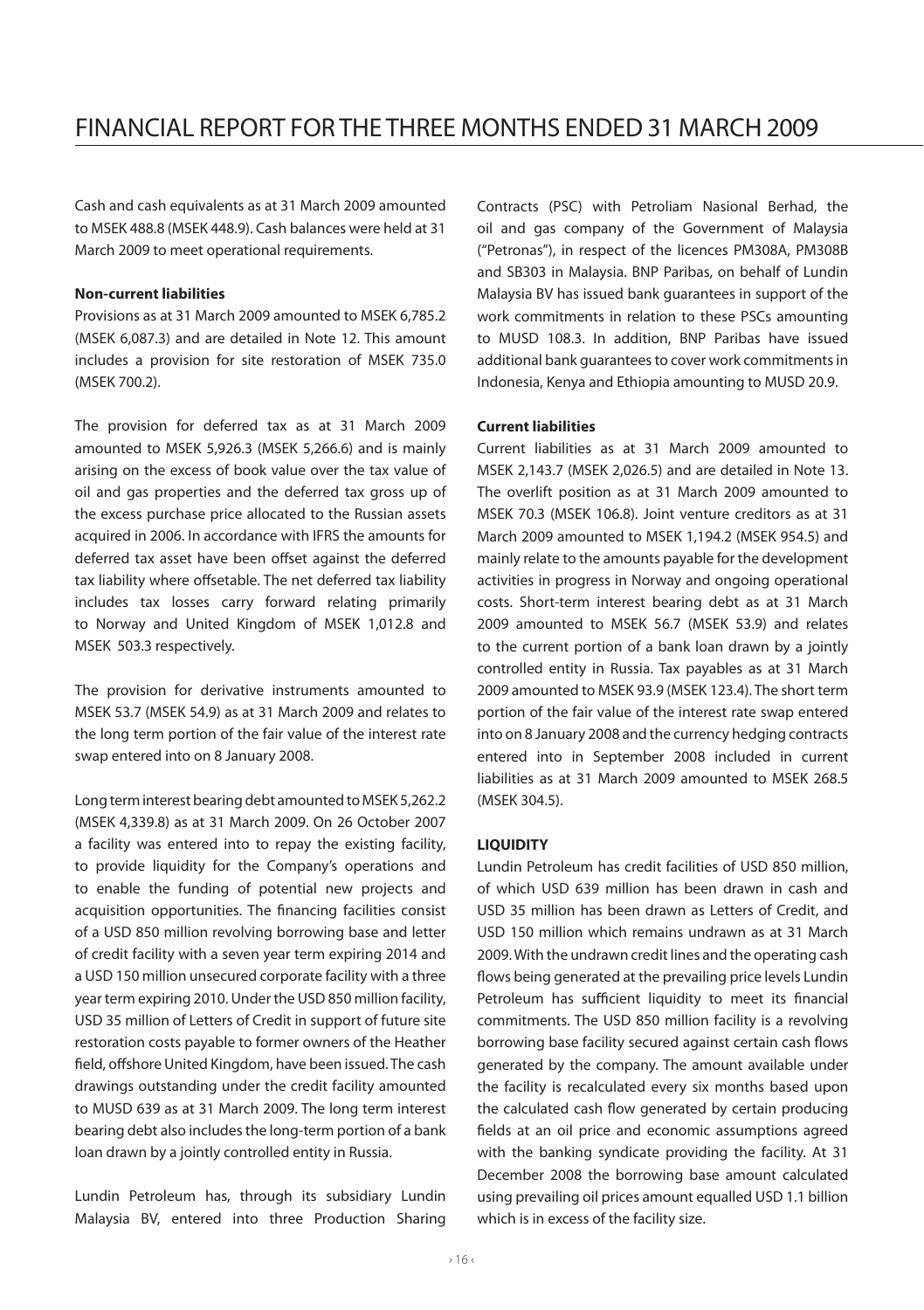In April 2009 exploration well 2/5–14S in Norway licence PL006c (WI 75%) targeting the Hyme prospect was plugged and abandoned as a dry hole. The costs associated with this well will be expensed during the second quarter of 2009.

In April 2009 Lundin Petroleum completed the sale of its Kenyan and Ethiopian assets to Africa Oil Corporation for a consideration of USD 23.7 million.

### **Parent company**

The business of the Parent Company is investment in and management of oil and gas assets. The net result for the parent company amounted to MSEK 6.1 (loss of MSEK 5.9) for the three month period ended 31 March 2009.

The result included general and administrative expenses of MSEK 7.9 (MSEK 11.5) for the three month period ending 31 March 2009. Interest income derived from loans to subsidiary companies amounted to MSEK 1.9 (MSEK 2.5) for the three month period ended 31 March 2009. Net currency exchange gains amounted to MSEK 1.3 (MSEK -1.1) for the three month period ended 31 March 2009.

### **SHARE DATA**

Lundin Petroleum AB's issued share capital at 31 March 2009 amounted to SEK 3,179,106 represented by 317,910,580 shares with a quota value of SEK 0.01 each.

The Annual General Meeting ("AGM") of Lundin Petroleum held on 13 May 2008 resolved to authorise the Board of Directors to decide on repurchases and sales of Lundin Petroleum shares on the Nasdaq OMX Nordic Exchange Stockholm ("OMX") during the period until the next AGM. The maximum number of shares that could be repurchased and held in treasury from time to time cannot exceed five percent of all shares of Lundin Petroleum. The purpose of the authorization is to provide the Board of Directors with an ability to optimise Lundin Petroleum's capital structure and thereby create added value for the shareholders and to secure Lundin Petroleum's costs in relation to the long term variable bonus retention programme.

On 16 September 2008 the Board of Directors, based on the authorization by the AGM, resolved to mandate the

management to execute repurchases of Lundin Petroleum shares on OMX. Under this mandate 3,625,300 shares were acquired during the second half of 2008. At 31 March 2009, Lundin Petroleum held 4,490,300 of its own shares.

The following incentive warrants have been issued under the Group's incentive programme for employees. The incentive warrants outstanding at the end of the period and their expiry date and exercise prices are shown below:

|                      | Issued 2006                  | Issued 2007                |
|----------------------|------------------------------|----------------------------|
| Exercise price (SEK) | 97.40                        | 78.05                      |
| Number authorised    | 3,250,000                    | 3,950,000                  |
| Number outstanding   | 2.796.000                    | 1,550,750                  |
| Exercise period      | 15 June 2007-<br>31 May 2009 | 1 Dec 2008-<br>31 May 2010 |

In 2007 Lundin Petroleum implemented a Long-Term Incentive Plan (LTIP) consisting of a Share Option Plan and a Performance Share Plan. Employees had the choice to select the Share Option Plan, the Performance Share Plan or a 50/50 allocation of both. Both plans have a performance condition relative to Total Shareholder Return (TSR) attached to their allocation. The options under the Share Option Plan were to be issued between 0 and 100% of the options awarded and the shares under the Performance Share Plan will be issued between 50 and 100% of the award of shares. The period for the performance condition relating to the options expired on 30 November 2008 at which time 50% of the options awarded were issued as incentive warrants. Under the Performance Share Plan, Lundin Petroleum made a conditional award of 67,751 shares. In June 2007, Lundin Petroleum acquired 68,000 of its own shares to fully hedge its potential obligation under the Performance Share Plan.

In addition to the incentive warrants detailed above, 642,500 incentive warrants were acquired and converted to Lundin Petroleum incentive warrants and another 371,500 incentive warrants in Lundin Petroleum were issued in connection with the acquisition of Valkyries Petroleum Corp. The number of incentive warrants associated with the Valkyries acquisition outstanding at 31 March 2009 amounted to 275,000 with an exercise price of 97.40 SEK with exercise period up to 31 May 2009.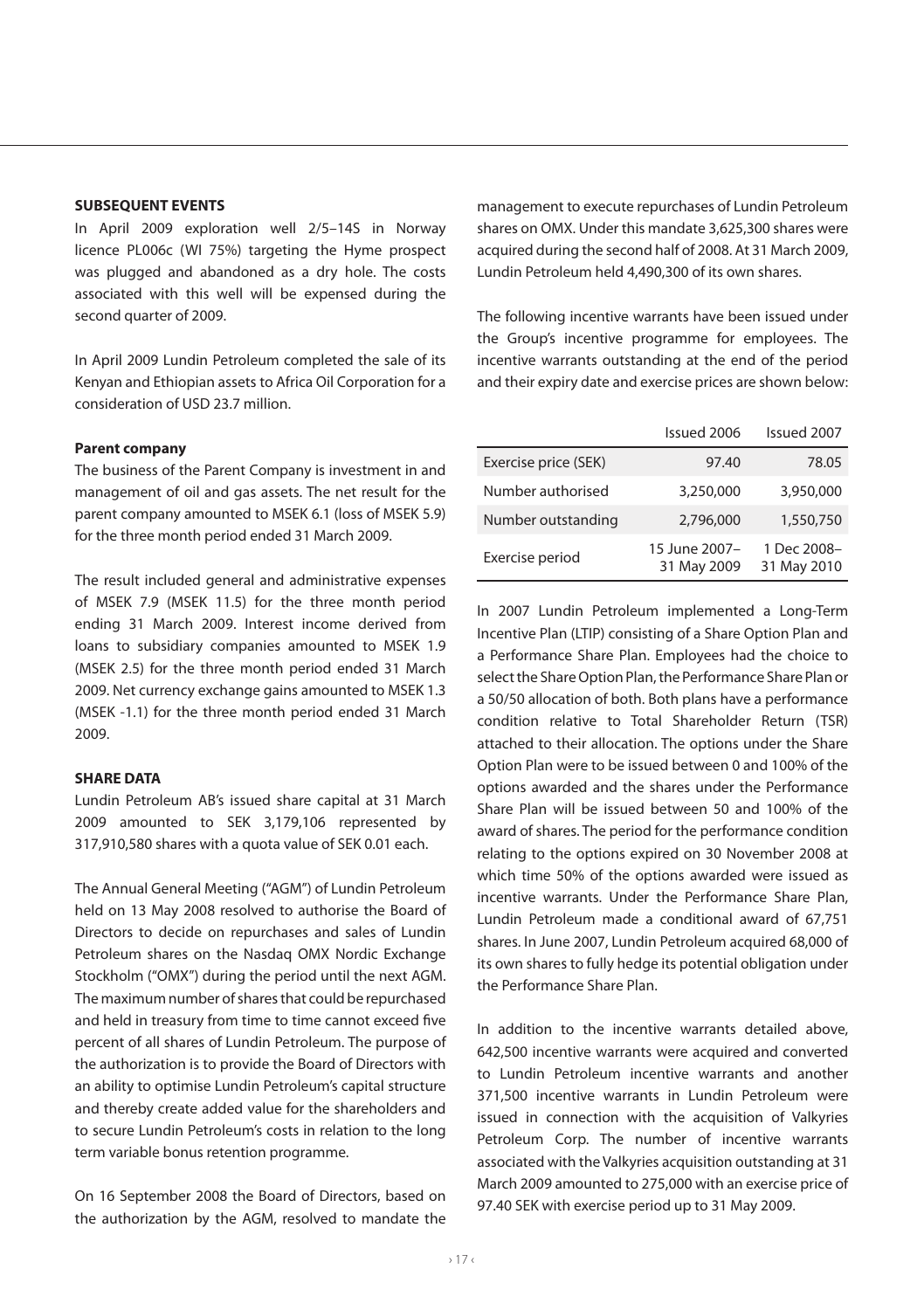In 2008 Lundin Petroleum implemented a new Long-Term Incentive Plan (LTIP) consisting of a Unit Bonus Plan which provides for an annual grant of units that will lead to a cash payment at vesting. The share price for determining the cash payment at the end of each vesting period will be the 5 trading day average closing Lundin Petroleum share price prior to and following the actual vesting date. In June 2008 Lundin Petroleum acquired 797,000 of its own shares to fully hedge its potential cash obligation under the 2008 LTIP.

### **ACCOUNTING PRINCIPLES**

The financial statements of the Group have been prepared in accordance with International Accounting Standard (IAS) 34, Interim Reporting, and the Swedish Annual Accounts Act (1995:1554). The accounting policies adopted are consistent with those followed in the preparation of the Group's annual financial statements for the year ended 31 December 2008.

The financial statements of the Parent Company are prepared in accordance with accounting principles generally accepted in Sweden, applying RFR 2.1 Reporting for legal entities and the Annual Accounts Act (1995:1554). RFR 2.1 requires the Parent Company to use similar accounting principles as for the Group, i.e. IFRS to the extent allowed by RFR 2.1. The Parent Company's accounting principles do not in any material respect deviate from the Group principles.

#### **RISKS AND UNCERTAINTIES**

The major risk the Group faces is the nature of oil and gas exploration and production itself. Oil and gas exploration, development and production involve high operational and financial risks, which even a combination of experience, knowledge and careful evaluation may not be able to fully eliminate or which are beyond the Company's control. Lundin Petroleum's long-term commercial success depends on its ability to find, acquire, develop and commercially produce oil and natural gas reserves. A future increase in Lundin Petroleum's reserves will depend not only on its ability to explore and develop any properties Lundin Petroleum may have from time to time, but also on its ability to select and acquire suitable producing properties or prospects. In addition, there is no assurance that commercial quantities of oil and gas will be discovered or acquired by Lundin Petroleum. Other risks can be categorised into either Operational Risks or Financial Risks.

#### **Operational risk**

The Group faces a number of risks and uncertainties in the areas of operation which may have an adverse impact on its ability to successfully pursue its exploration, appraisal and development plans as well as on its production of oil and gas. A more detailed analysis of the operational risks faced by Lundin Petroleum is given in the Company's annual report for 2008.

Lundin Petroleum is, and will be, actively engaged in oil and gas operations in various countries. Risks may arise in changes in laws affecting foreign ownership, government participation, taxation, royalties, duties, rates of exchange and exchange control. Further, certain aspects of Lundin Petroleum's exploration and production programmes require the consent or favourable decisions of governmental bodies. In addition, Lundin Petroleum's exploration, development and production activities may be subject to political and economic uncertainties, expropriation of property and cancellation or modification of contract rights, taxation, royalties, duties, foreign exchange restrictions and other risks arising out of foreign governmental sovereignty over the areas in which Lundin Petroleum's operations are conducted, as well as risks of loss in some countries due to civil strife, acts of war, guerrilla activities and insurrection.

#### **Financial Risk**

As an international oil and gas exploration and production company operating globally, Lundin Petroleum is exposed to financial risks such as fluctuations in oil price, currency rates, interest rates as well as liquidity and credit risks. The Company shall seek to control these risks through sound management practice and the use of internationally accepted financial instruments, such as oil price, currency and interest rate hedges. Lundin Petroleum uses financial instruments solely for the purpose of minimising risks in the Company's business. A more detailed analysis of the financial risks faced by Lundin Petroleum and how it addresses these risks is given in the Company's annual report for 2008.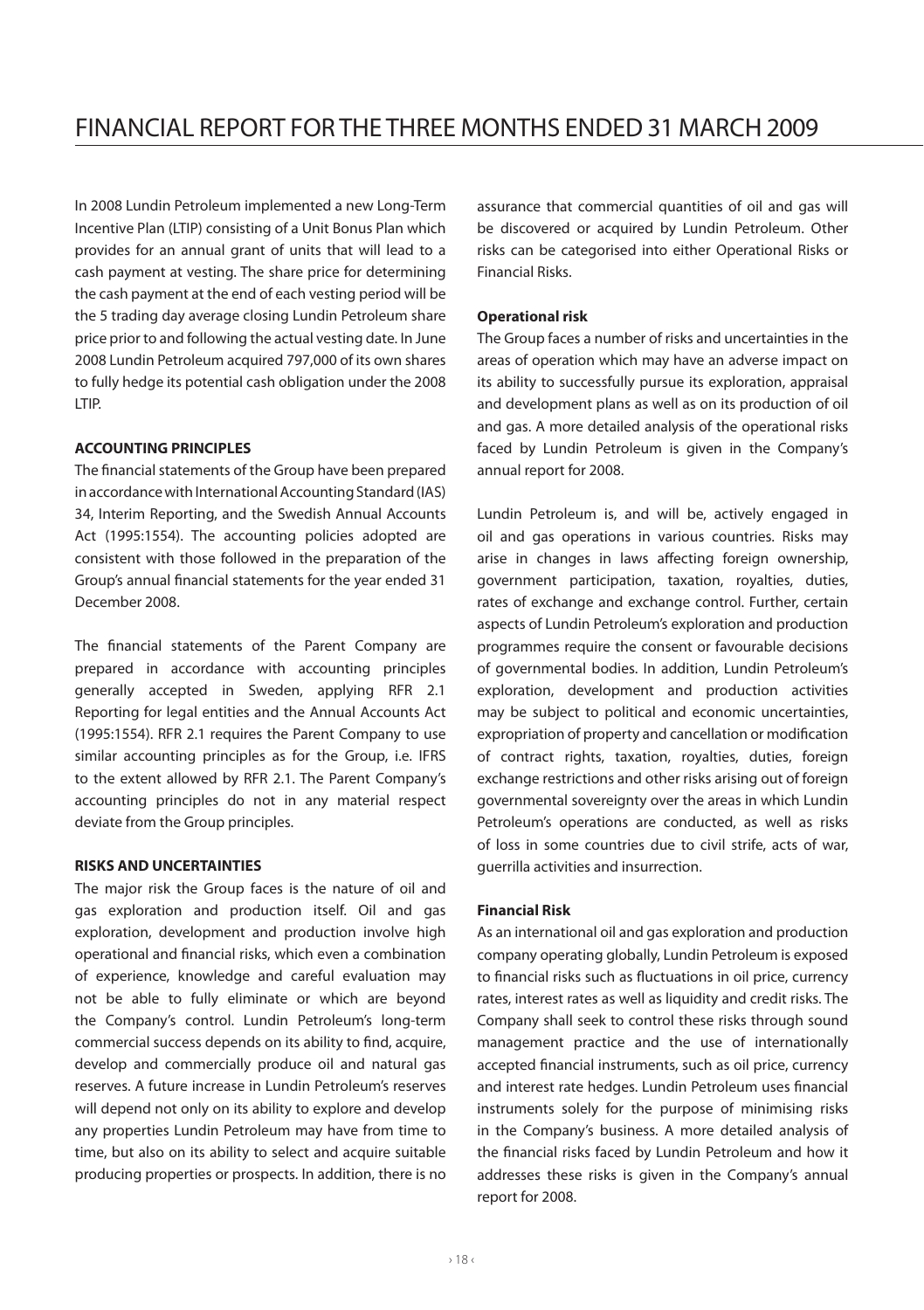#### **Derivative financial instruments**

The Group entered into an interest hedging contract on 10 January 2008, fixing the LIBOR rate of interest at 3.75% p.a. on MUSD 200 of the Group's USD borrowings for the period January 2008 to January 2012. The interest rate contract relates to the current credit facility. Under IAS 39, the interest rate contract is effective and qualifies for hedge accounting. Changes in fair value of this contract are charged directly to equity. At 31 March 2009, a provision has been recognised in the balance sheet amounting to MSEK 53.7 (MSEK 54.9), representing the long-term portion of the fair value of the outstanding part of the interest rate contract and a current liability in the balance sheet amounting to MSEK 44.1 (MSEK 39.4) representing the short-term portion of the fair value of the outstanding part of the interest rate contract.

At the end of September 2008, the Group entered into the following currency hedging contracts for 2009 fixing the rate of exchange from USD into GBP, EUR, NOK and CHF. Under IAS 39, subject to hedge effectiveness testing, these hedges will be treated as effective and changes to the fair value will be reflected in equity. At 31 March 2009, a current liability has been recognised amounting to MSEK 224.4 (MSEK 265.1) representing the short-term portion of the fair value of the outstanding currency hedging contracts.

| Sell              | Average<br>contractual<br>exchange rate | Settlement<br>period        |
|-------------------|-----------------------------------------|-----------------------------|
| <b>MUSD 139.8</b> | USD 1.79: 1 GBP                         | 2 Jan 2009 -<br>16 Dec 2009 |
| <b>MUSD 31.6</b>  | <b>USD 1.47: 1 EUR</b>                  | 2 Jan 2009 -<br>1 Dec 2009  |
| <b>MUSD 33.7</b>  | <b>NOK 5.70: 1USD</b>                   | 2 Jan 2009 -<br>1 Dec 2009  |
| <b>MUSD 11.2</b>  | CHF 1.07: 1 USD                         | 2 Jan 2009 -<br>16 Dec 2009 |
|                   |                                         |                             |

#### **EXCHANGE RATES**

For the preparation of the financial statements for the three month period ending 31 March 2009, the following currency exchange rates have been used.

|                  | Average | Period end |
|------------------|---------|------------|
| 1 EUR equals SEK | 10.9367 | 10.9400    |
| 1 USD equals SEK | 8.3969  | 8.2206     |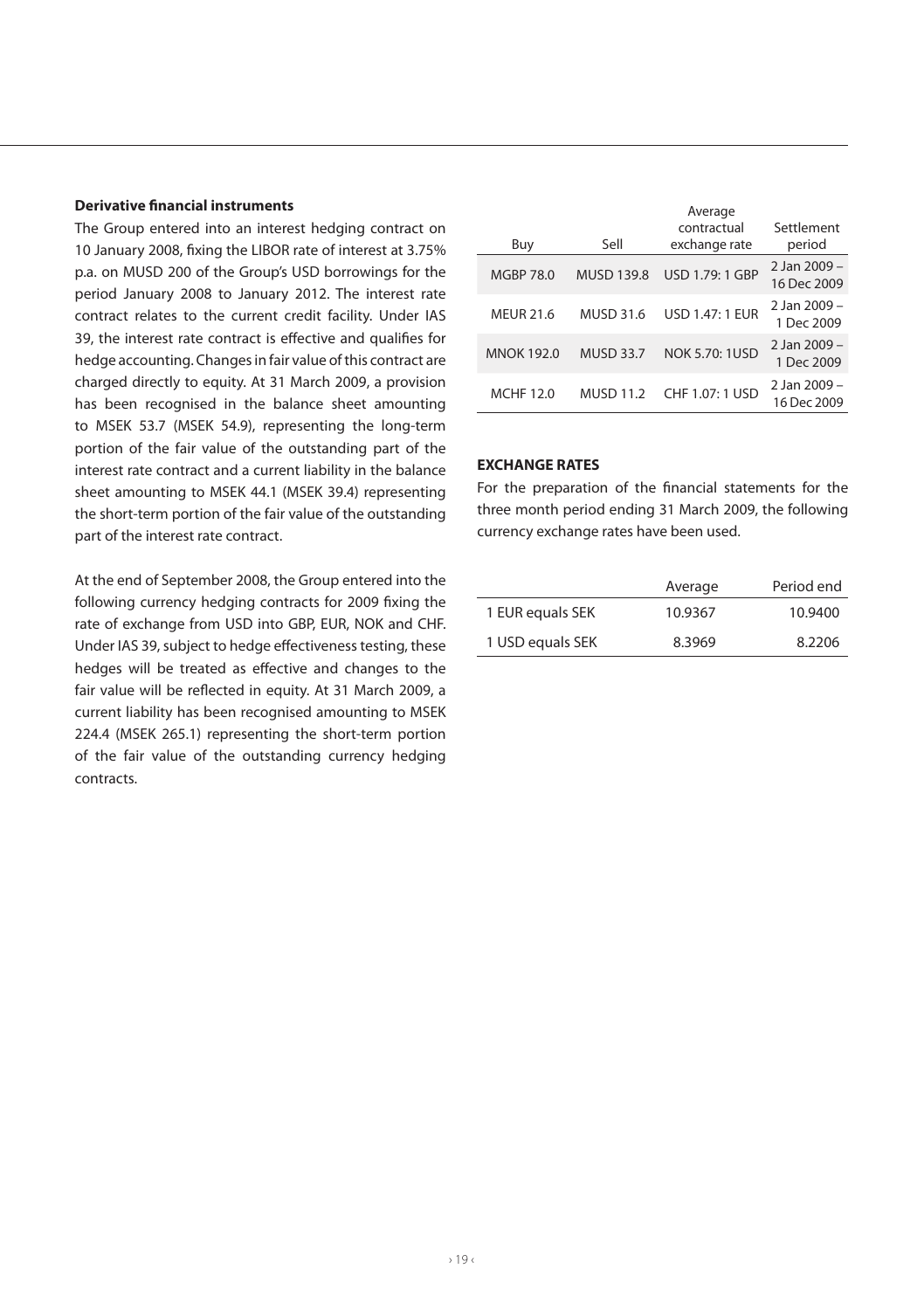# CONSOLIDATED Income statement

| <b>Expressed in TSEK</b>                       | Note           | 1 Jan 2009-<br>31 Mar 2009<br>3 months | 1 Jan 2008-<br>31 Mar 2008<br>3 months | 1 Jan 2008-<br>31 Dec 2008<br>12 months |
|------------------------------------------------|----------------|----------------------------------------|----------------------------------------|-----------------------------------------|
| <b>Operating income</b>                        |                |                                        |                                        |                                         |
| Net sales of oil and gas                       | $\mathbf{1}$   | 1,229,619                              | 1,198,971                              | 6,269,130                               |
| Other operating income                         |                | 30,837                                 | 24,323                                 | 124,607                                 |
|                                                |                | 1,260,456                              | 1,223,294                              | 6,393,737                               |
| <b>Cost of sales</b>                           |                |                                        |                                        |                                         |
| Production costs                               | $\overline{2}$ | $-466,781$                             | $-460,419$                             | $-2,378,706$                            |
| Depletion of oil and gas properties            | 3              | $-352,312$                             | $-198,616$                             | $-1,032,068$                            |
| <b>Exploration costs</b>                       | $\overline{4}$ | $-34,036$                              | $-95,420$                              | $-901,683$                              |
| Impairment costs for oil and gas properties    | 5              |                                        |                                        | $-613,693$                              |
| <b>Gross profit</b>                            |                | 407,327                                | 468,839                                | 1,467,587                               |
|                                                |                |                                        |                                        |                                         |
| Sale of asset                                  |                |                                        | 115,100                                | 130,547                                 |
|                                                |                |                                        |                                        |                                         |
| Other income                                   |                | 875                                    | 430                                    | 3,000                                   |
| General, administration and depreciation       |                |                                        |                                        |                                         |
| expenses                                       |                | $-30,633$                              | $-36,887$                              | $-139,665$                              |
| <b>Operating profit</b>                        |                | 377,569                                | 547,482                                | 1,461,469                               |
|                                                |                |                                        |                                        |                                         |
| <b>Result from financial investments</b>       |                |                                        |                                        |                                         |
| Financial income                               | 6              | 9,228                                  | 172,108                                | 488,774                                 |
| <b>Financial expenses</b>                      | $\overline{7}$ | $-64,318$                              | $-38,831$                              | $-1,038,417$                            |
|                                                |                | $-55,090$                              | 133,277                                | $-549,643$                              |
|                                                |                |                                        |                                        |                                         |
| <b>Result from share in associated company</b> |                | $-7,667$                               | $-2,745$                               | 29,298                                  |
| <b>Profit before tax</b>                       |                | 314,812                                | 678,014                                | 941,124                                 |
|                                                |                |                                        |                                        |                                         |
| Tax                                            | 8              | $-218,848$                             | -282,529                               | -630,837                                |
| <b>Net result</b>                              |                | 95,964                                 | 395,485                                | 310,287                                 |
| Net result attributable to:                    |                |                                        |                                        |                                         |
| Shareholders of the parent company             |                | 141,628                                | 388,563                                | 560,011                                 |
| Minority interest                              |                | $-45,664$                              | 6,922                                  | $-249,724$                              |
|                                                |                |                                        |                                        |                                         |
| Net result                                     |                | 95,964                                 | 395,485                                | 310,287                                 |
|                                                |                |                                        |                                        |                                         |
| Earnings per share $-$ SEK $^1$                |                | 0.45                                   | 1.23                                   | 1.77                                    |
| Diluted earnings per share - SEK <sup>1</sup>  |                | 0.45                                   | 1.23                                   | 1.77                                    |

<sup>1</sup> Based on net result attributable to shareholders of the parent company.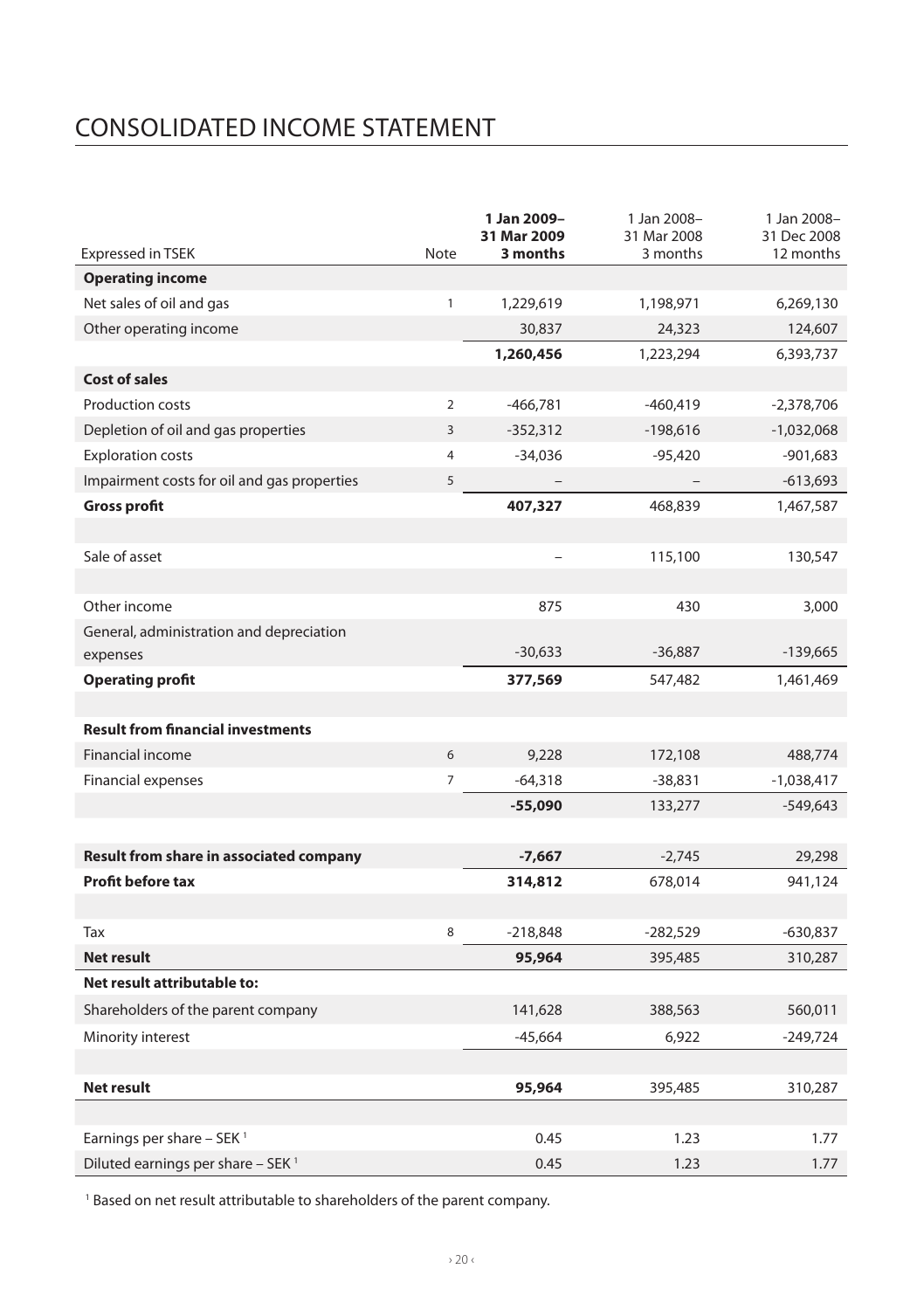# STATEMENT OF COMPREHENSIVE INCOME

|                                                   | 1 Jan 2009-<br>31 Mar 2009 | 1 Jan 2008-<br>31 Mar 2008 | 1 Jan 2008-<br>31 Dec 2008 |
|---------------------------------------------------|----------------------------|----------------------------|----------------------------|
| <b>Expressed in TSEK</b>                          | 3 months                   | 3 months                   | 12 months                  |
| <b>Net result</b>                                 | 95,964                     | 395,485                    | 310,287                    |
|                                                   |                            |                            |                            |
| Other comprehensive income                        |                            |                            |                            |
| Exchange differences foreign operations           | 489,313                    | $-603,267$                 | 1,787,001                  |
| Cash flow hedges                                  | 45,445                     | $-34,737$                  | $-262,313$                 |
| Available-for-sale financial assets               | $-50$                      | $-7,914$                   | $-20,917$                  |
| Income tax relating to other comprehensive income | $-7,574$                   | 8,858                      | 36,491                     |
|                                                   |                            |                            |                            |
| Other comprehensive income, net of tax            | 527,134                    | $-637,060$                 | 1,540,262                  |
|                                                   |                            |                            |                            |
| <b>Total comprehensive income</b>                 | 623,098                    | $-241,575$                 | 1,850,549                  |
|                                                   |                            |                            |                            |
| Total comprehensive income attributable to:       |                            |                            |                            |
| Shareholders of the parent company                | 688,648                    | $-148,487$                 | 1,800,021                  |
| Minority interest                                 | $-65,550$                  | $-93,088$                  | 50,528                     |
|                                                   | 623,098                    | $-241,575$                 | 1,850,549                  |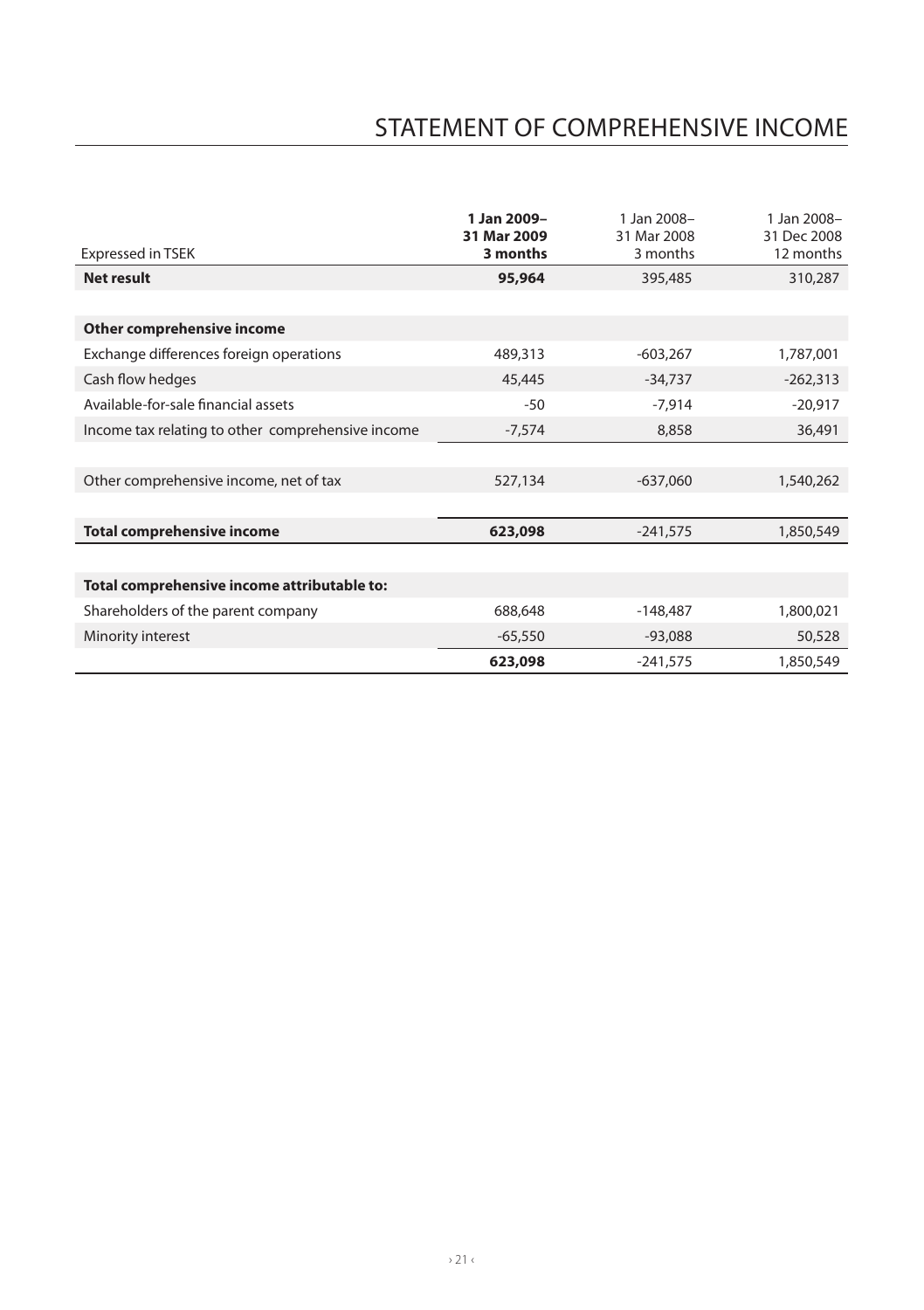# CONSOLIDATED BALANCE SHEET

| <b>Expressed in TSEK</b>             | Note | 31 March 2009 | 31 December 2008 |
|--------------------------------------|------|---------------|------------------|
| <b>ASSETS</b>                        |      |               |                  |
| <b>Non-current assets</b>            |      |               |                  |
| Oil and gas properties               | 9    | 22,826,853    | 20,996,161       |
| Other tangible assets                |      | 134,065       | 128,016          |
| Goodwill                             |      | 978,637       | 929,825          |
| Financial assets                     | 10   | 864,709       | 895,286          |
| Deferred tax                         |      | 221,698       | 201,843          |
| <b>Total non-current assets</b>      |      | 25,025,962    | 23,151,131       |
|                                      |      |               |                  |
| <b>Current assets</b>                |      |               |                  |
| Receivables and inventory            | 11   | 2,126,535     | 1,680,638        |
| Cash and cash equivalents            |      | 488,819       | 448,855          |
| <b>Total current assets</b>          |      | 2,615,354     | 2,129,493        |
|                                      |      |               |                  |
| <b>TOTAL ASSETS</b>                  |      | 27,641,316    | 25,280,624       |
|                                      |      |               |                  |
| <b>EQUITY AND LIABILITIES</b>        |      |               |                  |
| <b>Equity</b>                        |      |               |                  |
| Shareholders' equity                 |      | 12,119,669    | 11,430,988       |
| Minority interest                    |      | 1,330,496     | 1,396,046        |
| <b>Total equity</b>                  |      | 13,450,165    | 12,827,034       |
|                                      |      |               |                  |
| <b>Non-current liabilities</b>       |      |               |                  |
| Provisions                           | 12   | 6,785,191     | 6,087,340        |
| <b>Bank loans</b>                    |      | 5,262,224     | 4,339,769        |
| <b>Total non-current liabilities</b> |      | 12,047,415    | 10,427,109       |
|                                      |      |               |                  |
| <b>Current liabilities</b>           | 13   | 2,143,736     | 2,026,481        |
|                                      |      |               |                  |
| <b>TOTAL EQUITY AND LIABILITIES</b>  |      | 27,641,316    | 25,280,624       |
|                                      |      |               |                  |
| Pledged assets                       |      | 4,444,555     | 4,605,804        |
| <b>Contingent liabilities</b>        |      | 193,184       | 183,549          |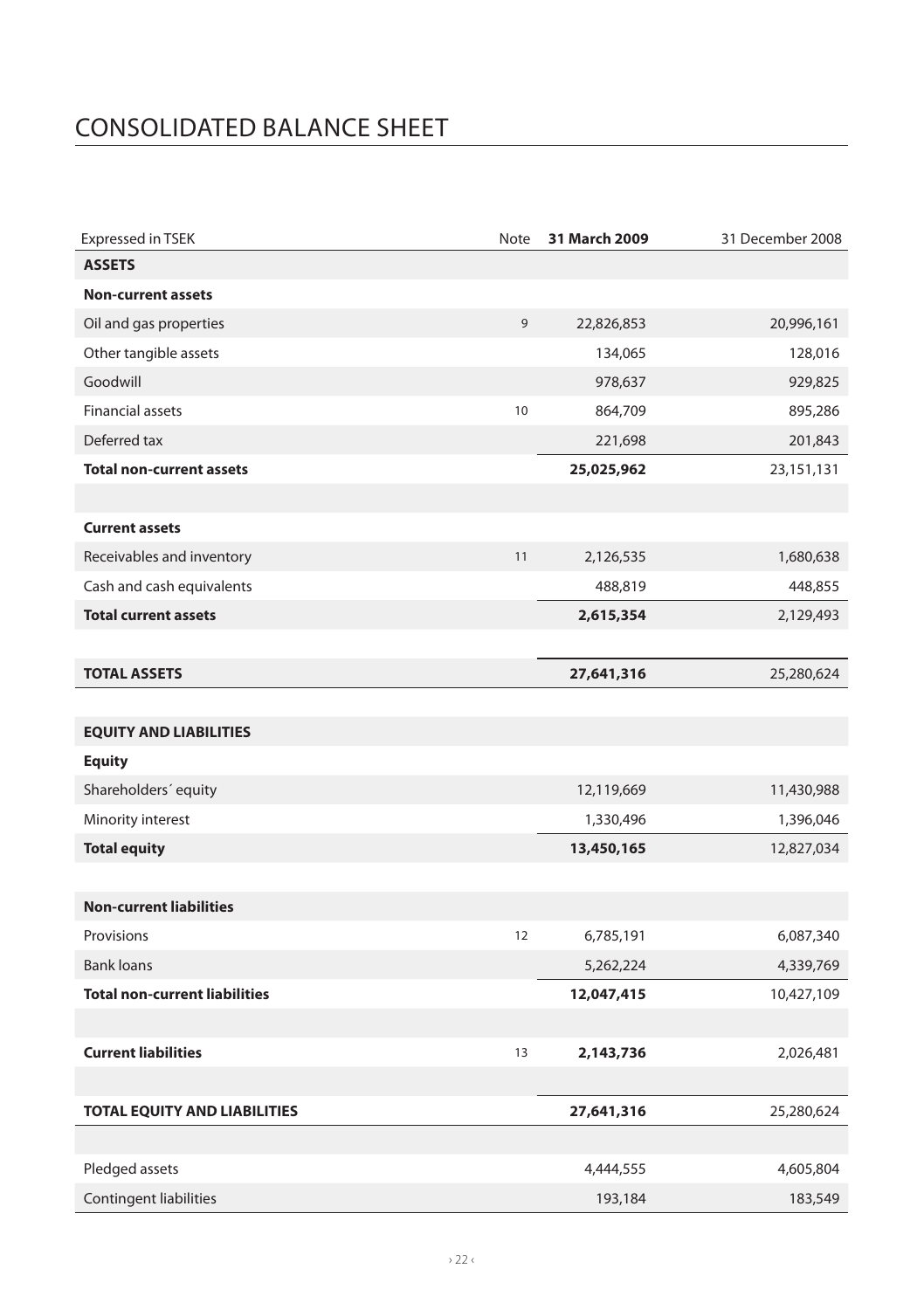# CONSOLIDATED STATEMENT OF CASH FLOW

| <b>Expressed in TSEK</b>                                  | 1 Jan 2009-<br>31 Mar 2009<br>3 months | 1 Jan 2008-<br>31 Mar 2008<br>3 months | 1 Jan 2008-<br>31 Dec 2008<br>12 months |
|-----------------------------------------------------------|----------------------------------------|----------------------------------------|-----------------------------------------|
| <b>Cash flow from operations</b>                          |                                        |                                        |                                         |
| Net result                                                | 95,964                                 | 395,485                                | 310,287                                 |
|                                                           |                                        |                                        |                                         |
| Adjustments for non-cash related items                    | 662,755                                | 338,339                                | 3,820,673                               |
|                                                           |                                        |                                        |                                         |
| Interest received                                         | 4,674                                  | 8,243                                  | 50,151                                  |
| Interest paid                                             | $-12,824$                              | $-50,930$                              | $-73,976$                               |
| Income taxes paid                                         | $-69,594$                              | -191,139                               | -408,895                                |
|                                                           |                                        |                                        |                                         |
| Changes in working capital                                | $-239,794$                             | 1,799                                  | 266,724                                 |
| <b>Total cash flow from operations</b>                    | 441,181                                | 501,797                                | 3,964,964                               |
|                                                           |                                        |                                        |                                         |
| <b>Cash flow used for investments</b>                     |                                        |                                        |                                         |
| Investment in associated company                          |                                        | $-170,500$                             | $-170,500$                              |
| Sale of other shares and participations                   |                                        |                                        | 259,239                                 |
| Change in other financial fixed assets                    | $-12,761$                              | $-1,875$                               | 21,149                                  |
| Other payments                                            | $-29$                                  | $-393$                                 | $-1,334$                                |
| Divestment of fixed assets                                | 95                                     | $-2,834$                               | 5,383                                   |
| Investment in oil and gas properties                      | $-1,080,696$                           | $-1,140,591$                           | $-4,591,836$                            |
| Investment in office equipment and other assets           | $-6,534$                               | $-8,812$                               | $-36,630$                               |
| <b>Total cash flow used for investments</b>               | -1,099,925                             | $-1,325,005$                           | -4,514,529                              |
|                                                           |                                        |                                        |                                         |
| <b>Cash flow from financing</b>                           |                                        |                                        |                                         |
| Changes in long-term bank loan                            | 643,142                                | 853,491                                | 548,019                                 |
| Paid financing fees                                       | $-344$                                 |                                        | $-13,885$                               |
| Purchase of own shares                                    |                                        | $\overline{a}$                         | $-234,103$                              |
| Proceeds from share issues                                |                                        | 22,569                                 | 142,072                                 |
| Dividend paid to minority                                 |                                        |                                        | $-646$                                  |
| <b>Total cash flow from financing</b>                     | 642,798                                | 876,060                                | 441,457                                 |
|                                                           |                                        |                                        |                                         |
| Change in cash and cash equivalents                       | $-15,946$                              | 52,852                                 | $-108,108$                              |
|                                                           |                                        |                                        |                                         |
| Cash and cash equivalents at the beginning of the period  | 448,855                                | 483,452                                | 483,452                                 |
| Currency exchange difference in cash and cash equivalents | 55,910                                 | $-38,206$                              | 73,511                                  |
|                                                           |                                        |                                        |                                         |
| Cash and cash equivalents at the end of the period        | 488,819                                | 498,098                                | 448,855                                 |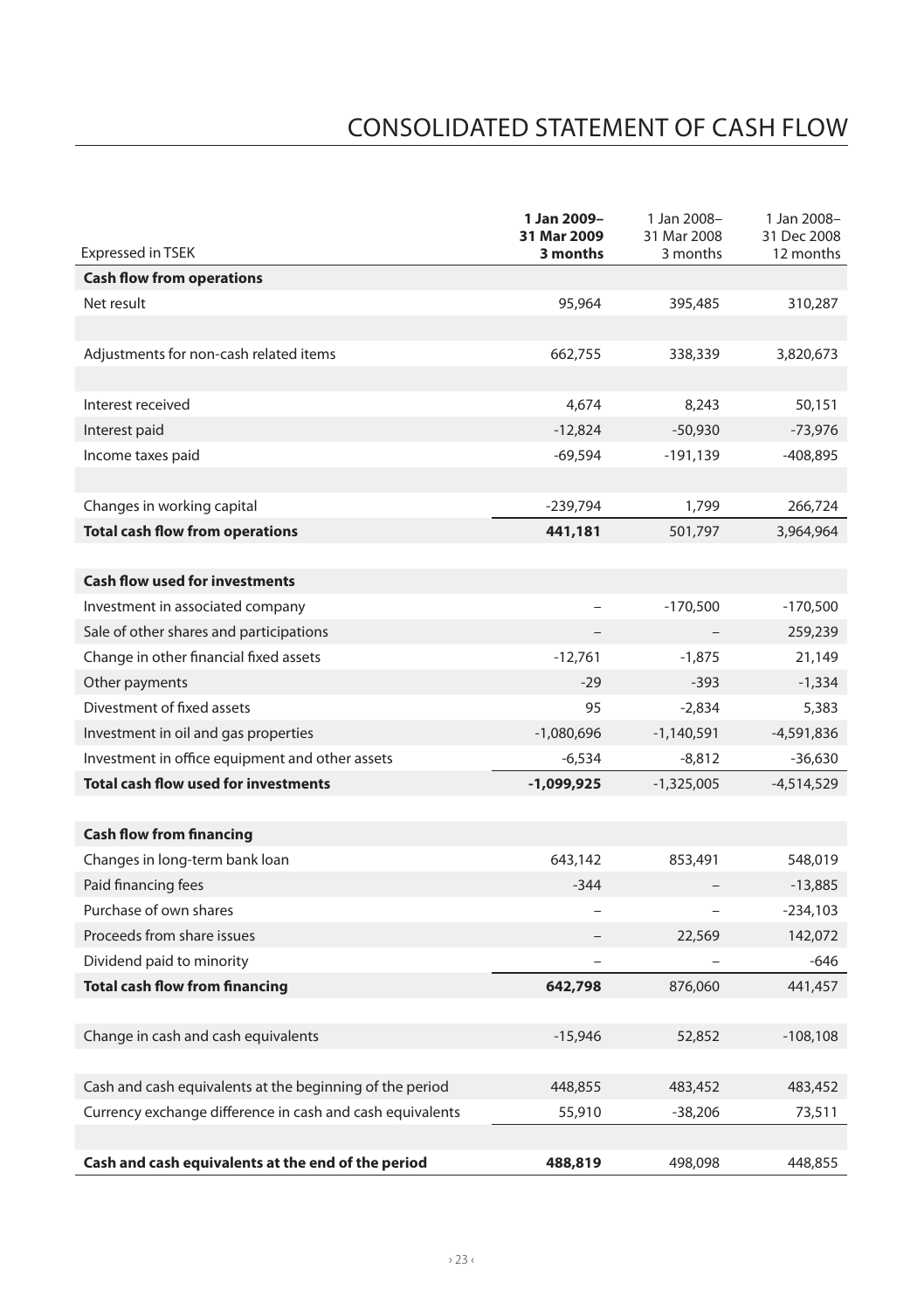# CONSOLIDATED STATEMENT OF CHANGES IN EQUITY

|                                    |                          | Additional               |                          |                          |           |              |
|------------------------------------|--------------------------|--------------------------|--------------------------|--------------------------|-----------|--------------|
|                                    | Share                    | paid-in-capital/         | Retained                 |                          | Minority  |              |
| <b>Expressed in TSEK</b>           | capital                  | Other reserves           | earnings                 | Net result               | interest  | Total equity |
| <b>Balance at 1 January 2008</b>   | 3,155                    | 5,562,123                | 3,183,718                | 956,953                  | 1,346,164 | 11,052,113   |
|                                    |                          |                          |                          |                          |           |              |
| Transfer of prior year net result  |                          |                          | 956,953                  | $-956,953$               |           |              |
|                                    |                          |                          |                          |                          |           |              |
| <b>Total comprehensive income</b>  |                          | -537,050                 | $\overline{\phantom{0}}$ | 388,563                  | $-93,088$ | $-241,575$   |
|                                    |                          |                          |                          |                          |           |              |
| <b>Issuance of shares</b>          | $\overline{4}$           | 22,565                   |                          |                          |           | 22,569       |
| Purchase of own shares             |                          |                          |                          |                          |           |              |
| Transfer of share based payments   |                          | 2,752                    | $-2,752$                 |                          |           |              |
| Share based payments               |                          |                          | 4,334                    | $\overline{\phantom{0}}$ |           | 4,334        |
| Minority share in dividend         |                          |                          |                          |                          |           |              |
| <b>Balance at 31 March 2008</b>    | 3,159                    | 5,050,390                | 4,142,253                | 388,563                  | 1,253,076 | 10,837,441   |
|                                    |                          |                          |                          |                          |           |              |
| <b>Total comprehensive income</b>  |                          | 1,777,060                | $\overline{\phantom{0}}$ | 171,448                  | 143,616   | 2,092,124    |
|                                    |                          |                          |                          |                          |           |              |
| Issuance of shares                 | 20                       | 119,483                  |                          |                          |           | 119,503      |
| Purchase of own shares             |                          | $-234,103$               |                          |                          |           | $-234,103$   |
| Transfer of share based payments   | $\overline{a}$           | 14,570                   | $-14,570$                |                          |           |              |
| Share based payments               |                          |                          | 12,715                   | -                        |           | 12,715       |
| Minority share in dividend         | $\overline{\phantom{a}}$ | $\overline{a}$           |                          | $\overline{a}$           | $-646$    | $-646$       |
| <b>Balance at 31 December 2008</b> | 3,179                    | 6,727,400                | 4,140,398                | 560,011                  | 1,396,046 | 12,827,034   |
|                                    |                          |                          |                          |                          |           |              |
| Transfer of prior year net result  |                          |                          | 560,011                  | $-560,011$               |           |              |
|                                    |                          |                          |                          |                          |           |              |
| <b>Total comprehensive income</b>  |                          | 547,020                  |                          | 141,628                  | $-65,550$ | 623,098      |
|                                    |                          |                          |                          |                          |           |              |
| Issuance of shares                 |                          |                          |                          |                          |           |              |
| Purchase of own shares             |                          |                          |                          |                          |           |              |
| Transfer of share based payments   |                          |                          |                          |                          |           |              |
| Share based payments               |                          | $\overline{\phantom{a}}$ | 33                       | ۳                        |           | 33           |
| Minority share in dividend         |                          |                          |                          |                          |           |              |
| <b>Balance at 31 March 2009</b>    | 3,179                    | 7,274,420                | 4,700,442                | 141,628                  | 1,330,496 | 13,450,165   |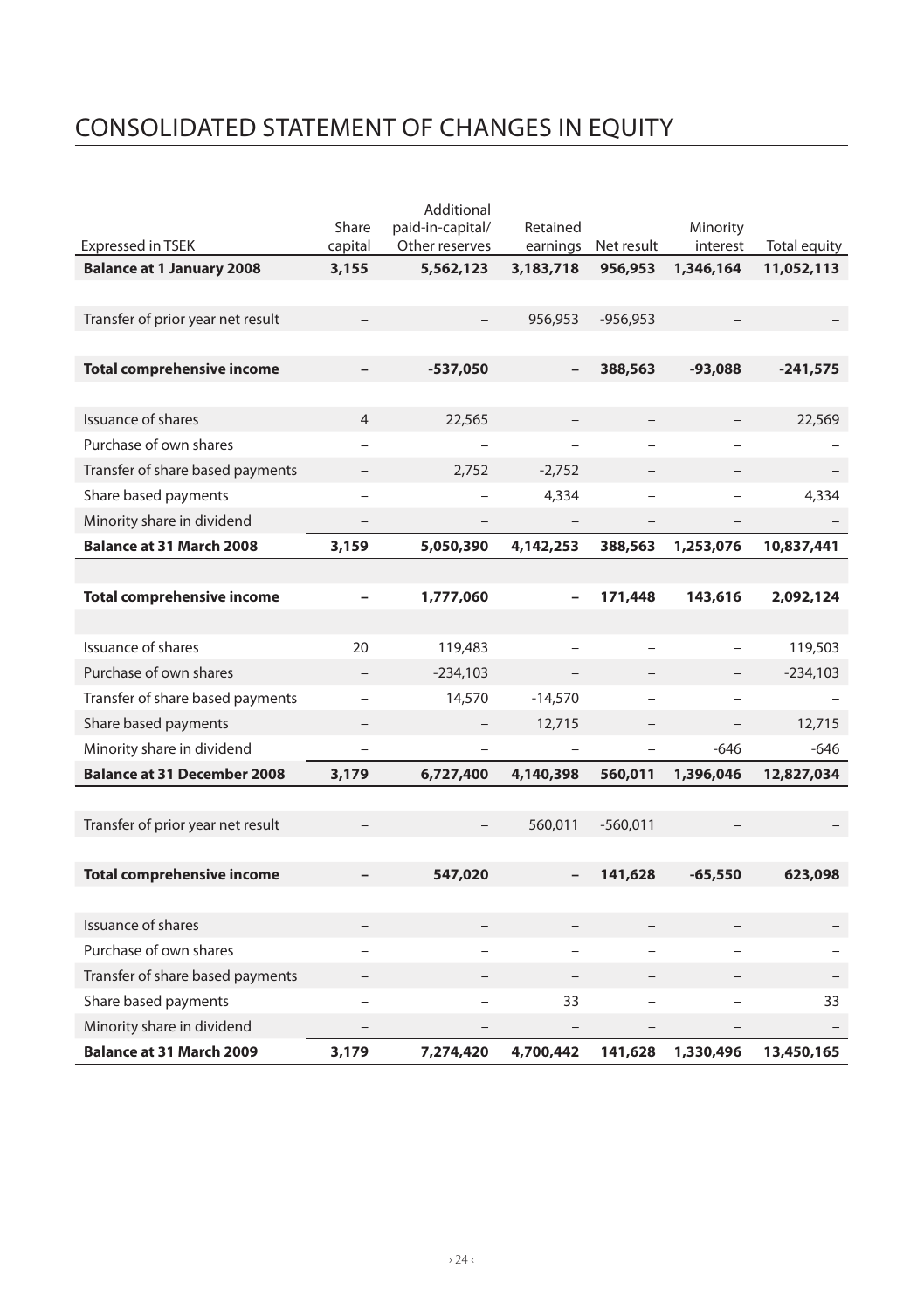# NOTES TO THE FINANCIAL STATEMENTS OF THE GROUP

| Note 1. Segment information,<br><b>TSEK</b> | 1 Jan 2009-<br>31 Mar 2009<br>3 months | 1 Jan 2008-<br>31 Mar 2008<br>3 months | 1 Jan 2008-<br>31 Dec 2008<br>12 months |
|---------------------------------------------|----------------------------------------|----------------------------------------|-----------------------------------------|
| <b>Operating income</b>                     |                                        |                                        |                                         |
| Net sales of:                               |                                        |                                        |                                         |
| Crude oil                                   |                                        |                                        |                                         |
| - United Kingdom                            | 260,046                                | 542,988                                | 2,200,178                               |
| - Netherlands                               | 534                                    |                                        | 4,561                                   |
| - France                                    | 131,745                                | 210,396                                | 803,075                                 |
| - Norway                                    | 411,230                                | 28,505                                 | 1,330,259                               |
| - Indonesia                                 | 34,525                                 | 69,147                                 | 290,979                                 |
| - Russia                                    | 118,355                                | 208,027                                | 816,039                                 |
| - Tunisia                                   | 102,110                                | 49,166                                 | 335,153                                 |
|                                             | 1,058,545                              | 1,108,229                              | 5,780,244                               |
| Condensate                                  |                                        |                                        |                                         |
| - United Kingdom                            | 3,421                                  | 5,625                                  | 21,197                                  |
| - Netherlands                               | 967                                    | 1,143                                  | 7,442                                   |
| - Indonesia                                 | 99                                     | 131                                    | 2,327                                   |
|                                             | 4,487                                  | 6,899                                  | 30,966                                  |
| Gas                                         |                                        |                                        |                                         |
| - Norway                                    | 50,882                                 | 82                                     | 80,475                                  |
| - Netherlands                               | 115,417                                | 83,647                                 | 377,026                                 |
| - Indonesia                                 | 288                                    | 114                                    | 419                                     |
|                                             | 166,587                                | 83,843                                 | 457,920                                 |
|                                             |                                        |                                        |                                         |
|                                             | 1,229,619                              | 1,198,971                              | 6,269,130                               |
|                                             |                                        |                                        |                                         |
| <b>Operating profit contribution</b>        |                                        |                                        |                                         |
| - United Kingdom                            | $-17,981$                              | 192,667                                | 646,034                                 |
| - France                                    | 34,381                                 | 144,003                                | 548,519                                 |
| - Norway                                    | 314,947                                | 7,116                                  | 1,102,027                               |
| - Netherlands                               | 68,627                                 | 47,632                                 | 218,066                                 |
| - Russia                                    | $-4,862$                               | 41,672                                 | $-564,822$                              |
| - Indonesia                                 | 6,998                                  | 27,554                                 | 15,120                                  |
| - Tunisia                                   | 12,492                                 | 51,084                                 | 34,795                                  |
| - Sudan                                     | $-7,280$                               | $-42,810$                              | $-482,965$                              |
| - Other                                     | $-29,751$                              | 78,564                                 | $-55,305$                               |
| <b>Total operating profit contribution</b>  | 377,569                                | 547,482                                | 1,461,469                               |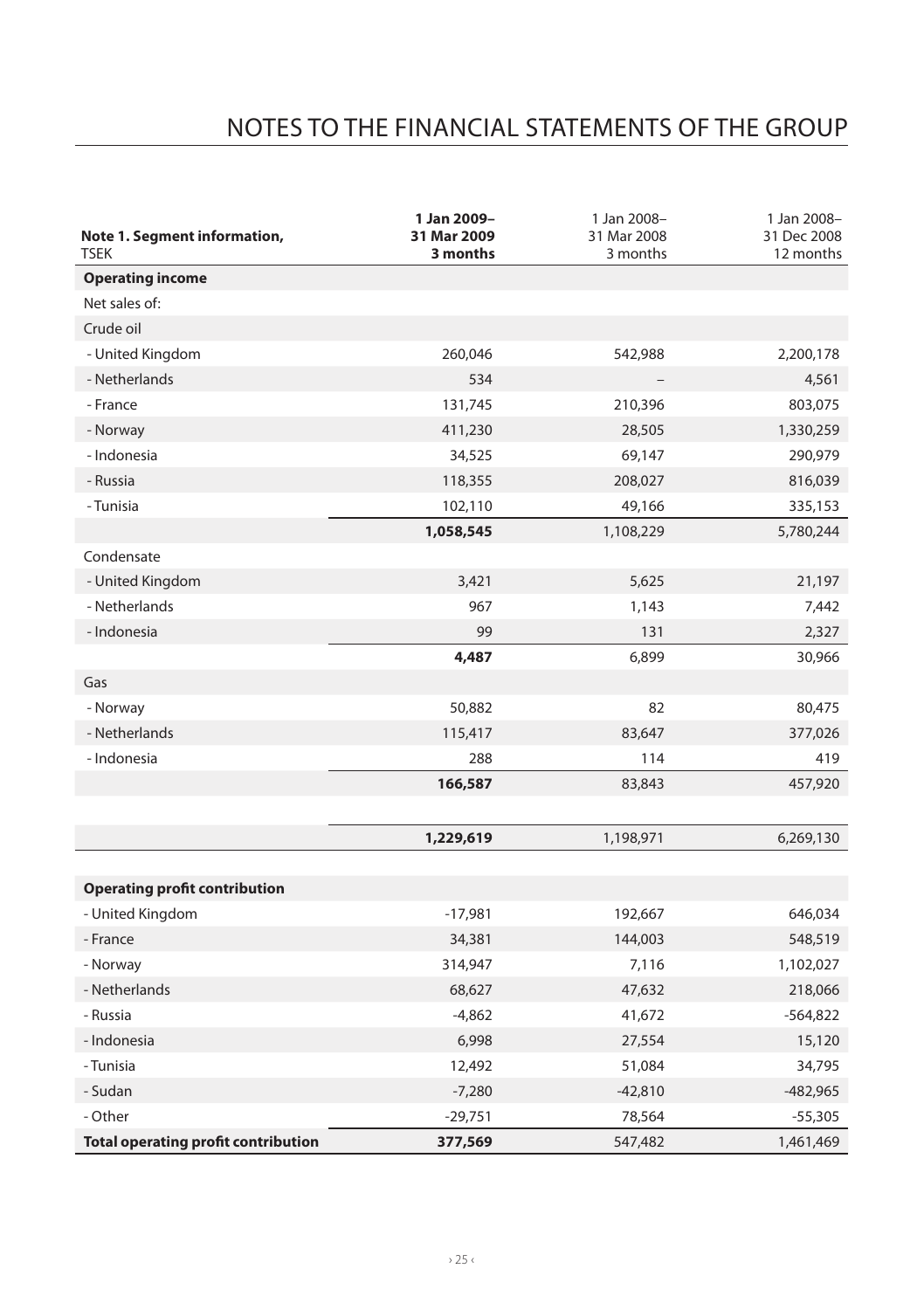# NOTES TO THE FINANCIAL STATEMENTS OF THE GROUP

| Note 2. Production costs,<br>TSEK     | 1 Jan 2009-<br>31 Mar 2009<br>3 months | 1 Jan 2008-<br>31 Mar 2008<br>3 months | 1 Jan 2008-<br>31 Dec 2008<br>12 months |
|---------------------------------------|----------------------------------------|----------------------------------------|-----------------------------------------|
| Cost of operations                    | 430.095                                | 370.829                                | 1,660,573                               |
| Tariff and transportation expenses    | 68,528                                 | 43,873                                 | 213,116                                 |
| Direct production taxes               | 61,853                                 | 118,052                                | 527,978                                 |
| Change in inventory/overlift position | $-93.695$                              | $-72.335$                              | $-22,961$                               |
|                                       | 466,781                                | 460,419                                | 2,378,706                               |

| Note 3. Depletion of oil and gas properties,<br><b>TSEK</b> | 1 Jan 2009-<br>31 Mar 2009<br>3 months | 1 Jan 2008-<br>31 Mar 2008<br>3 months | 1 Jan 2008-<br>31 Dec 2008<br>12 months |
|-------------------------------------------------------------|----------------------------------------|----------------------------------------|-----------------------------------------|
| United Kingdom                                              | 106,823                                | 107,914                                | 410,523                                 |
| France                                                      | 25,558                                 | 20,377                                 | 82,867                                  |
| Norway                                                      | 133,980                                | 8.014                                  | 255,894                                 |
| <b>Netherlands</b>                                          | 31,088                                 | 22,544                                 | 90,048                                  |
| Indonesia                                                   | 8.461                                  | 6.904                                  | 28,968                                  |
| Russia                                                      | 17.748                                 | 16,971                                 | 70,620                                  |
| Tunisia                                                     | 28.654                                 | 15,892                                 | 93,148                                  |
|                                                             | 352,312                                | 198.616                                | 1.032.068                               |

| Note 4. Exploration costs,<br><b>TSEK</b> | 1 Jan 2009-<br>31 Mar 2009<br>3 months | 1 Jan 2008-<br>31 Mar 2008<br>3 months | 1 Jan 2008-<br>31 Dec 2008<br>12 months |
|-------------------------------------------|----------------------------------------|----------------------------------------|-----------------------------------------|
| United Kingdom                            | 237                                    | 48,100                                 | 134,984                                 |
| France                                    | 21,720                                 |                                        |                                         |
| Russia                                    | $\qquad \qquad$                        |                                        | 234,071                                 |
| Sudan                                     | 7,279                                  | 42,809                                 | 482,738                                 |
| <b>Netherlands</b>                        | 120                                    |                                        | 10,135                                  |
| Other                                     | 4,680                                  | 4,511                                  | 39,755                                  |
|                                           | 34,036                                 | 95,420                                 | 901.683                                 |

| Note 5. Impairment costs,<br><b>TSEK</b> | 1 Jan 2009-<br>31 Mar 2009<br>3 months | 1 Jan 2008-<br>31 Mar 2008<br>3 months | 1 Jan 2008-<br>31 Dec 2008<br>12 months |
|------------------------------------------|----------------------------------------|----------------------------------------|-----------------------------------------|
| Russia                                   | $\hspace{0.05cm}$                      |                                        | 396,396                                 |
| Tunisia                                  | $\overline{\phantom{a}}$               |                                        | 150,586                                 |
| Indonesia                                | $\overline{\phantom{a}}$               |                                        | 66,711                                  |
|                                          |                                        |                                        | 613,693                                 |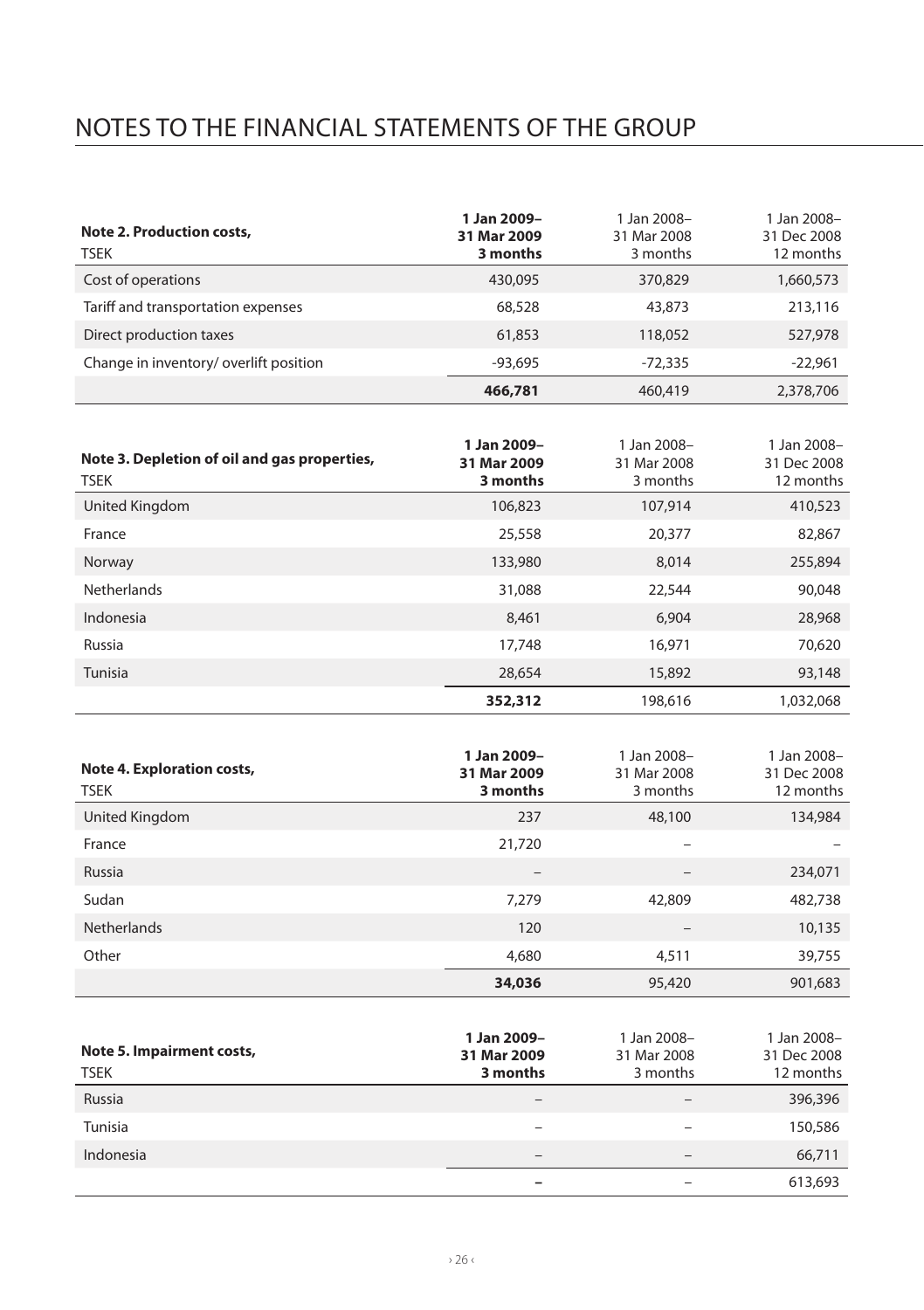| Note 6. Financial income,<br><b>TSEK</b> | 1 Jan 2009-<br>31 Mar 2009<br>3 months | 1 Jan 2008-<br>31 Mar 2008<br>3 months | 1 Jan 2008-<br>31 Dec 2008<br>12 months |
|------------------------------------------|----------------------------------------|----------------------------------------|-----------------------------------------|
| Interest income                          | 6,026                                  | 10,863                                 | 55,988                                  |
| Dividends received                       | 2.992                                  | 3,649                                  | 12,022                                  |
| Foreign exchange gain, net               | $\overline{\phantom{0}}$               | 155,226                                |                                         |
| Fair value adjustment pension            | $-966$                                 |                                        | 815                                     |
| Insurance proceeds                       | $\overline{\phantom{0}}$               |                                        | 131,814                                 |
| Gain on sale of shares                   | $\overline{\phantom{0}}$               |                                        | 259,239                                 |
| Other financial income                   | 1,176                                  | 2,370                                  | 28,896                                  |
|                                          | 9,228                                  | 172,108                                | 488,774                                 |

| Note 7. Financial expenses,<br><b>TSEK</b> | 1 Jan 2009-<br>31 Mar 2009<br>3 months | 1 Jan 2008-<br>31 Mar 2008<br>3 months | 1 Jan 2008-<br>31 Dec 2008<br>12 months |
|--------------------------------------------|----------------------------------------|----------------------------------------|-----------------------------------------|
| Loan interest expenses                     | 23,288                                 | 23,608                                 | 107,774                                 |
| Unwind site restoration discount           | 10,318                                 | 9.170                                  | 31,263                                  |
| Result on interest rate hedge settlement   | 8.801                                  |                                        | 1,236                                   |
| Amortisation of deferred financing fees    | 4,531                                  | 2.091                                  | 11,415                                  |
| Foreign exchange loss, net                 | 12,418                                 |                                        | 871.053                                 |
| Other financial expenses                   | 4.962                                  | 3.962                                  | 15.676                                  |
|                                            | 64,318                                 | 38,831                                 | 1.038.417                               |

| Note 8. Tax,<br><b>TSEK</b> | 1 Jan 2009-<br>31 Mar 2009<br>3 months | 1 Jan 2008-<br>31 Mar 2008<br>3 months | 1 Jan 2008-<br>31 Dec 2008<br>12 months |
|-----------------------------|----------------------------------------|----------------------------------------|-----------------------------------------|
| Current tax                 | $-71.375$                              | 84,750                                 | $-77.107$                               |
| Deferred tax                | 290.223                                | 197,779                                | 707.944                                 |
|                             | 218,848                                | 282,529                                | 630,837                                 |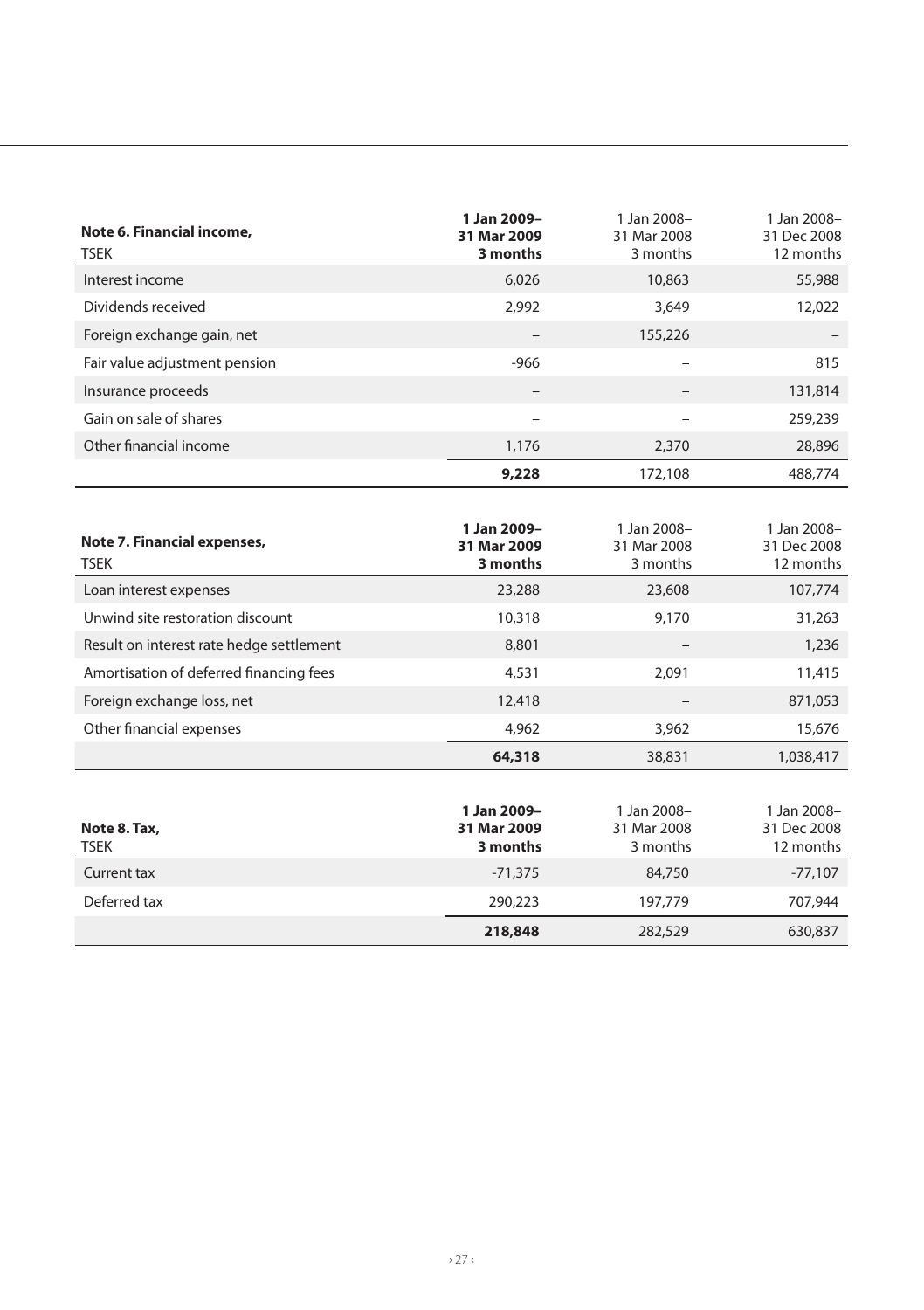# NOTES TO THE FINANCIAL STATEMENTS OF THE GROUP

| Note 9. Oil and gas properties,<br><b>TSEK</b> | <b>Book amount</b><br>31 Mar 2009 | Book amount<br>31 Dec 2008 |
|------------------------------------------------|-----------------------------------|----------------------------|
| United Kingdom                                 | 4,769,295                         | 4,511,082                  |
| France                                         | 1,310,339                         | 1,325,874                  |
| Norway                                         | 5,942,642                         | 4,894,076                  |
| <b>Netherlands</b>                             | 458,703                           | 468,407                    |
| Indonesia                                      | 575,492                           | 466,055                    |
| Russia                                         | 9,073,983                         | 8,691,938                  |
| Tunisia                                        | 48,023                            | 72,308                     |
| Congo (Brazzaville)                            | 172,312                           | 144,350                    |
| Vietnam                                        | 123,126                           | 113,383                    |
| Ethiopia                                       | 96,453                            | 87,619                     |
| Cambodia                                       | 83,578                            | 76,085                     |
| Kenya                                          | 88,164                            | 77,175                     |
| Malaysia                                       | 74,457                            | 59,663                     |
| Others                                         | 10,286                            | 8,146                      |
|                                                | 22,826,853                        | 20,996,161                 |

| Note 10. Financial assets,<br>TSEK | <b>Book amount</b><br>31 Mar 2009 | Book amount<br>31 Dec 2008 |
|------------------------------------|-----------------------------------|----------------------------|
| Share in associated company        | 501,309                           | 505,721                    |
| Shares and participations          | 120,533                           | 121,634                    |
| Capitalised financing fees         | 72,047                            | 75,748                     |
| Long-term receivable               | 8.268                             | 22,255                     |
| Other financial assets             | 162,552                           | 169,928                    |
|                                    | 864,709                           | 895,286                    |

| Note 11. Receivables and inventories.<br>TSEK | <b>Book amount</b><br>31 Mar 2009 | Book amount<br>31 Dec 2008 |
|-----------------------------------------------|-----------------------------------|----------------------------|
| Inventories                                   | 174,184                           | 206,161                    |
| Trade receivables                             | 748,645                           | 581,978                    |
| Underlift                                     | 110,633                           | 32,236                     |
| Short-term loan receivable                    | 56,722                            | 53,893                     |
| Corporation tax                               | 620,624                           | 461,293                    |
| Joint venture debtors                         | 235,582                           | 208,416                    |
| Derivative instruments                        | -                                 | 3,438                      |
| Other assets                                  | 180.145                           | 133,223                    |
|                                               | 2,126,535                         | 1.680.638                  |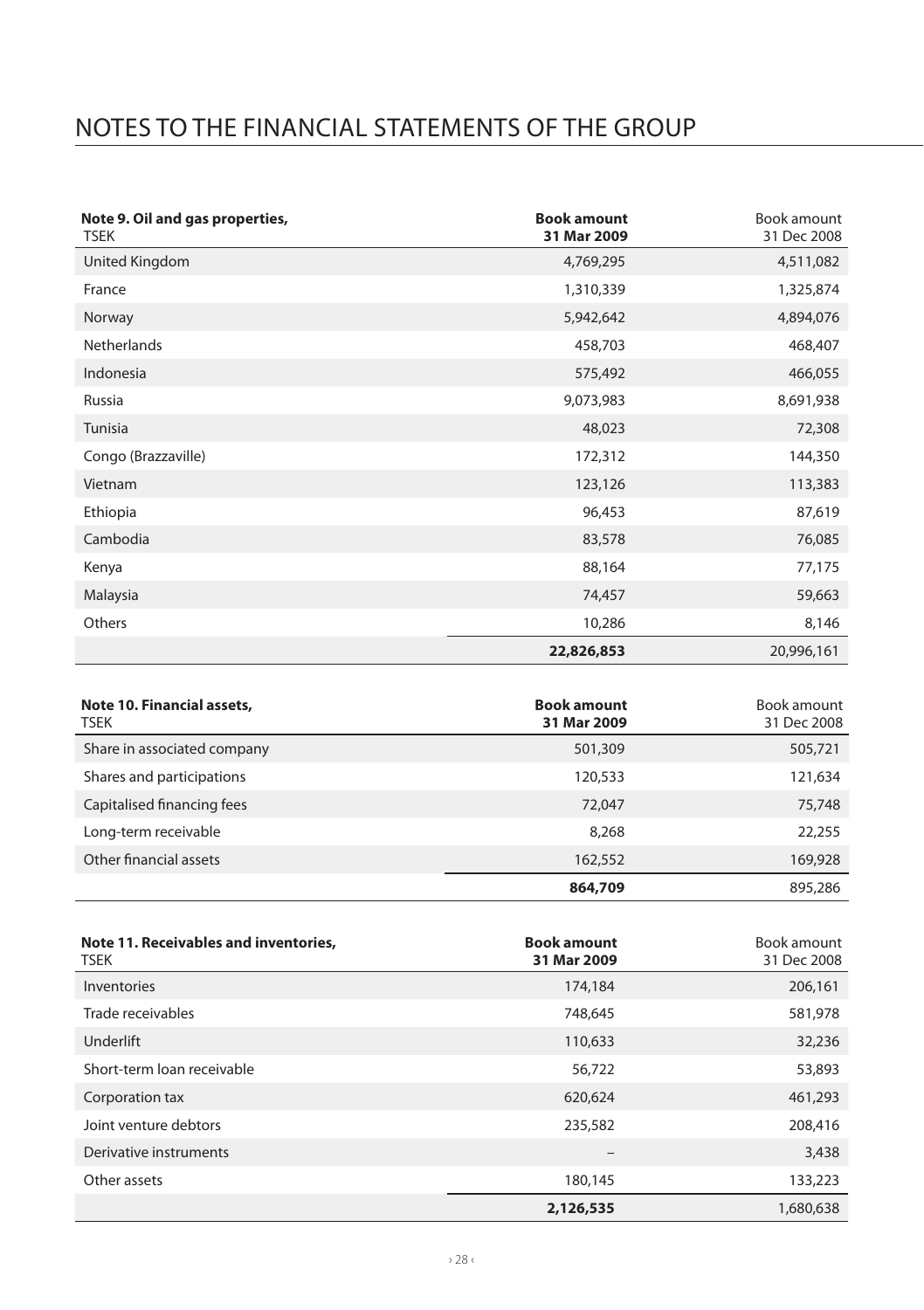| Note 12. Provisions,<br><b>TSEK</b> | <b>Book amount</b><br>31 Mar 2009 | Book amount<br>31 Dec 2008 |
|-------------------------------------|-----------------------------------|----------------------------|
| Site restoration                    | 735,025                           | 700,206                    |
| Pension                             | 10.719                            | 10,140                     |
| Deferred taxes                      | 5,926,328                         | 5,266,552                  |
| Derivative instruments              | 53,749                            | 54,896                     |
| Other                               | 59,370                            | 55,546                     |
|                                     | 6,785,191                         | 6,087,340                  |

| Note 13. Current liabilities,<br><b>TSEK</b> | <b>Book amount</b><br>31 Mar 2009 | Book amount<br>31 Dec 2008 |
|----------------------------------------------|-----------------------------------|----------------------------|
| Trade payables                               | 181,731                           | 276,443                    |
| Overlift                                     | 70,349                            | 106,844                    |
| Tax payables                                 | 93,889                            | 123,429                    |
| Accrued expenses                             | 167,046                           | 102,837                    |
| <b>Acquisition liabilities</b>               | 44,996                            | 44,708                     |
| Joint venture creditors                      | 1,194,193                         | 954,544                    |
| Short-term bank loans                        | 56,722                            | 53,893                     |
| Derivative instruments                       | 268,479                           | 304,459                    |
| Other liabilities                            | 66,331                            | 59,324                     |
|                                              | 2,143,736                         | 2.026.481                  |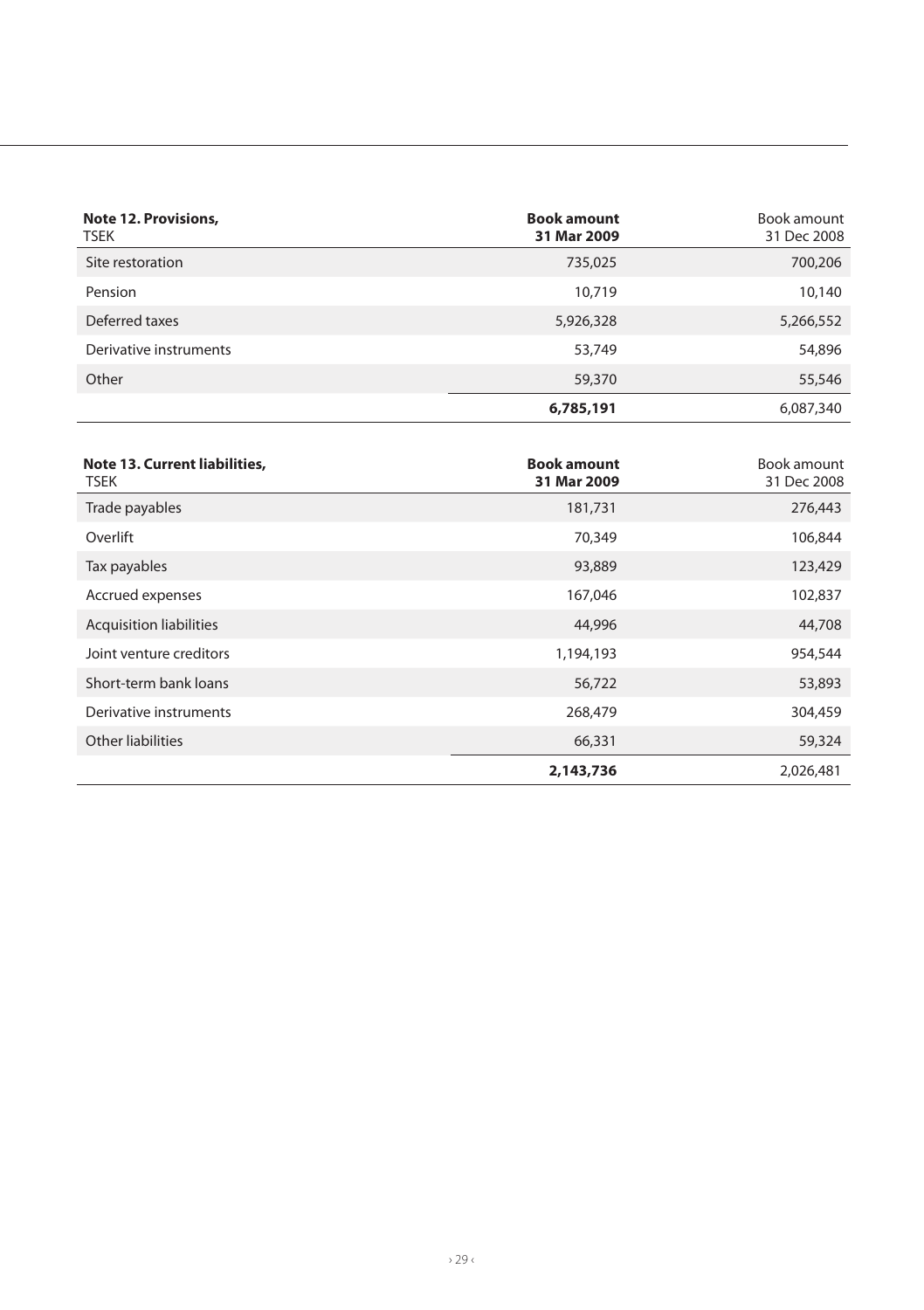# PARENT COMPANY INCOME STATEMENT IN SUMMARY

|                                          | 1 Jan 2009-<br>31 Mar 2009 | 1 Jan 2008-<br>31 Mar 2008 | 1 Jan 2008-<br>31 Dec 2008 |
|------------------------------------------|----------------------------|----------------------------|----------------------------|
| Expressed in TSEK                        | 3 months                   | 3 months                   | 12 months                  |
| <b>Operating income</b>                  |                            |                            |                            |
| Other operating income                   | 10,817                     | 4,217                      | 21,406                     |
| <b>Gross profit</b>                      | 10,817                     | 4,217                      | 21,406                     |
|                                          |                            |                            |                            |
| General and administration expenses      | $-7,937$                   | $-11,465$                  | $-25,638$                  |
| <b>Operating profit</b>                  | 2,880                      | $-7,248$                   | $-4,232$                   |
|                                          |                            |                            |                            |
| <b>Result from financial investments</b> |                            |                            |                            |
| <b>Financial income</b>                  | 3,230                      | 1,368                      | 126,276                    |
| Financial expenses                       | $-17$                      | $\overline{\phantom{0}}$   | $-22,863$                  |
|                                          | 3,213                      | 1,368                      | 103,413                    |
|                                          |                            |                            |                            |
| <b>Profit before tax</b>                 | 6,093                      | $-5,880$                   | 99,181                     |
|                                          |                            |                            |                            |
| Tax                                      |                            |                            | $-36,403$                  |
| <b>Net result</b>                        | 6,093                      | $-5,880$                   | 62,778                     |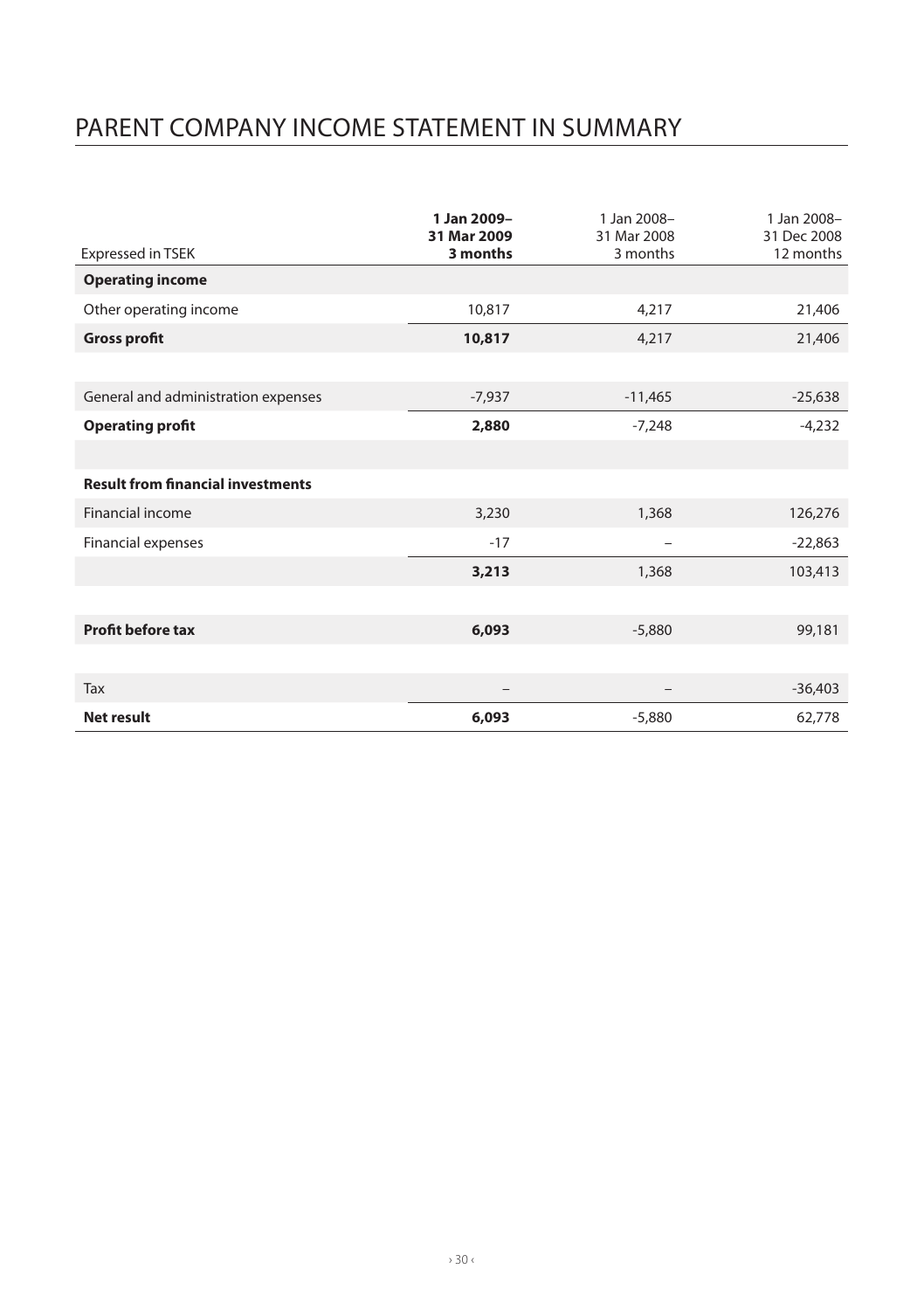# PARENT COMPANY BALANCE SHEET IN SUMMARY

| Expressed in TSEK                                        | 31 March<br>2009 | 31 December<br>2008 |
|----------------------------------------------------------|------------------|---------------------|
| <b>ASSETS</b>                                            |                  |                     |
| <b>Non-current assets</b>                                |                  |                     |
| <b>Financial assets</b>                                  | 7,904,043        | 7,900,522           |
| <b>Total non-current assets</b>                          | 7,904,043        | 7,900,522           |
|                                                          |                  |                     |
| <b>Current assets</b>                                    |                  |                     |
| Receivables                                              | 11,742           | 9,928               |
| Cash and cash equivalents                                | 1,169            | 1,184               |
| <b>Total current assets</b>                              | 12,911           | 11,112              |
|                                                          |                  |                     |
| <b>TOTAL ASSETS</b>                                      | 7,916,954        | 7,911,634           |
|                                                          |                  |                     |
| SHAREHOLDERS'EQUITY AND LIABILITIES                      |                  |                     |
| Shareholders' equity including net result for the period | 7,878,928        | 7,872,802           |
|                                                          |                  |                     |
| Provisions                                               | 36,402           | 36,403              |
| <b>Current liabilities</b>                               | 1,624            | 2,429               |
|                                                          |                  |                     |
| <b>TOTAL EQUITY AND LIABILITIES</b>                      | 7,916,954        | 7,911,634           |
|                                                          |                  |                     |
| Pledged assets                                           | 4,444,555        | 4,605,804           |
| <b>Contingent liabilities</b>                            | 193,184          | 183,549             |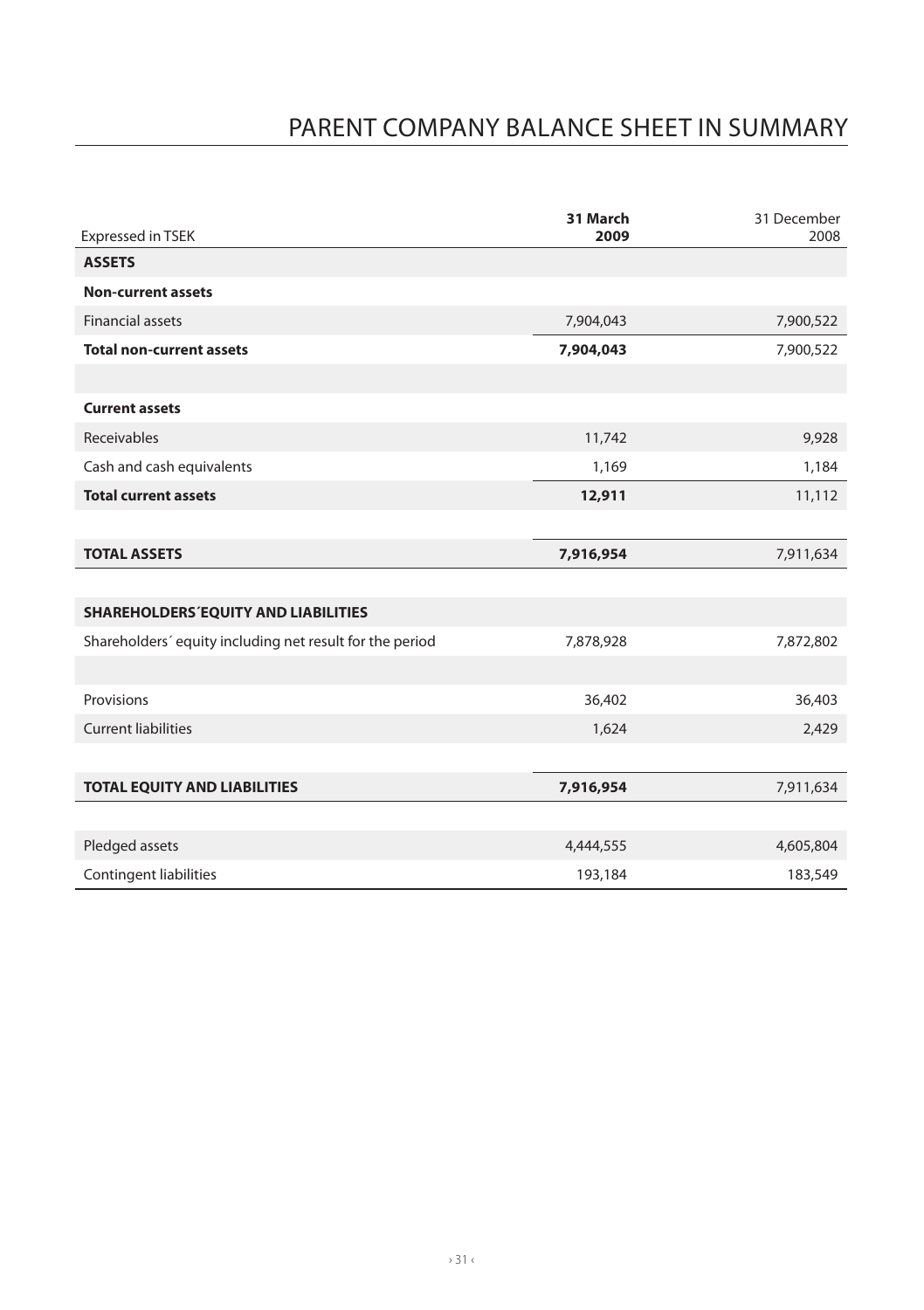# PARENT COMPANY CASH FLOW STATEMENT IN SUMMARY

|                                                              | 1 Jan 2009-<br>31 Mar 2009 | 1 Jan 2008-<br>31 Mar 2008 | 1 Jan 2008-<br>31 Dec 2008 |
|--------------------------------------------------------------|----------------------------|----------------------------|----------------------------|
| <b>Expressed in TSEK</b>                                     | 3 months                   | 3 months                   | 12 months                  |
| <b>Cash flow used for operations</b>                         |                            |                            |                            |
| Net result                                                   | 6,093                      | $-5,880$                   | 62,778                     |
|                                                              |                            |                            |                            |
| Adjustments for non- cash related items                      | $-1,287$                   | 1,105                      | $-44,611$                  |
| Changes in working capital                                   | $-2,621$                   | 2,886                      | $-35,990$                  |
| Total cash flow from/used for operations                     | 2,185                      | $-1,889$                   | $-17,823$                  |
|                                                              |                            |                            |                            |
| <b>Cash flow from/used for investments</b>                   |                            |                            |                            |
| Change in other financial fixed assets                       | $-2.501$                   | $-24.691$                  | $-13,813$                  |
| Investment in subsidiaries                                   |                            |                            | 113,328                    |
| Total cash flow used for/from investments                    | $-2,501$                   | $-24,691$                  | 99,515                     |
|                                                              |                            |                            |                            |
| <b>Cash flow from financing</b>                              |                            |                            |                            |
| Purchase of own shares                                       | $\overline{\phantom{0}}$   |                            | $-234,103$                 |
| Proceeds from share issues                                   |                            | 22,569                     | 142,072                    |
| Total cash flow used for/from financing                      |                            | 22,569                     | $-92,031$                  |
|                                                              |                            |                            |                            |
| Change in cash and cash equivalents                          | $-316$                     | $-4,011$                   | $-10,339$                  |
|                                                              |                            |                            |                            |
| Cash and bank at the beginning of the period                 | 1,184                      | 8,861                      | 8,861                      |
| Currency exchange difference in cash and cash<br>equivalents | 301                        | $-302$                     | 2,662                      |
|                                                              |                            |                            |                            |
| Cash and cash equivalents at the end of the period           | 1,169                      | 4,548                      | 1,184                      |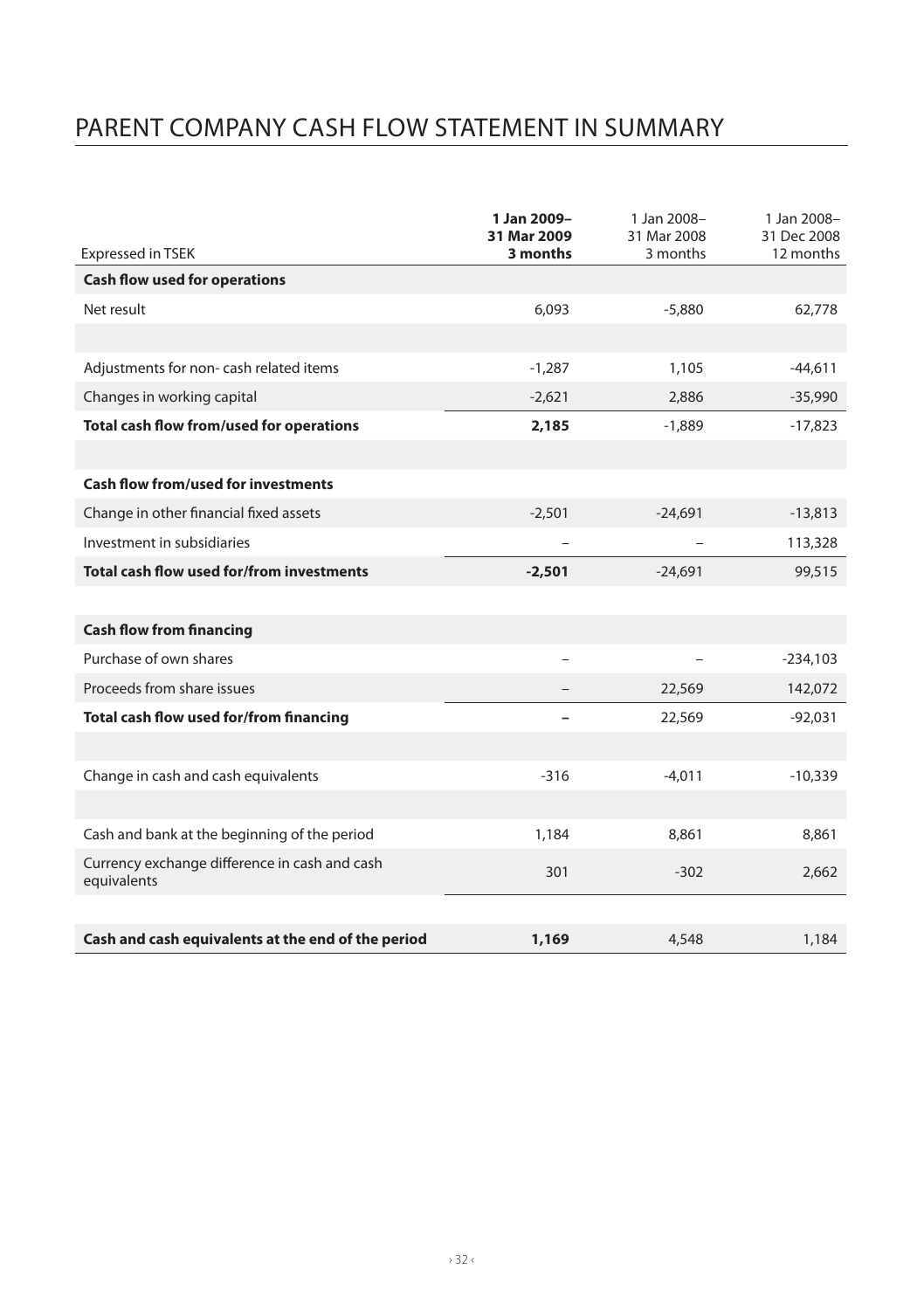# PARENT COMPANY STATEMENT OF CHANGES IN EQUITY

|                                    |                          | <b>Restricted Equity</b> |                   | Unrestricted equity      |                          |                 |
|------------------------------------|--------------------------|--------------------------|-------------------|--------------------------|--------------------------|-----------------|
|                                    | Share<br>Capital         | Statutory<br>reserve     | Other<br>Reserves | Retained<br>Earnings     | Net result               | Total<br>equity |
| <b>Balance at 1 January 2008</b>   | 3,155                    | 861,306                  | 5,157,307         | 1,821,289                | 34,667                   | 7,877,724       |
|                                    |                          |                          |                   |                          |                          |                 |
| Transfer of prior year net result  |                          |                          |                   | 34,667                   | $-34,667$                |                 |
| New share issuance                 | $\overline{4}$           | $\overline{\phantom{0}}$ | 22,565            |                          |                          | 22,569          |
| Transfer of share based payments   | $\qquad \qquad -$        |                          | 2,752             | $-2,752$                 | $\overline{\phantom{a}}$ |                 |
| Share based payments               |                          |                          |                   | 4,334                    |                          | 4,334           |
| Currency translation difference    |                          |                          | $-1,068$          |                          |                          | $-1,068$        |
| Net result                         | $\overline{a}$           | $\overline{a}$           |                   | $\overline{a}$           | $-5,880$                 | $-5,880$        |
| <b>Balance at 31 March 2008</b>    | 3,159                    | 861,306                  | 5,181,556         | 1,857,538                | $-5,880$                 | 7,897,679       |
|                                    |                          |                          |                   |                          |                          |                 |
| New share issuance                 | 20                       |                          | 119,483           |                          |                          | 119,503         |
| Purchase of own shares             | $\overline{a}$           | $\overline{a}$           | $-234,103$        |                          | $\overline{a}$           | $-234,103$      |
| Transfer of share based payments   |                          |                          | 14,570            | $-14,570$                |                          |                 |
| Share based payments               |                          |                          |                   | 12,715                   |                          | 12,715          |
| Currency translation result        | $\overline{\phantom{0}}$ | $\qquad \qquad -$        | 8,350             |                          | $\qquad \qquad -$        | 8,350           |
| Net result                         | $\overline{\phantom{0}}$ | $\overline{\phantom{0}}$ |                   | $\overline{\phantom{0}}$ | 68,658                   | 68,658          |
| <b>Balance at 31 December 2008</b> | 3,179                    | 861,306                  | 5,089,856         | 1,855,683                | 62,778                   | 7,872,802       |
|                                    |                          |                          |                   |                          |                          |                 |
| Transfer of prior year net result  |                          | $\overline{\phantom{0}}$ | $\overline{a}$    | 62,778                   | $-62,778$                |                 |
| New share issuance                 | $\overline{\phantom{a}}$ |                          |                   |                          |                          |                 |
| Transfer of share based payments   |                          |                          |                   |                          |                          |                 |
| Share based payments               |                          | $\overline{\phantom{0}}$ |                   | 33                       |                          | 33              |
| Currency translation result        | $\overline{\phantom{0}}$ | $\qquad \qquad -$        | $\qquad \qquad -$ | $\qquad \qquad -$        | $\overline{\phantom{0}}$ |                 |
| Net result                         |                          |                          |                   |                          | 6.093                    | 6.093           |
| <b>Balance at 31 March 2009</b>    | 3,179                    | 861,306                  | 5,089,856         | 1,918,494                | 6,093                    | 7,878,928       |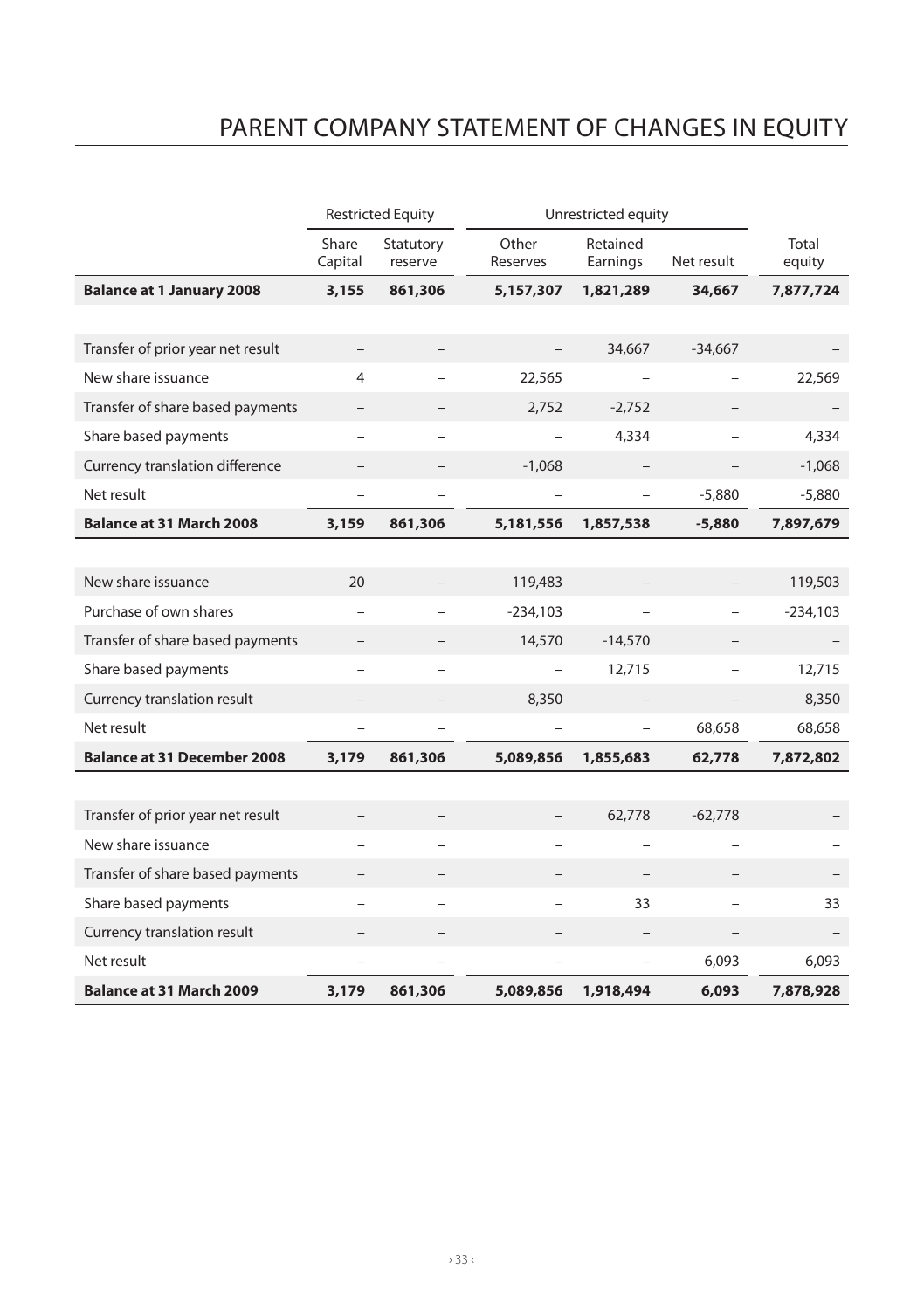## KEY FINANCIAL DATA

| Data per share                                                                       | 1 Jan 2009-<br>31 Mar 2009<br>3 months | 1 Jan 2008-<br>31 Mar 2008<br>3 months | 1 Jan 2008-<br>31 Dec 2008<br>12 months |
|--------------------------------------------------------------------------------------|----------------------------------------|----------------------------------------|-----------------------------------------|
|                                                                                      |                                        |                                        |                                         |
| Shareholders' equity SEK per share 1                                                 | 38.67                                  | 34.30                                  | 36.49                                   |
| Operating cash flow SEK per share <sup>2</sup>                                       | 2.76                                   | 2.15                                   | 12.96                                   |
| Cash flow from operations SEK per share <sup>3</sup>                                 | 1.41                                   | 1.94                                   | 12.56                                   |
| Earnings SEK per share 4                                                             | 0.45                                   | 1.23                                   | 1.77                                    |
| Earnings SEK per share fully diluted <sup>5</sup>                                    | 0.45                                   | 1.23                                   | 1.77                                    |
| EBITDA SEK per share fully diluted <sup>6</sup>                                      | 2.44                                   | 2.30                                   | 12.29                                   |
| Dividend per share                                                                   |                                        |                                        |                                         |
| Quoted price at the end of the financial period<br>(regards the parent company), SEK | 44.70                                  | 80.75                                  | 41.00                                   |
| Numbers of shares issued at period end                                               | 317,910,580                            | 315,925,480                            | 317,910,580                             |
| Number of shares in circulation at period end                                        | 313,420,280                            | 315,857,480                            | 313,420,280                             |
| Weighted average number of shares for the<br>period <sup>7</sup>                     | 313,420,280                            | 315,659,964                            | 315,682,981                             |
| Weighted average number of shares for the<br>period (fully diluted) <sup>7</sup>     | 313,420,280                            | 315,927,573                            | 315,682,981                             |

1 the Group's shareholders' equity divided by the number of shares at period end.

- 2 the Group's operating income less production costs and less current taxes divided by the weighted average number of shares for the period.
- 3 cash flow from operations in accordance with the consolidated statement of cash flow divided by the weighted average number of shares for the period.
- 4 the Group's net result attributable to shareholders of the Parent Company divided by the weighted average number of shares for the period.
- 5 the Group's net result attributable to shareholders of the Parent Company divided by the weighted average number of shares for the period after considering the dilution effect of outstanding warrants.
- 6 the Group's EBITDA divided by the weighted average number of shares for the period after considering the dilution effect of outstanding warrants. EBITDA is defined as operating profit before depletion of oil and gas properties, exploration costs, impairment costs and gain on sale of assets.
- 7 the number of shares at the beginning of the period with new issue of shares weighted for the proportion of the period they are in issue.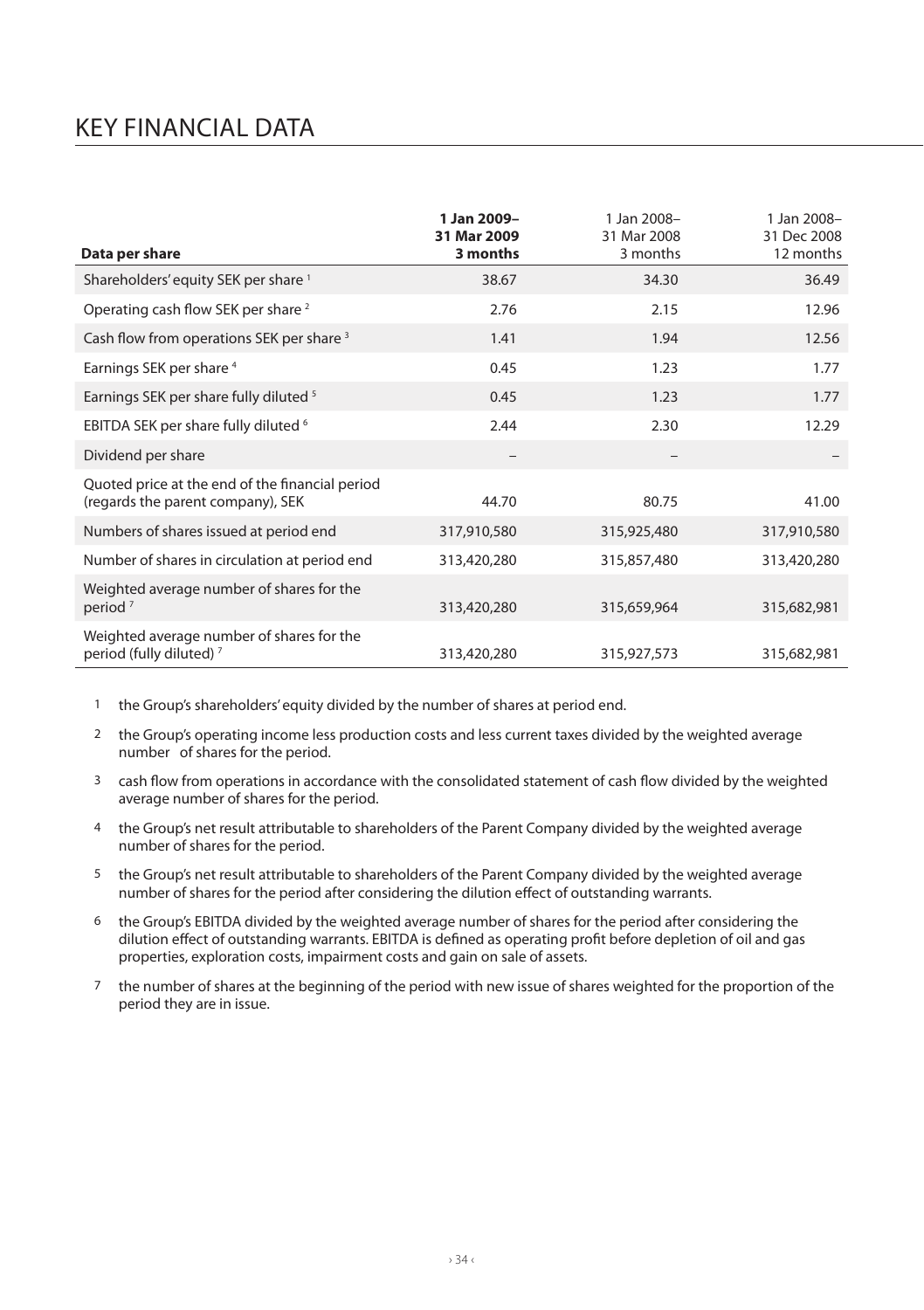| Key data group                         | 1 Jan 2009-<br>31 Mar 2009<br>3 months | 1 Jan 2008-<br>31 Mar 2008<br>3 months | 1 Jan 2008-<br>31 Dec 2008<br>12 months |
|----------------------------------------|----------------------------------------|----------------------------------------|-----------------------------------------|
| Return on equity, % 8                  |                                        | $\overline{4}$                         | 3                                       |
| Return on capital employed, % 9        | $\overline{2}$                         | $\overline{4}$                         | 11                                      |
| Net debt/equity ratio, % 10            | 40                                     | 29                                     | 35                                      |
| Equity ratio, $%$ <sup>11</sup>        | 49                                     | 50                                     | 51                                      |
| Share of risk capital, % <sup>12</sup> | 69                                     | 68                                     | 71                                      |
| Interest coverage ratio, % 13          | 1,452                                  | 2.973                                  | 973                                     |
| Operating cash flow/interest ratio 14  | 3,715                                  | 2,874                                  | 3,797                                   |
| Yield <sup>15</sup>                    |                                        |                                        |                                         |

8 the Group's net result divided by the Group's average total equity.

- 9 the Group's income before tax plus interest expenses plus/less exchange differences on financial loans divided by the average capital employed (the average balance sheet total less non-interest bearing liabilities).
- 10 the Group's net interest bearing liabilities in relation to shareholders' equity.
- 11 the Group's total equity in relation to balance sheet total.
- 12 the sum of the total equity and the deferred tax provision divided by the balance sheet total.
- 13 the Group's result after financial items plus interest expenses plus/less exchange differences on financial loans divided by interest expenses.
- 14 the Group's operating income less production costs and less current taxes divided by the interest charge for the period.
- 15 dividend in relation to quoted share price at the end of the financial period.

## FINANCIAL INFORMATION

#### **The Company will publish the following reports:**

• The six month report (January – June 2009) will be published on 12 August 2009.

• The nine month report (January – September 2009) will be published on 11 November 2009.

The Annual General Meeting will be held on 13 May 2009 at the movie theatre Skandia Drottninggatan in Stockholm.

Stockholm, 12 May 2009

C. Ashley Heppenstall President & CEO

The financial information relating to the three month period ended 31 March 2009 has not been subject to review by the auditors of the Company.